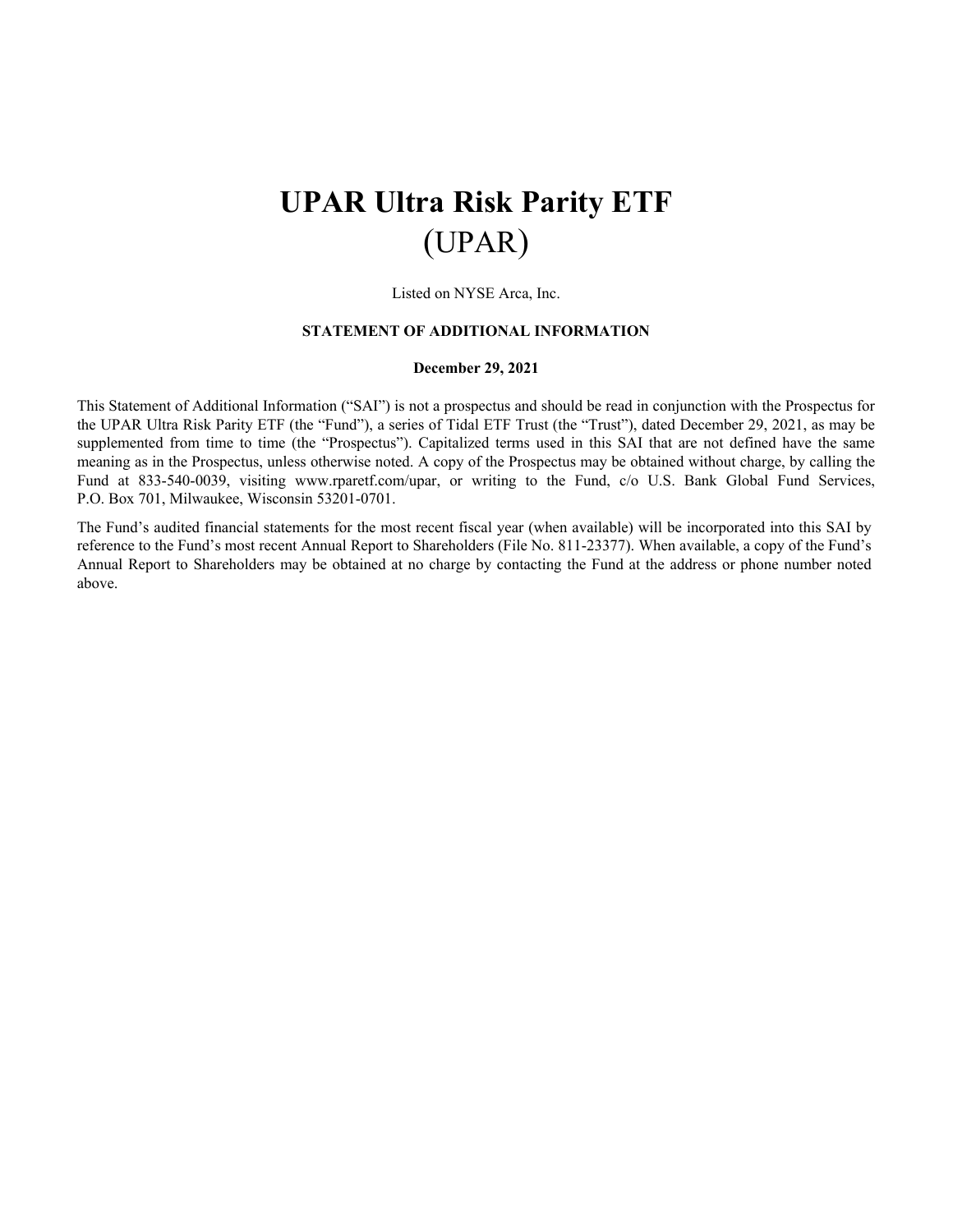# **TABLE OF CONTENTS**

| 1                        |
|--------------------------|
| $\mathbf{\underline{1}}$ |
| $\overline{2}$           |
| 15                       |
| 16                       |
| $\underline{16}$         |
| 22                       |
| 22                       |
| 22                       |
| 22                       |
| 23                       |
| 24                       |
| 25                       |
| 25                       |
| 26                       |
| 26                       |
| $\frac{26}{5}$           |
| $\frac{26}{5}$           |
| $\frac{26}{5}$           |
| $\frac{26}{5}$           |
| 27                       |
| 27                       |
| 28                       |
| <u>29</u>                |
| 29                       |
| 34                       |
| 35                       |
| 35                       |
| $\overline{40}$          |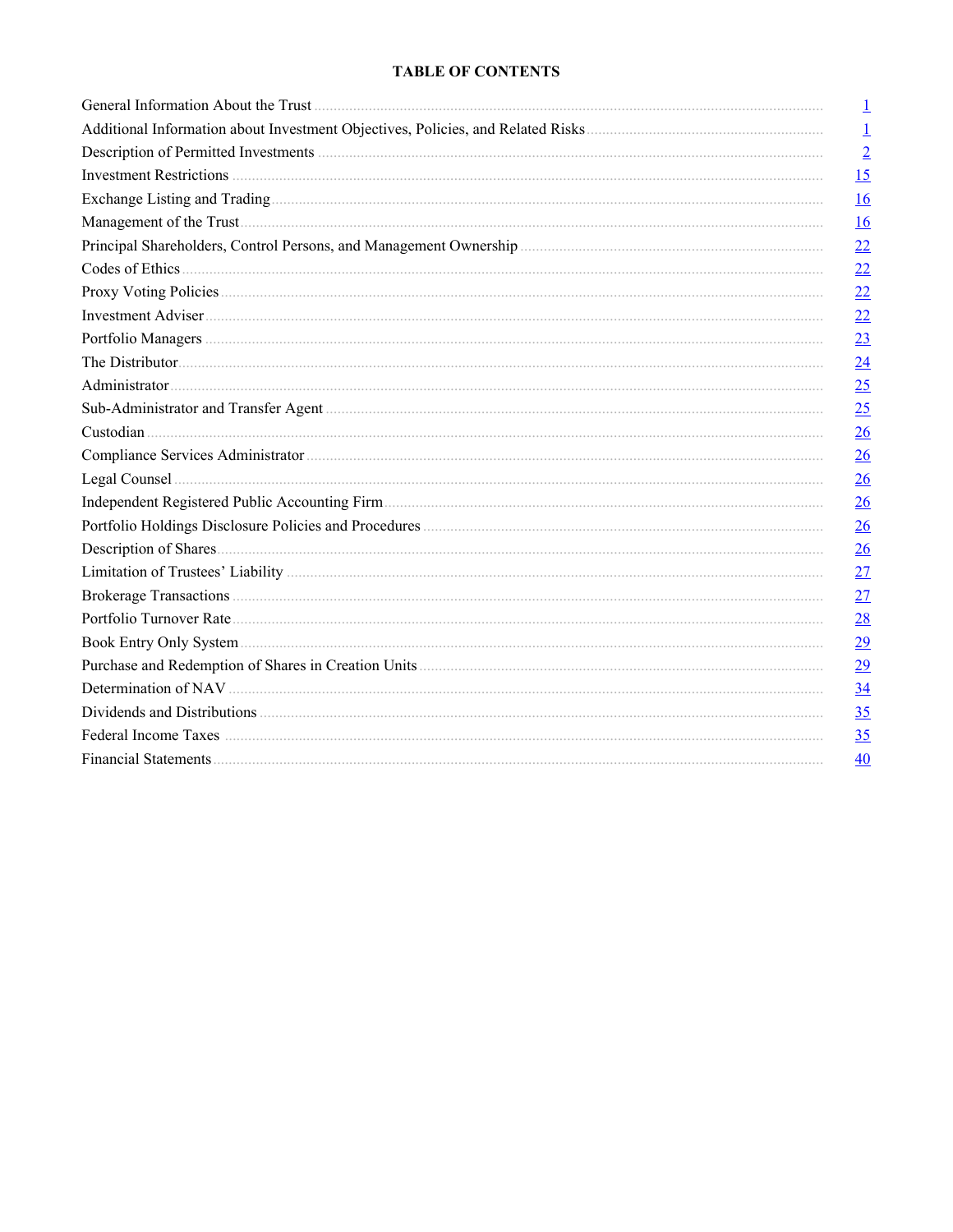# <span id="page-2-0"></span>**GENERAL INFORMATION ABOUT THE TRUST**

The Trust is an open-end management investment company consisting of multiple series, including the Fund. This SAI relates to the Fund. The Trust was organized as a Delaware statutory trust on June 4, 2018. The Trust is registered with the U.S. Securities and Exchange Commission ("SEC") under the Investment Company Act of 1940, as amended (together with the rules and regulations adopted thereunder, as amended, the "1940 Act"), as an open-end management investment company and the offering of the Fund's shares ("Shares") is registered under the Securities Act of 1933, as amended (the "Securities Act"). The Trust is governed by its Board of Trustees (the "Board"). Toroso Investments, LLC ("Toroso" or the "Adviser") serves as investment adviser to the Fund.

The Fund offers and issues Shares at their net asset value ("NAV") only in aggregations of a specified number of Shares (each, a "Creation Unit"). The Fund generally offers and issues Shares in exchange for a basket of securities ("Deposit Securities") together with the deposit of a specified cash payment ("Cash Component"). The Trust reserves the right to permit or require the substitution of a "cash in lieu" amount ("Deposit Cash") to be added to the Cash Component to replace any Deposit Security. Shares are listed on NYSE Arca, Inc. (the "Exchange"). Shares trade on the Exchange at market prices that may differ from the Shares' NAV. Shares are also redeemable only in Creation Unit aggregations, primarily for a basket of Deposit Securities together with a Cash Component. As a practical matter, only institutions or large investors, known as "Authorized Participants" or "APs," purchase or redeem Creation Units. Except when aggregated in Creation Units, Shares are not individually redeemable.

Shares may be issued in advance of receipt of Deposit Securities subject to various conditions, including a requirement to maintain on deposit with the Trust cash at least equal to a specified percentage of the value of the missing Deposit Securities, as set forth in the Participant Agreement (as defined below). The Trust may impose a transaction fee for each creation or redemption. In all cases, such fees will be limited in accordance with the requirements of the SEC applicable to management investment companies offering redeemable securities. As in the case of other publicly traded securities, brokers' commissions on transactions in the secondary market will be based on negotiated commission rates at customary levels.

# **ADDITIONAL INFORMATION ABOUT INVESTMENT OBJECTIVES, POLICIES, AND RELATED RISKS**

The Fund's investment objective and principal investment strategies are described in the Prospectus. The following information supplements, and should be read in conjunction with, the Prospectus. For a description of certain permitted investments, see "Description of Permitted Investments" in this SAI.

With respect to the Fund's investments, unless otherwise noted, if a percentage limitation on investment is adhered to at the time of investment or contract, a subsequent increase or decrease as a result of market movement or redemption will not result in a violation of such investment limitation.

## **Non-Diversification**

The Fund is classified as a non-diversified investment company under the 1940 Act. A "non-diversified" classification means that the Fund is not limited by the 1940 Act with regard to the percentage of its total assets that may be invested in the securities of a single issuer. This means that the Fund may invest a greater portion of its total assets in the securities of a single issuer or a smaller number of issuers than if it was a diversified fund, and therefore, those issuers may constitute a greater portion of the Fund's portfolio. This may have an adverse effect on the Fund's performance or subject Shares to greater price volatility than more diversified investment companies.

Although the Fund is non-diversified for purposes of the 1940 Act, the Fund intends to maintain the required level of diversification and otherwise conduct its operations so as to qualify as a regulated investment company ("RIC") for purposes of the Internal Revenue Code of 1986, as amended (the "Code"), and to relieve the Fund of any liability for federal income tax to the extent that its earnings are distributed to shareholders. Compliance with the diversification requirements of the Code may limit the investment flexibility of the Fund and may make it less likely that the Fund will meet its investment objectives. See "Federal Income Taxes" in this SAI for further discussion.

## **General Risks**

The value of the Fund's portfolio securities may fluctuate with changes in the financial condition of an issuer or counterparty, changes in specific economic or political conditions that affect a particular security or issuer, and changes in general economic or political conditions. An investor in the Fund could lose money over short or long periods of time.

There can be no guarantee that a liquid market for the securities held by the Fund will be maintained. The existence of a liquid trading market for certain securities may depend on whether dealers will make a market in such securities. There can be no assurance that a market will be made or maintained or that any such market will be or remain liquid. The price at which securities may be sold and the value of Shares will be adversely affected if trading markets for the Fund's portfolio securities are limited or absent, or if bid-ask spreads are wide.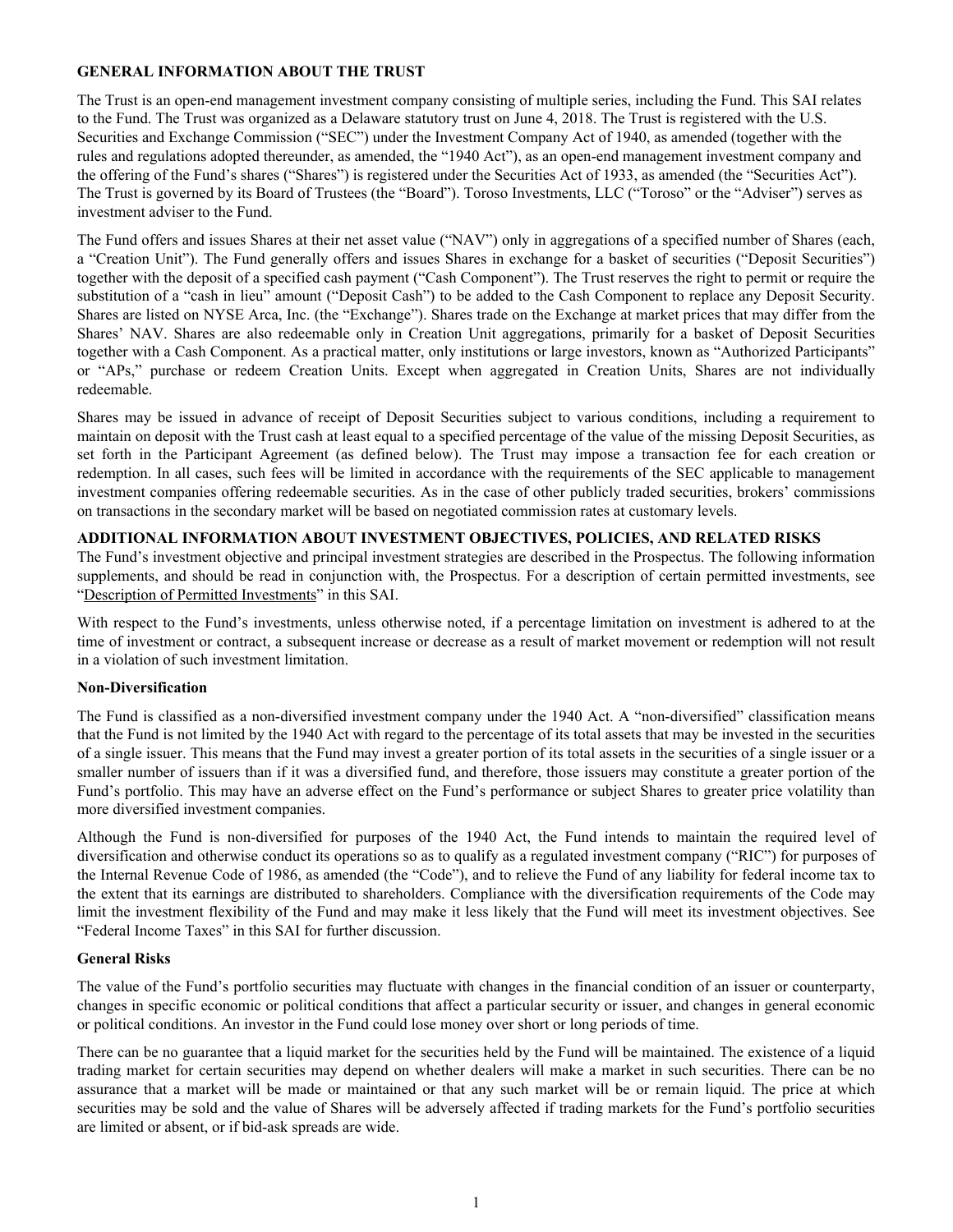<span id="page-3-0"></span>Financial markets, both domestic and foreign, have recently experienced an unusually high degree of volatility. Continuing events and possible continuing market turbulence may have an adverse effect on Fund performance.

*Cyber Security Risk.* Investment companies, such as the Fund, and their service providers may be subject to operational and information security risks resulting from cyber attacks. Cyber attacks include, among other behaviors, stealing or corrupting data maintained online or digitally, denial of service attacks on websites, the unauthorized release of confidential information or various other forms of cyber security breaches. Cyber attacks affecting the Fund or the Adviser, Custodian (defined below), Transfer Agent (defined below), intermediaries, and other third-party service providers may adversely impact the Fund. For instance, cyber attacks may interfere with the processing of shareholder transactions, impact the Fund's ability to calculate its NAV, cause the release of private shareholder information or confidential company information, impede trading, subject the Fund to regulatory fines or financial losses, and cause reputational damage. The Fund may also incur additional costs for cyber security risk management purposes. Similar types of cyber security risks are also present for issuers of securities in which the Fund invests, which could result in material adverse consequences for such issuers, and may cause the Fund's investment in such portfolio companies to lose value.

## **DESCRIPTION OF PERMITTED INVESTMENTS**

The following are descriptions of the permitted investments and investment practices and the associated risk factors. The Fund will only invest in any of the following instruments or engage in any of the following investment practices if such investment or activity is consistent with the Fund's investment objective and permitted by the Fund's stated investment policies. In addition, certain of the techniques and investments discussed in this SAI are not principal strategies of the Fund as disclosed in the Prospectus, and while such techniques and investments are permissible for the Fund to utilize, the Fund is not required to utilize such non-principal techniques or investments.

#### **Borrowing**

To the extent permitted by the 1940 Act, the Fund may borrow money for investment purposes, typically in the form of reverse repurchase agreements (discussed further below), which is a form of leveraging. Leveraging investments, by purchasing securities with borrowed money, is a speculative technique that increases investment risk while increasing investment opportunity. Leverage will magnify changes in the Fund's net asset value and on the Fund's investments. Although the principal of such borrowings will be fixed, the Fund's assets may change in value during the time the borrowing is outstanding. Leverage also creates interest expenses for the Fund. To the extent the income derived from securities purchased with borrowed funds exceeds the interest the Fund will have to pay, the Fund's net income will be greater than it would be if leverage were not used. Conversely, if the income from the assets obtained with borrowed funds is not sufficient to cover the cost of leveraging, the net income of the Fund will be less than it would be if leverage were not used, and therefore the amount available for distribution to shareholders as dividends will be reduced. The use of derivatives in connection with leverage creates the potential for significant loss.

Under the 1940 Act, the Fund may also borrow funds to meet redemptions or for other emergency purposes. Such borrowings may be on a secured or unsecured basis at fixed or variable rates of interest.

Whether the Fund is borrowing for investment purposes, to meet redemptions or for other emergency purposes, the 1940 Act precludes the Fund from borrowing if, as a result of such borrowing, the total amount of all money borrowed by the Fund exceeds 33 1/3% of the value of its total assets (that is, total assets including borrowings, less liabilities exclusive of borrowings) at the time of such borrowings. This means that the 1940 Act requires the Fund to maintain continuous asset coverage of not less than 300% with respect to all borrowings. If such asset coverage should decline to less than 300% due to market fluctuations or other reasons, the Fund may be required to dispose of some of its portfolio holdings within three days in order to reduce the Fund's debt and restore the 300% asset coverage, even though it may be disadvantageous from an investment standpoint to dispose of assets at that time.

Borrowing by the Fund creates an opportunity for increased net income, but at the same time, creates special risk considerations. For example, borrowing will tend to exaggerate the effect on NAV of any increase or decrease in the market value of the Fund's portfolio. Money borrowed will be subject to interest costs that may or may not be recovered by earnings on the securities purchased. The Fund also may be required to maintain minimum average balances in connection with such borrowing or to pay a commitment or other fee to maintain a line of credit. Either of these requirements would increase the cost of borrowing over the stated interest rate.

#### **Depositary Receipts**

To the extent the Fund invests in stocks of foreign corporations, the Fund's investment in securities of foreign companies may be in the form of depositary receipts or other securities convertible into securities of foreign issuers. American Depositary Receipts ("ADRs") are dollar-denominated receipts representing interests in the securities of a foreign issuer, which securities may not necessarily be denominated in the same currency as the securities into which they may be converted. ADRs are receipts typically issued by U.S. banks and trust companies which evidence ownership of underlying securities issued by a foreign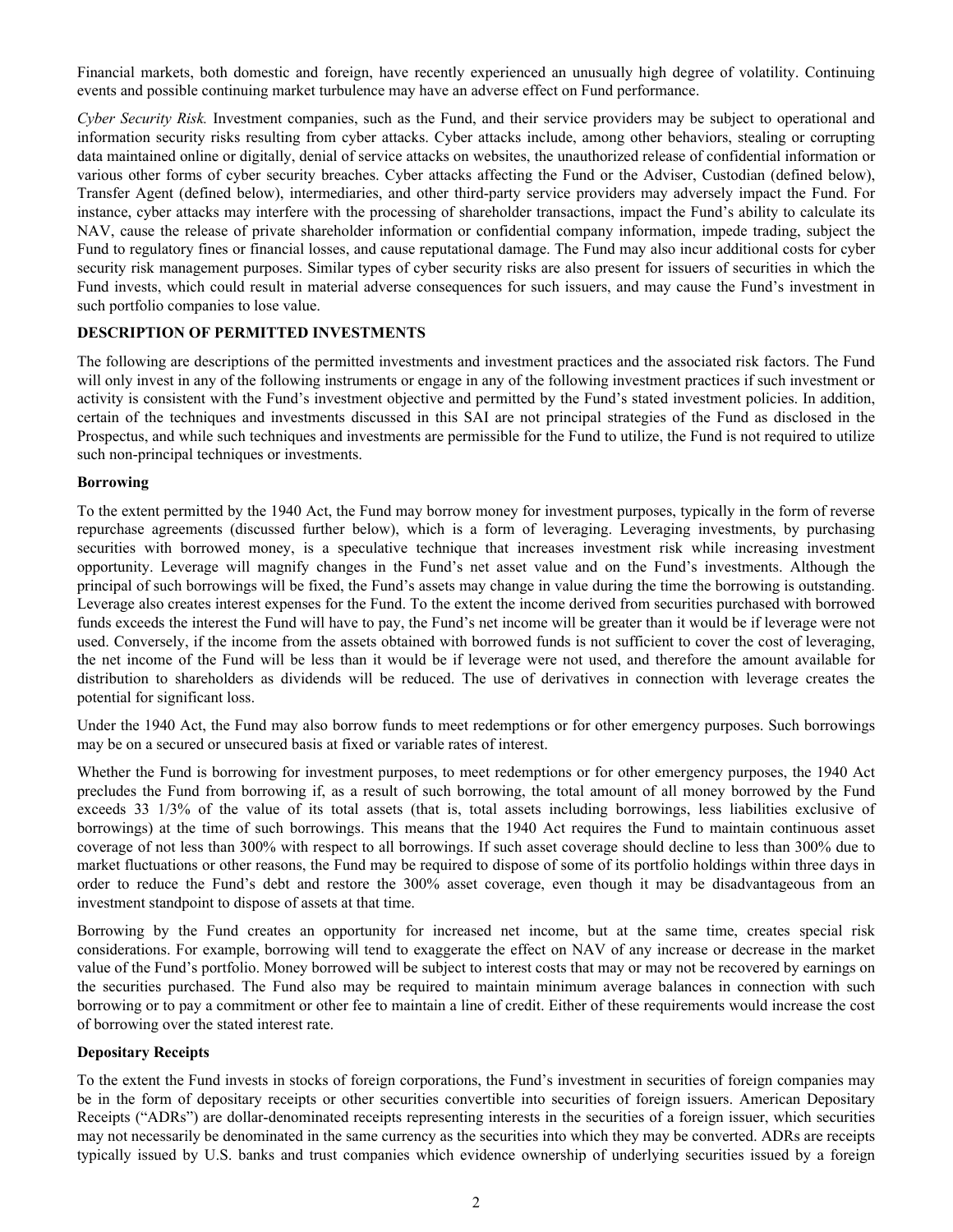corporation. Generally, ADRs in registered form are designed for use in domestic securities markets and are traded on exchanges or over-the-counter in the United States.

Global Depositary Receipts ("GDRs"), European Depositary Receipts ("EDRs"), and International Depositary Receipts ("IDRs") are similar to ADRs in that they are certificates evidencing ownership of shares of a foreign issuer; however, GDRs, EDRs, and IDRs may be issued in bearer form and denominated in other currencies and are generally designed for use in specific or multiple securities markets outside the U.S. EDRs, for example, are designed for use in European securities markets, while GDRs are designed for use throughout the world. Depositary receipts will not necessarily be denominated in the same currency as their underlying securities.

The Fund will not invest in any unlisted depositary receipts or any depositary receipt that the Adviser deems to be illiquid or for which pricing information is not readily available. In addition, all depositary receipts generally must be sponsored. However, the Fund may invest in unsponsored depositary receipts under certain limited circumstances. The issuers of unsponsored depositary receipts are not obligated to disclose material information in the United States and, therefore, there may be less information available regarding such issuers and there may not be a correlation between such information and the value of the depositary receipts. The use of a depositary receipt may increase tracking error relative to the applicable Index if the Index includes the foreign security instead of the depositary receipt.

## **Equity Securities**

Equity securities, such as the common stocks of an issuer, are subject to stock market fluctuations and therefore may experience volatile changes in value as market conditions, consumer sentiment, or the financial condition of the issuers change. A decrease in value of the equity securities in the Fund's portfolio may also cause the value of Shares to decline.

An investment in the Fund should be made with an understanding of the risks inherent in an investment in equity securities, including the risk that the financial condition of issuers may become impaired or that the general condition of the stock market may deteriorate (either of which may cause a decrease in the value of the Fund's portfolio securities and therefore a decrease in the value of Shares). Common stocks are susceptible to general stock market fluctuations and to volatile increases and decreases in value as market confidence and perceptions change. These investor perceptions are based on various and unpredictable factors, including expectations regarding government, economic, monetary and fiscal policies; inflation and interest rates; economic expansion or contraction; and global or regional political, economic, or banking crises.

Holders of common stocks incur more risk than holders of preferred stocks and debt obligations because common stockholders, as owners of the issuer, generally have inferior rights to receive payments from the issuer in comparison with the rights of creditors or holders of debt obligations or preferred stocks. Further, unlike debt securities, which typically have a stated principal amount payable at maturity (whose value, however, is subject to market fluctuations prior thereto), or preferred stocks, which typically have a liquidation preference and which may have stated optional or mandatory redemption provisions, common stocks have neither a fixed principal amount nor a maturity. Common stock values are subject to market fluctuations as long as the common stock remains outstanding.

*When-Issued Securities.* A when-issued security is one whose terms are available and for which a market exists, but which has not been issued. When the Fund engages in when-issued transactions, it relies on the other party to complete the sale. If the other party fails to complete the sale, the Fund may miss the opportunity to obtain the security at a favorable price or yield.

When purchasing a security on a when-issued basis, the Fund assumes the rights and risks of ownership of the security, including the risk of price and yield changes. At the time of settlement, the value of the security may be more or less than the purchase price. The yield available in the market when the delivery takes place also may be higher than those obtained in the transaction itself. Because the Fund does not pay for the security until the delivery date, these risks are in addition to the risks associated with its other investments.

Decisions to enter into "when-issued" transactions will be considered on a case-by-case basis when necessary to maintain continuity in a company's index membership. The Fund will segregate cash or liquid securities equal in value to commitments for the when-issued transactions. The Fund will segregate additional liquid assets daily so that the value of such assets is equal to the amount of the commitments.

## *Types of Equity Securities:*

*Common Stocks.* Common stocks represent units of ownership in a company. Common stocks usually carry voting rights and earn dividends. Unlike preferred stocks, which are described below, dividends on common stocks are not fixed but are declared at the discretion of the company's board of directors.

*Preferred Stocks.* Preferred stocks are also units of ownership in a company. Preferred stocks normally have preference over common stock in the payment of dividends and the liquidation of the company. However, in all other respects, preferred stocks are subordinated to the liabilities of the issuer. Unlike common stocks, preferred stocks are generally not entitled to vote on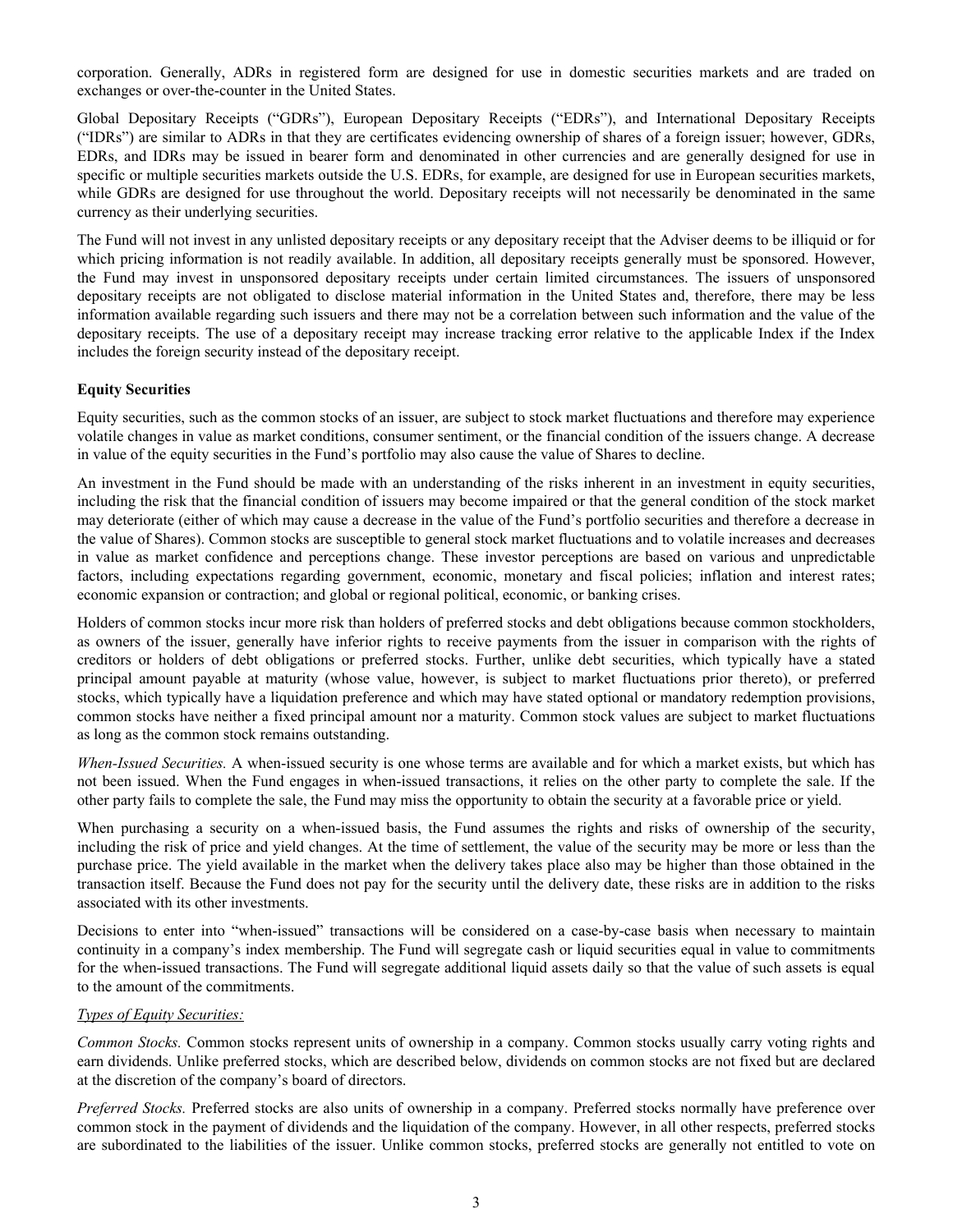corporate matters. Types of preferred stocks include adjustable-rate preferred stock, fixed dividend preferred stock, perpetual preferred stock, and sinking fund preferred stock.

Generally, the market values of preferred stock with a fixed dividend rate and no conversion element vary inversely with interest rates and perceived credit risk.

*Rights and Warrants.* A right is a privilege granted to existing shareholders of a corporation to subscribe to shares of a new issue of common stock before it is issued. Rights normally have a short life of usually two to four weeks, are freely transferable, and entitle the holder to buy the new common stock at a lower price than the public offering price. Warrants are securities that are usually issued together with a debt security or preferred stock and that give the holder the right to buy a proportionate amount of common stock at a specified price. Warrants are freely transferable and are traded on major exchanges. Unlike rights, warrants normally have a life that is measured in years and entitles the holder to buy common stock of a company at a price that is usually higher than the market price at the time the warrant is issued. Corporations often issue warrants to make the accompanying debt security more attractive.

An investment in warrants and rights may entail greater risks than certain other types of investments. Generally, rights and warrants do not carry the right to receive dividends or exercise voting rights with respect to the underlying securities, and they do not represent any rights in the assets of the issuer. In addition, their value does not necessarily change with the value of the underlying securities, and they cease to have value if they are not exercised on or before their expiration date. Investing in rights and warrants increases the potential profit or loss to be realized from the investment as compared with investing the same amount in the underlying securities.

### **Foreign Securities**

The Fund may invest directly in foreign securities. Investing in securities of foreign companies and countries involves certain considerations and risks that are not typically associated with investing in U.S. government securities and securities of domestic companies. There may be less publicly available information about a foreign issuer than a domestic one, and foreign companies are not generally subject to uniform accounting, auditing and financial standards, and requirements comparable to those applicable to U.S. companies. There may also be less government supervision and regulation of foreign securities exchanges, brokers, and listed companies than exists in the United States. Interest and dividends paid by foreign issuers as well as gains or proceeds realized from the sale or other disposition of foreign securities may be subject to withholding and other foreign taxes, which may decrease the net return on such investments as compared to dividends and interest paid to the Fund by domestic companies or the U.S. government. There may be the possibility of expropriations, seizure or nationalization of foreign deposits, the imposition of economic sanctions, confiscatory taxation, political, economic or social instability, or diplomatic developments that could affect assets of the Fund held in foreign countries. The establishment of exchange controls or other foreign governmental laws or restrictions could adversely affect the payment of obligations. In addition, investing in foreign securities will generally result in higher commissions than investing in similar domestic securities.

Decreases in the value of currencies of the foreign countries in which the Fund will invest relative to the U.S. dollar will result in a corresponding decrease in the U.S. dollar value of the Fund's assets denominated in those currencies (and possibly a corresponding increase in the amount of securities required to be liquidated to meet distribution requirements). Conversely, increases in the value of currencies of the foreign countries in which the Fund invests relative to the U.S. dollar will result in a corresponding increase in the U.S. dollar value of the Fund's assets (and possibly a corresponding decrease in the amount of securities to be liquidated).

Investing in emerging markets can have more risk than investing in developed foreign markets. The risks of investing in these markets may be exacerbated relative to investments in foreign markets. Governments of developing and emerging market countries may be more unstable as compared to more developed countries. Developing and emerging market countries may have less developed securities markets or exchanges, and legal and accounting systems. It may be more difficult to sell securities at acceptable prices and security prices may be more volatile than in countries with more mature markets. Currency values may fluctuate more in developing or emerging markets. Developing or emerging market countries may be more likely to impose government restrictions, including confiscatory taxation, expropriation or nationalization of a company's assets, and restrictions on foreign ownership of local companies. In addition, emerging markets may impose restrictions on the Fund's ability to repatriate investment income or capital and thus, may adversely affect the operations of the Fund. Certain emerging markets may impose constraints on currency exchange and some currencies in emerging markets may have been devalued significantly against the U.S. Dollar. For these and other reasons, the prices of securities in emerging markets can fluctuate more significantly than the prices of securities of companies in developed countries. The less developed the country, the greater effect these risks may have on the Fund.

#### **Illiquid Securities**

The Fund may invest in illiquid securities (i.e., securities that are not readily marketable) to the extent permitted under the 1940 Act. Illiquid securities include, but are not limited to, restricted securities (securities the disposition of which is restricted under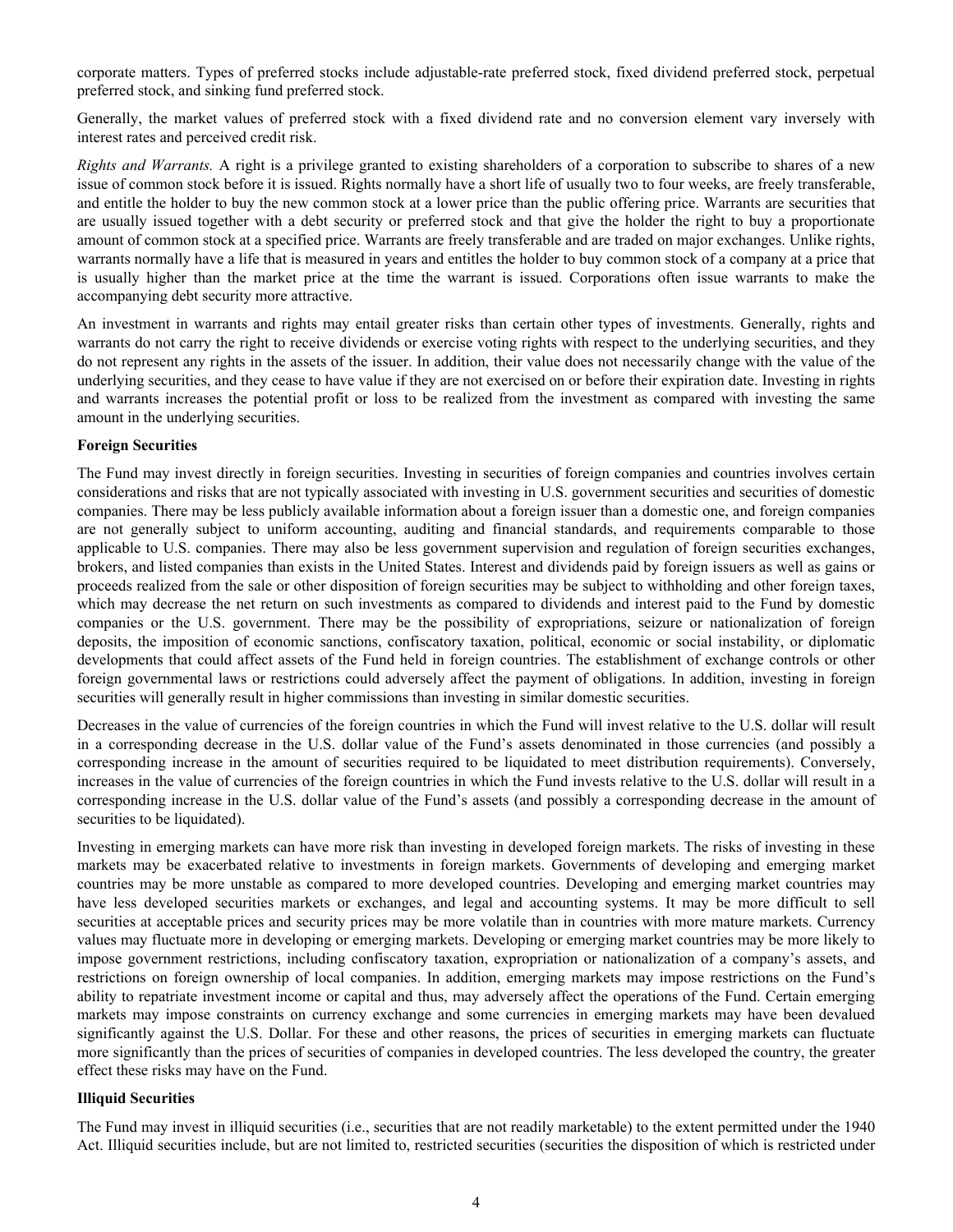the federal securities laws); securities that may only be resold pursuant to Rule 144A under the Securities Act, but that are deemed to be illiquid; and repurchase agreements with maturities in excess of seven days. However, the Fund will not acquire illiquid securities if, immediately after the acquisition, such securities would comprise more than 15% of the value of the Fund's net assets. Determinations of liquidity are made pursuant to guidelines contained in the liquidity risk management program of the Trust applicable to the Fund. The Adviser determines and monitors the liquidity of the portfolio securities and reports periodically on its decisions to the Board. In making such determinations it takes into account a number of factors in reaching liquidity decisions, including but not limited to: (1) the frequency of trades and quotations for the security; (2) the number of dealers willing to purchase or sell the security and the number of other potential buyers; (3) the willingness of dealers to undertake to make a market in the security; and (4) the nature of the marketplace trades, including the time needed to dispose of the security, the method of soliciting offers and the mechanics of the transfer. The term "illiquid security" is defined as a security that the Fund reasonably expects cannot be sold or disposed of in current market conditions in seven calendar days or less without the sale or disposition significantly changing the market value of the security.

An institutional market has developed for certain restricted securities. Accordingly, contractual or legal restrictions on the resale of a security may not be indicative of the liquidity of the security. If such securities are eligible for purchase by institutional buyers in accordance with Rule 144A under the Securities Act or other exemptions, the Adviser may determine that the securities are liquid.

Restricted securities may be sold only in privately negotiated transactions or in a public offering with respect to which a registration statement is in effect under the Securities Act. Where registration is required, the Fund may be obligated to pay all or part of the registration expenses and a considerable period may elapse between the time of the decision to sell and the time the Fund may be permitted to sell a security under an effective registration statement. If, during such a period, adverse market conditions were to develop, the Fund might obtain a less favorable price than that which prevailed when it decided to sell.

Illiquid securities will be priced at fair value as determined in good faith under procedures adopted by the Board. If, through the appreciation of illiquid securities or the depreciation of liquid securities, the Fund should be in a position where more than 15% of the value of its net assets are invested in illiquid securities, including restricted securities which are not readily marketable, the Fund will take such steps as set forth in its procedures as adopted by the Board.

#### **Investment Company Securities**

The Fund may invest in the securities of other investment companies, including money market funds and ETFs, subject to applicable limitations under Section  $12(d)(1)$  of the 1940 Act. Investing in another pooled vehicle exposes the Fund to all the risks of that pooled vehicle. Pursuant to Section  $12(d)(1)$ , the Fund may invest in the securities of another investment company (the "acquired company") provided that the Fund, immediately after such purchase or acquisition, does not own in the aggregate: (1) more than 3% of the total outstanding voting stock of the acquired company; (2) securities issued by the acquired company having an aggregate value in excess of 5% of the value of the total assets of the Fund; or (3) securities issued by the acquired company and all other investment companies (other than treasury stock of the Fund) having an aggregate value in excess of 10% of the value of the total assets of the Fund. To the extent allowed by law or regulation, the Fund may invest its assets in securities of investment companies that are money market funds in excess of the limits discussed above.

If the Fund invests in and, thus, is a shareholder of another investment company, the Fund's shareholders will indirectly bear the Fund's proportionate share of the fees and expenses paid by such other investment company, including advisory fees, in addition to both the management fees payable directly by the Fund to the Adviser and the other expenses that the Fund bears directly in connection with the Fund's own operations.

Section 12(d)(1) of the 1940 Act restricts investments by registered investment companies in securities of other registered investment companies, including the Fund. The acquisition of Shares by registered investment companies is subject to the restrictions of Section 12(d)(1) of the 1940 Act, except as may be permitted by exemptive rules under the 1940 Act or as may at some future time be permitted by an exemptive order that permits registered investment companies to invest in the Fund beyond the limits of Section  $12(d)(1)$ , subject to certain terms and conditions, including that the registered investment company enter into an agreement with the Fund regarding the terms of the investment.

The Fund may rely on Section  $12(d)(1)(F)$  and Rule 12d1-3 of the 1940 Act, which provide an exemption from Section  $12(d)(1)$ that allows the Fund to invest all of its assets in other registered funds, including ETFs, if, among other conditions: (1) the Fund, together with its affiliates, acquires no more than three percent of the outstanding voting stock of any acquired fund; and (2) the sales load charged on Shares is no greater than the limits set forth in Rule 2830 of the Conduct Rules of the Financial Industry Regulatory Authority, Inc. ("FINRA"). The Fund may also rely on Rule 12d1-4 under the 1940 Act, which provides an exemption from Section  $12(d)(1)$  that allows the Fund to invest all of its assets in other registered funds, including ETFs, if the Fund satisfies certain conditions specified in the Rule, including, among other conditions, that the Fund and its advisory group will not control (individually or in the aggregate) an acquired fund (e.g., hold more than 25% of the outstanding voting securities of an acquired fund that is a registered open-end management investment company). Additionally, the Fund may rely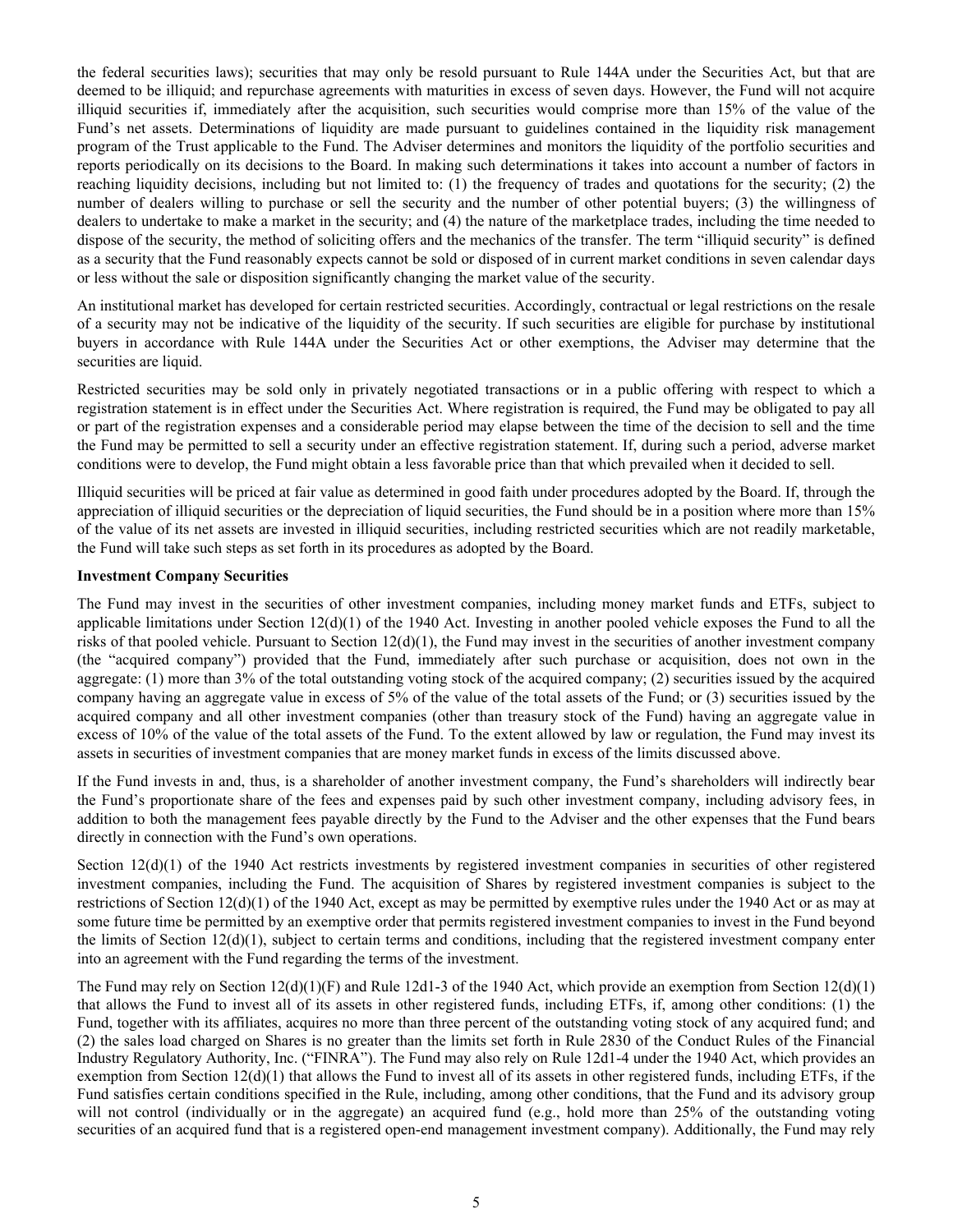on exemptive relief issued by the SEC to other registered funds, including ETFs, to invest in such other funds in excess of the limits of Section 12(d)(1) if the Fund complies with the terms and conditions of such exemptive relief.

### **Exchange-Traded Funds**

The Fund may invest in shares of other investment companies, including ETFs. As the shareholder of another ETF, the Fund would bear, along with other shareholders, its pro rata portion of the other ETF's expenses, including advisory fees. Such expenses are in addition to the expenses the Fund pays in connection with its own operations. The Fund's investments in other ETFs may be limited by applicable law. Disruptions in the markets for the securities underlying the ETFs purchased or sold by the Fund could result in losses on investments in ETFs. ETFs also carry the risk that the price the Fund pays or receives may be higher or lower than the ETF's NAV. ETFs are also subject to certain additional risks, including the risks of illiquidity and of possible trading halts due to market conditions or other reasons, based on the policies of the relevant exchange. ETFs and other investment companies in which the Fund may invest may be leveraged, which would increase the volatility of the Fund's NAV.

#### **Exchange-Traded Vehicles**

The Fund may seek to provide exposure to the investment returns of real assets that trade in the commodities markets through investments in commodity-based exchange-traded vehicles ("ETVs"), which are designed to provide this exposure without direct investment in physical commodities or commodities futures contracts. Real assets are assets such as oil, gas, industrial and precious metals, livestock, and agricultural or meat products, or other items that have tangible properties, as compared to stocks or bonds, which are financial instruments. In choosing investments, the Adviser seeks to provide exposure to various commodities and commodity sectors. The value of commodity-linked derivative securities may be affected by a variety of factors, including, but not limited to, overall market movements and other factors affecting the value of particular industries or commodities, such as weather, disease, embargoes, acts of war or terrorism, or political and regulatory developments.

The prices of commodity-linked derivative securities may move in different directions than investments in traditional equity and debt securities when the value of those traditional securities is declining due to adverse economic conditions. As an example, during periods of rising inflation, debt securities have historically tended to decline in value due to the general increase in prevailing interest rates. Conversely, during those same periods of rising inflation, the prices of certain commodities, such as oil and metals, have historically tended to increase. Of course, there cannot be any guarantee that these investments will perform in that manner in the future, and at certain times the price movements of commodity-linked instruments have been parallel to those of debt and equity securities. Commodities have historically tended to increase and decrease in value during different parts of the business cycle than financial assets. Nevertheless, at various times, commodities prices may move in tandem with the prices of financial assets and thus may not provide overall portfolio diversification benefits. Under favorable economic conditions, the Fund's investments may be expected to underperform an investment in traditional securities. Over the long term, the returns on the Fund's investments are expected to exhibit low or negative correlation with stocks and bonds.

#### **Money Market Funds**

The Fund may invest in underlying money market funds that either seek to maintain a stable \$1 NAV ("stable NAV money market funds") or that have a share price that fluctuates ("variable NAV market funds"). Although an underlying stable NAV money market fund seeks to maintain a stable \$1 NAV, it is possible for the Fund to lose money by investing in such a money market fund. Because the share price of an underlying variable NAV market fund will fluctuate, when the Fund sells the shares it owns they may be worth more or less than what the Fund originally paid for them. In addition, neither type of money market fund is designed to offer capital appreciation. Certain underlying money market funds may impose a fee upon the sale of shares or may temporarily suspend the ability to sell shares if such fund's liquidity falls below required minimums.

#### **Other Short-Term Instruments**

The Fund may invest in short-term instruments, including money market instruments, on an ongoing basis to provide liquidity or for other reasons. Money market instruments are generally short-term investments that may include but are not limited to: (i) shares of money market funds; (ii) obligations issued or guaranteed by the U.S. government, its agencies or instrumentalities (including government-sponsored enterprises); (iii) negotiable certificates of deposit ("CDs"), bankers' acceptances, fixed time deposits and other obligations of U.S. and foreign banks (including foreign branches) and similar institutions; (iv) commercial paper rated at the date of purchase "Prime-1" by Moody's or "A-1" by S&P or, if unrated, of comparable quality as determined by the Adviser; (v) non-convertible corporate debt securities (e.g., bonds and debentures) with remaining maturities at the date of purchase of not more than 397 days and that satisfy the rating requirements set forth in Rule 2a-7 under the 1940 Act; and (vi) short-term U.S. dollar-denominated obligations of foreign banks (including U.S. branches) that, in the opinion of the Adviser, are of comparable quality to obligations of U.S. banks which may be purchased by the Fund. Any of these instruments may be purchased on a current or a forward-settled basis. Money market instruments also include shares of money market funds. Time deposits are non-negotiable deposits maintained in banking institutions for specified periods of time at stated interest rates. Bankers' acceptances are time drafts drawn on commercial banks by borrowers, usually in connection with international transactions.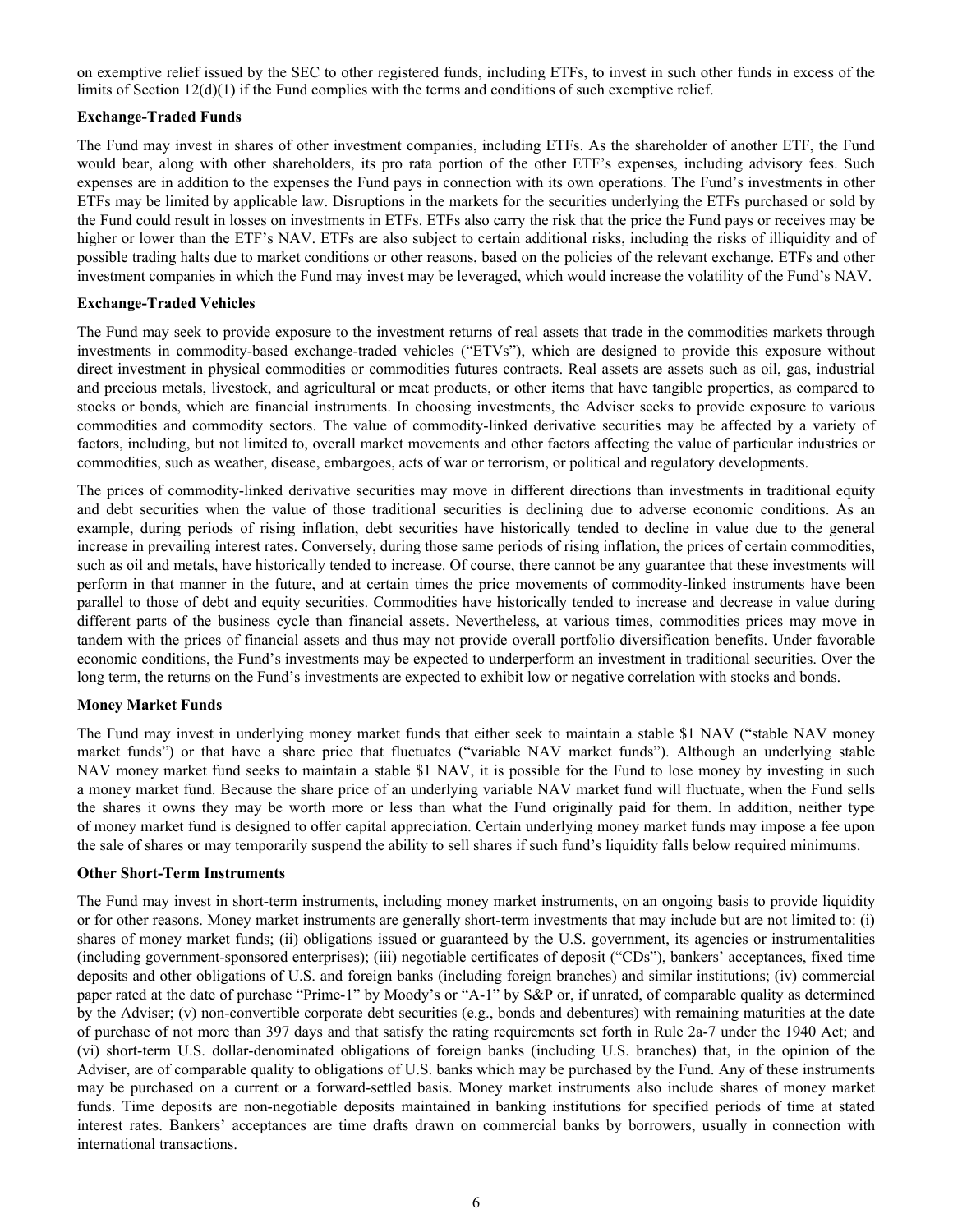#### **Reverse Repurchase Agreements**

The Fund may enter into reverse repurchase agreements, which involve the sale of securities held by the Fund subject to its agreement to repurchase the securities at an agreed-upon date or upon demand and at a price reflecting a market rate of interest. Reverse repurchase agreements are subject to the Fund's limitation on borrowings and may be entered into only with banks or securities dealers or their affiliates. While a reverse repurchase agreement is outstanding, the Fund will maintain the segregation, either on its records or with its custodian bank, of cash or other liquid securities, marked-to-market daily, in an amount at least equal to its obligations under the reverse repurchase agreement.

Reverse repurchase agreements involve the risk that the buyer of the securities sold by the Fund might be unable to deliver them when the Fund seeks to repurchase. If the buyer of securities under a reverse repurchase agreement files for bankruptcy or becomes insolvent, the buyer or trustee or receiver may receive an extension of time to determine whether to enforce the Fund's obligation to repurchase the securities, and the Fund's use of the proceeds of the reverse repurchase agreement may effectively be restricted pending such decision.

#### **Securities Lending**

The Fund may lend portfolio securities to certain creditworthy borrowers. The borrowers provide collateral that is maintained in an amount at least equal to the current value of the securities loaned. The Fund may terminate a loan at any time and obtain the return of the securities loaned. The lending Fund receives the value of any interest or cash or non-cash distributions paid on the loaned securities. Distributions received on loaned securities in lieu of dividend payments (*i.e.,* substitute payments) would not be considered qualified dividend income.

With respect to loans that are collateralized by cash, the borrower will be entitled to receive a fee based on the amount of cash collateral. The Fund is compensated by the difference between the amount earned on the reinvestment of cash collateral and the fee paid to the borrower. In the case of collateral other than cash, the Fund is compensated by a fee paid by the borrower equal to a percentage of the value of the loaned securities. Any cash collateral may be reinvested in certain short-term instruments either directly on behalf of the lending Fund or through one or more joint accounts or money market funds, which may include those managed by the Adviser.

The Fund may pay a portion of the interest or fees earned from securities lending to a borrower as described above, and to one or more securities lending agents approved by the Board who administer the lending program for the Fund in accordance with guidelines approved by the Board. In such capacity, the lending agent causes the delivery of loaned securities from the Fund to borrowers, arranges for the return of loaned securities to the Fund at the termination of a loan, requests deposit of collateral, monitors the daily value of the loaned securities and collateral, requests that borrowers add to the collateral when required by the loan agreements, and provides recordkeeping and accounting services necessary for the operation of the program.

Securities lending involves exposure to certain risks, including operational risk (*i.e.*, the risk of losses resulting from problems in the settlement and accounting process), "gap" risk (*i.e.*, the risk of a mismatch between the return on cash collateral reinvestments and the fees the Fund has agreed to pay a borrower), and credit, legal, counterparty and market risk. In the event a borrower does not return the Fund's securities as agreed, the Fund may experience losses if the proceeds received from liquidating the collateral do not at least equal the value of the loaned security at the time the collateral is liquidated plus the transaction costs incurred in purchasing replacement securities.

## **Tax Risks**

As with any investment, you should consider how your investment in Shares will be taxed. The tax information in the Prospectus and this SAI is provided as general information. You should consult your own tax professional about the tax consequences of an investment in Shares.

Unless your investment in Shares is made through a tax-deferred retirement account or other tax-advantaged arrangement, such as an individual retirement account, you need to be aware of the possible tax consequences when the Fund makes distributions or you sell Shares.

#### **Temporary Defensive Strategies**

Under normal market conditions, the Fund expects to generally be fully invested according to its principal investment strategies. For temporary defensive purposes during adverse market, economic, political, or other conditions, the Fund may invest up to 100% of its assets in cash or cash equivalents or short-term instruments such as commercial paper, money market mutual funds, or short-term U.S. government securities. Taking a temporary defensive position may result in the Fund not achieving its investment objective.

#### **U.S. Government Securities**

The Fund may invest in U.S. government securities. Securities issued or guaranteed by the U.S. government or its agencies or instrumentalities include U.S. Treasury securities, which are backed by the full faith and credit of the U.S. Treasury and which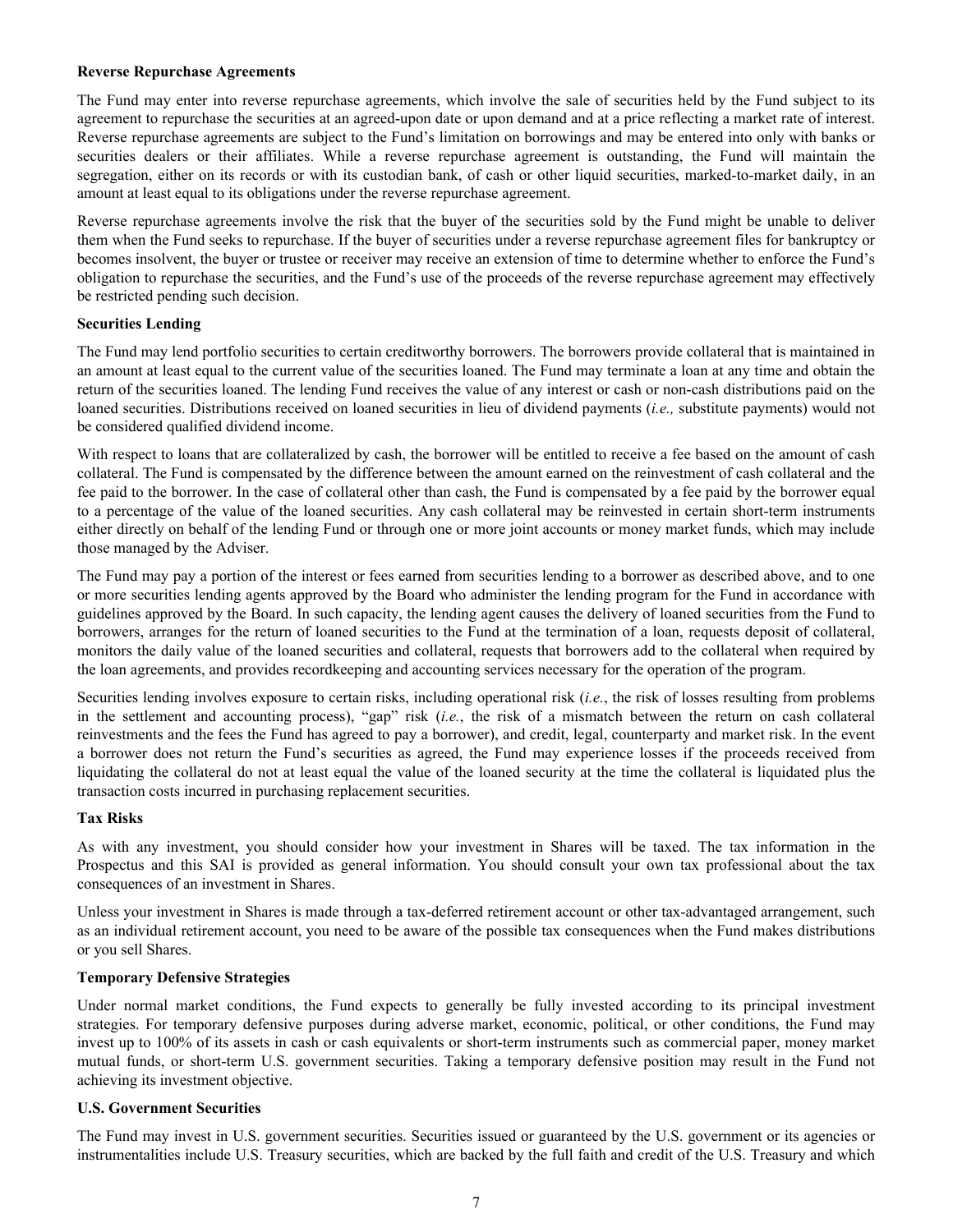differ only in their interest rates, maturities, and times of issuance. U.S. Treasury bills have initial maturities of one-year or less; U.S. Treasury notes have initial maturities of one to ten years; and U.S. Treasury bonds generally have initial maturities of greater than ten years. Certain U.S. government securities are issued or guaranteed by agencies or instrumentalities of the U.S. government including, but not limited to, obligations of U.S. government agencies or instrumentalities such as the Federal National Mortgage Association ("FNMA"), the Government National Mortgage Association ("GNMA"), the Small Business Administration, the Federal Farm Credit Administration, the Federal Home Loan Banks, Banks for Cooperatives (including the Central Bank for Cooperatives), the Federal Land Banks, the Federal Intermediate Credit Banks, the Tennessee Valley Authority, the Export-Import Bank of the United States, the Commodity Credit Corporation, the Federal Financing Bank, the Student Loan Marketing Association, the National Credit Union Administration and the Federal Agricultural Mortgage Corporation (Farmer Mac).

Some obligations issued or guaranteed by U.S. government agencies and instrumentalities, including, for example, GNMA pass-through certificates, are supported by the full faith and credit of the U.S. Treasury. Other obligations issued by or guaranteed by federal agencies, such as those securities issued by the FNMA, are supported by the discretionary authority of the U.S. government to purchase certain obligations of the federal agency, while other obligations issued by or guaranteed by federal agencies, such as those of the Federal Home Loan Banks, are supported by the right of the issuer to borrow from the U.S. Treasury, while the U.S. government provides financial support to such U.S. government-sponsored federal agencies, no assurance can be given that the U.S. government will always do so, since the U.S. government is not so obligated by law. U.S. Treasury notes and bonds typically pay coupon interest semi-annually and repay the principal at maturity.

On September 7, 2008, the U.S. Treasury announced a federal takeover of the FNMA and the Federal Home Loan Mortgage Corporation ("Freddie Mac"), placing the two federal instrumentalities in conservatorship. Under the takeover, the U.S. Treasury agreed to acquire \$1 billion of senior preferred stock of each instrumentality and obtained warrants for the purchase of common stock of each instrumentality (the "Senior Preferred Stock Purchase Agreement" or "Agreement"). Under the Agreement, the U.S. Treasury pledged to provide up to \$200 billion per instrumentality as needed, including the contribution of cash capital to the instrumentalities in the event their liabilities exceed their assets. This was intended to ensure that the instrumentalities maintain a positive net worth and meet their financial obligations, preventing mandatory triggering of receivership. As a result of this Agreement, the investments of holders, including the Fund, of mortgage-backed securities and other obligations issued by the FNMA and Freddie Mac are protected.

On December 24, 2009, the U.S. Treasury amended the Agreement to allow the \$200 billion cap on the U.S. Treasury's funding commitment to increase as necessary to accommodate any cumulative reduction in net worth over the next three years. On August 17, 2012, the U.S. Treasury announced the Third Amendment to the Agreement that recalibrated the calculation of the quarterly dividends that Freddie Mac pays to the U.S. Treasury which eliminated the need for Freddie Mac circularly to borrow from the U.S. Treasury only then to pay dividends back to the U.S. Treasury. The Third Amendment suspended the periodic commitment fee for so long as the dividend amounts were based on net worth. The Third Amendment also eliminated the requirement that Freddie Mac obtain the U.S. Treasury's consent for asset dispositions with a fair market value (individually or in aggregate) of less than \$250 million, but required Freddie Mac to submit annual risk management plans to the U.S. Treasury. On December 21, 2017, a letter agreement between the U.S. Treasury and Freddie Mac changed the terms of the senior preferred stock certificates to permit Freddie Mac to retain a \$3 billion capital reserve, quarterly. On September 30, 2019, the U.S. Treasury and the Federal Housing Finance Agency (FHFA), acting as Conservator to Freddie Mac, announced amendments to the senior preferred stock certificates that will permit Freddie Mac to retain earnings beyond the \$3 billion capital reserves previously allowed through the letter agreements. Since January 6, 2014, FHFA has conducted an ongoing assessment of its obligations and statutory mandates in preparation for Freddie Mac's eventual exit from conservatorship.

The total public debt of the United States as a percentage of gross domestic product has grown rapidly since the beginning of the 2008–2009 financial downturn. Although high debt levels do not necessarily indicate or cause economic problems, they may create certain systemic risks if sound debt management practices are not implemented. A high national debt can raise concerns that the U.S. government will not be able to make principal or interest payments when they are due. This increase has also necessitated the need for the U.S. Congress to negotiate adjustments to the statutory debt limit to increase the cap on the amount the U.S. government is permitted to borrow to meet its existing obligations and finance current budget deficits. In August 2011, S&P lowered its long term sovereign credit rating on the U.S. in explaining the downgrade at that time, S&P cited, among other reasons, controversy over raising the statutory debt limit and growth in public spending. On August 2, 2019, following passage by Congress, the President of the United States signed the Bipartisan Budget Act of 2019, which suspends the statutory debt limit through July 31, 2021. Any controversy or ongoing uncertainty regarding the statutory debt ceiling negotiations may impact the U.S. long-term sovereign credit rating and may cause market uncertainty. As a result, market prices and yields of securities supported by the full faith and credit of the U.S. government may be adversely affected.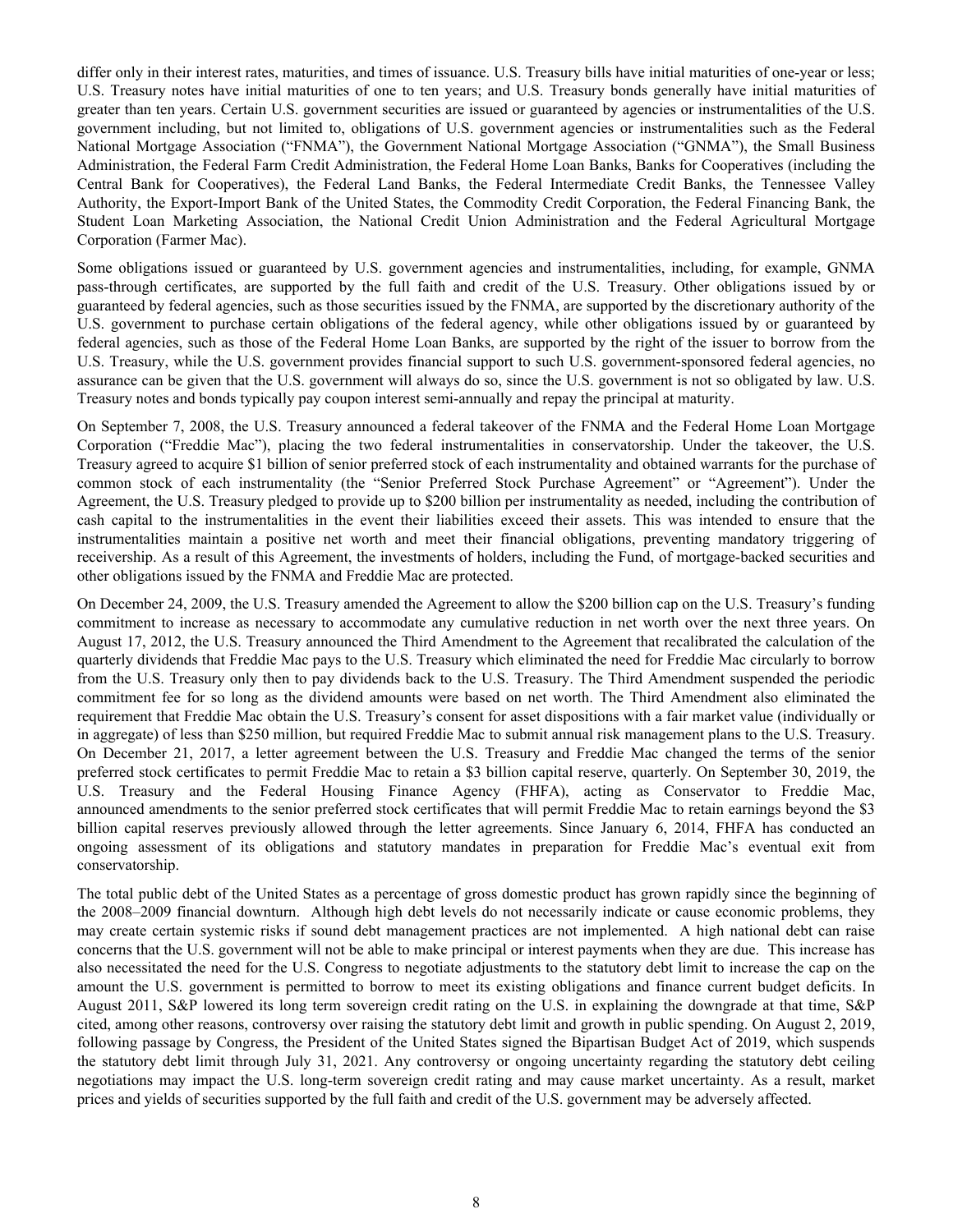## **Debt Securities**

In general, a debt security represents a loan of money to the issuer by the purchaser of the security. A debt security typically has a fixed payment schedule that obligates the issuer to pay interest to the lender and to return the lender's money over a certain time period. A company typically meets its payment obligations associated with its outstanding debt securities before it declares and pays any dividend to holders of its equity securities. Bonds, notes and commercial paper are examples of debt securities and differ in the length of the issuer's principal repayment schedule, with bonds carrying the longest repayment schedule and commercial paper the shortest.

Debt securities are all generally subject to interest rate, credit, income and prepayment risks and, like all investments, are subject to liquidity and market risks to varying degrees depending upon the specific terms and type of security. The Adviser attempts to reduce credit and market risk through diversification of the Fund's portfolio and ongoing credit analysis of each issuer, as well as by monitoring economic developments, but there can be no assurance that it will be successful at doing so.

*Inflation-Indexed Bonds*. Inflation-indexed bonds are debt securities whose principal value is periodically adjusted according to the rate of inflation. Two structures are common. The U.S. Treasury and some other issuers use a structure that accrues inflation into the principal value of the bond. Most other issuers pay out the Consumer Price Index accruals as part of a semiannual coupon.

Inflation-indexed securities issued by the U.S. Treasury, commonly known as "TIPS," have maturities of five, ten or thirty years, although it is possible that securities with other maturities will be issued in the future. TIPS pay interest on a semi-annual basis, equal to a fixed percentage of the inflation-adjusted principal amount. For example, if the Fund purchased an inflationindexed bond with a par value of \$1,000 and a 3% real rate of return coupon (payable 1.5% semi-annually), and inflation over the first six months were 1%, the mid-year par value of the bond would be \$1,010 and the first semi-annual interest payment would be \$15.15 (\$1,010 times 1.5%). If inflation during the second half of the year resulted in the whole years' inflation equaling 3%, the end-of-year par value of the bond would be \$1,030 and the second semiannual interest payment would be \$15.45 (\$1,030 times 1.5%).

If the periodic adjustment rate measuring inflation falls, the principal value of inflation-indexed bonds will be adjusted downward, and consequently the interest payable on these securities (calculated with respect to a smaller principal amount) will be reduced. Repayment of the original bond principal upon maturity (as adjusted for inflation) is guaranteed in the case of TIPS, even during a period of deflation. However, the current market value of the bonds is not guaranteed, and will fluctuate. The Fund may also invest in other inflation related bonds which may or may not provide a similar guarantee. If a guarantee of principal is not provided, the adjusted principal value of the bond repaid at maturity may be less than the original principal.

The value of inflation-indexed bonds is expected to change in response to changes in real interest rates. Real interest rates in turn are tied to the relationship between nominal interest rates and the rate of inflation. Therefore, if inflation were to rise at a faster rate than nominal interest rates, real interest rates might decline, leading to an increase in value of inflation-indexed bonds. In contrast, if nominal interest rates increased at a faster rate than inflation, real interest rates might rise, leading to a decrease in value of inflation-indexed bonds.

While these securities are expected to be protected from long-term inflationary trends, short-term increases in inflation may lead to a decline in value. If interest rates rise due to reasons other than inflation (for example, due to changes in currency exchange rates), investors in these securities may not be protected to the extent that the increase is not reflected in the bond's inflation measure.

The periodic adjustment of U.S. inflation-indexed bonds is tied to the Consumer Price Index for Urban Consumers ("CPI-U"), which is calculated monthly by the U.S. Bureau of Labor Statistics. The CPI-U is a measurement of changes in the cost of living, made up of components such as housing, food, transportation and energy. Inflation-indexed bonds issued by a foreign government are generally adjusted to reflect a comparable inflation index, calculated by that government. There can be no assurance that the CPI-U or any foreign inflation index will accurately measure the real rate of inflation in the prices of goods and services. Moreover, there can be no assurance that the rate of inflation in a foreign country will be correlated to the rate of inflation in the United States.

Any increase in the principal amount of an inflation-indexed bond will be considered taxable ordinary income, even though investors do not receive their principal until maturity.

The Fund's investments in debt securities may subject the Fund to the following risks:

*Credit risk*. Debt securities are subject to the risk of an issuer's (or other party's) failure or inability to meet its obligations under the security. Multiple parties may have obligations under a debt security. An issuer or borrower may fail to pay principal and interest when due. A guarantor, insurer or credit support provider may fail to provide the agreed upon protection. A counterparty to a transaction may fail to perform its side of the bargain. An intermediary or agent interposed between the investor and other parties may fail to perform the terms of its service. Also, performance under a debt security may be linked to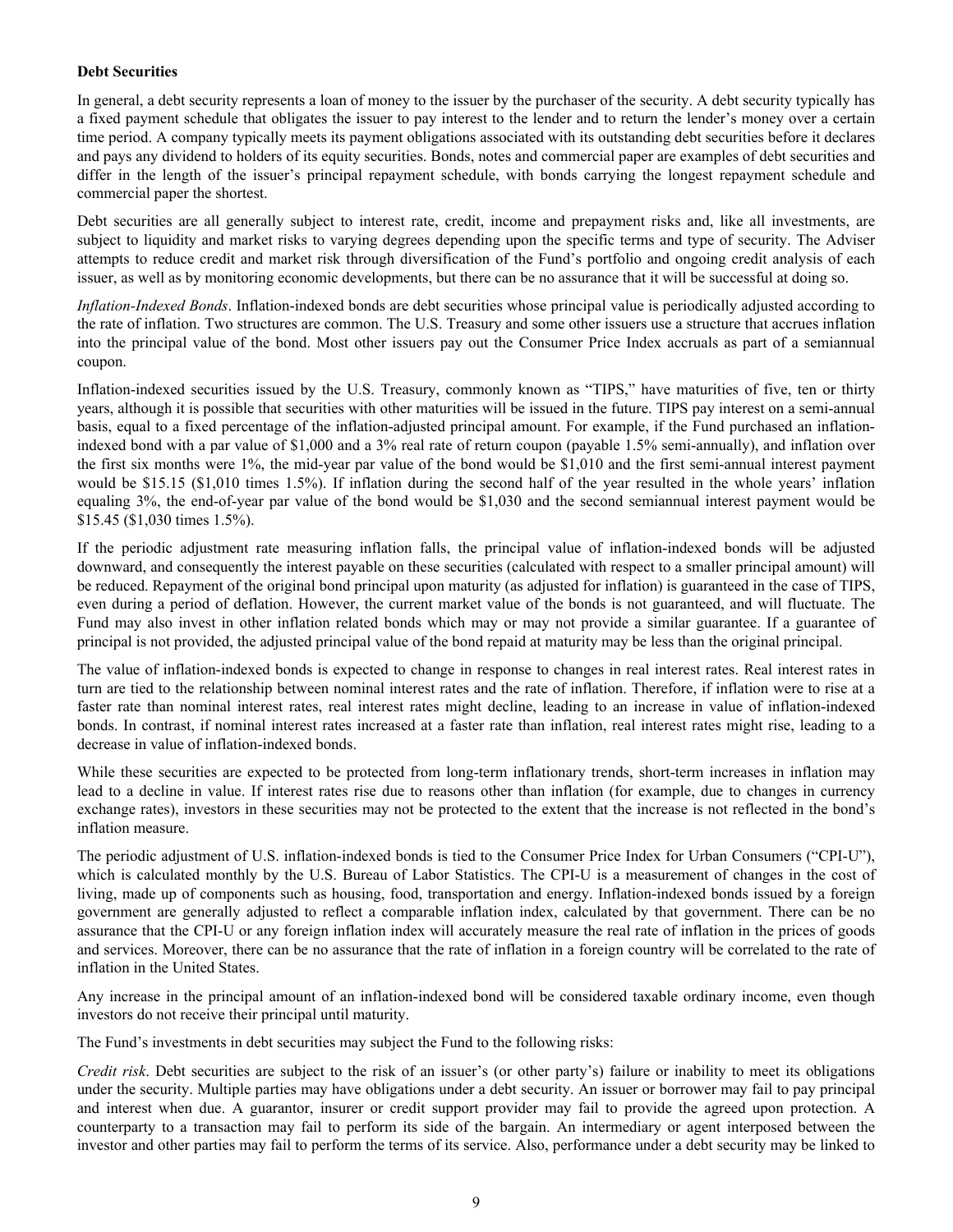the obligations of other persons who may fail to meet their obligations. The credit risk associated with a debt security could increase to the extent that the Fund's ability to benefit fully from its investment in the security depends on the performance by multiple parties of their respective contractual or other obligations. The market value of a debt security is also affected by the market's perception of the creditworthiness of the issuer.

The Fund may incur substantial losses on debt securities that are inaccurately perceived to present a different amount of credit risk than they actually do by the market, the Adviser or the rating agencies. Credit risk is generally greater where less information is publicly available, where fewer covenants safeguard the investors' interests, where collateral may be impaired or inadequate, where little legal redress or regulatory protection is available, or where a party's ability to meet obligations is speculative. Additionally, any inaccuracy in the information used by the Fund to evaluate credit risk may affect the value of securities held by the Fund.

Obligations under debt securities held by the Fund may never be satisfied or, if satisfied, only satisfied in part.

Some securities are subject to risks as a result of a credit downgrade or default by a government, or its agencies or, instrumentalities. Credit risk is a greater concern for high-yield debt securities and debt securities of issuers whose ability to pay interest and principal may be considered speculative. Debt securities are typically classified as investment grade-quality (medium to highest credit quality) or below investment grade-quality (commonly referred to as high-yield or junk bonds). Many individual debt securities are rated by a third-party source, such as Moody's Investors Service ("Moody's") or Standard & Poor's Financial Services ("S&P®"), to help describe the creditworthiness of the issuer.

*Uncertain Tax Treatment Risk*. Investments in debt securities rated below investment grade instruments may present special tax issues for the Fund. U.S. federal income tax rules are not entirely clear about issues such as when the Fund may cease accruing interest, OID or market discount, when and to what extent deductions may be taken for bad debts or worthless instruments, how payments received on obligations in default should be allocated between principal and income and whether exchanges of debt obligations in a bankruptcy or workout context are taxable. These and other issues will be addressed by the Fund to the extent necessary to seek to ensure that it distributes sufficient income that it does not become subject to U.S. federal income or excise tax.

*Credit ratings risk.* The Adviser may perform its own independent investment analysis of securities being considered for the Fund's portfolio, which includes consideration of, among other things, the issuer's financial resources, its sensitivity to economic conditions and trends, its operating history, the quality of the issuer's management and regulatory matters. The Adviser also may consider the ratings assigned by various investment services and independent rating agencies, such as Moody's and S&P, that publish ratings based upon their assessment of the relative creditworthiness of the rated debt securities. Generally, a lower rating indicates higher credit risk. Higher yields are ordinarily available from debt securities in the lower rating categories.

Using credit ratings to evaluate debt securities can involve certain risks. For example, ratings assigned by the rating agencies are based upon an analysis completed at the time of the rating of the obligor's ability to pay interest and repay principal. Rating agencies typically rely to a large extent on historical data which may not accurately represent present or future circumstances. Ratings do not purport to reflect the risk of fluctuations in market value of the debt security and are not absolute standards of quality and only express the rating agency's current opinion of an obligor's overall financial capacity to pay its financial obligations. A credit rating is not a statement of fact or a recommendation to purchase, sell or hold a debt obligation. Also, credit quality can change suddenly and unexpectedly, and credit ratings may not reflect the issuer's current financial condition or events since the security was last rated. Rating agencies may have a financial interest in generating business, including from the arranger or issuer of the security that normally pays for that rating, and providing a low rating might affect the rating agency's prospects for future business. While rating agencies have policies and procedures to address this potential conflict of interest, there is a risk that these policies will fail to prevent a conflict of interest from impacting the rating.

*Extension risk.* The market value of some debt securities, particularly mortgage securities and certain asset-backed securities, may be adversely affected when bond calls or prepayments on underlying mortgages or other assets are less or slower than anticipated. Extension risk may result from, for example, rising interest rates or unexpected developments in the markets for the underlying assets or mortgages. As a consequence, the security's effective maturity will be extended, resulting in an increase in interest rate sensitivity to that of a longer-term instrument. Extension risk generally increases as interest rates rise. This is because, in a rising interest rate environment, the rate of prepayment and exercise of call or buy-back rights generally falls and the rate of default and delayed payment generally rises. When the maturity of an investment is extended in a rising interest rate environment, a below-market interest rate is usually locked-in and the value of the security reduced. This risk is greater for fixed-rate than variable-rate debt securities.

*Income risk.* The Fund's income may decline during periods of falling interest rates or when the Fund experiences defaults on debt securities it holds. The Fund's income declines when interest rates fall because, as the Fund's higher-yielding debt securities mature or are prepaid, the Fund must re-invest the proceeds in debt securities that have lower, prevailing interest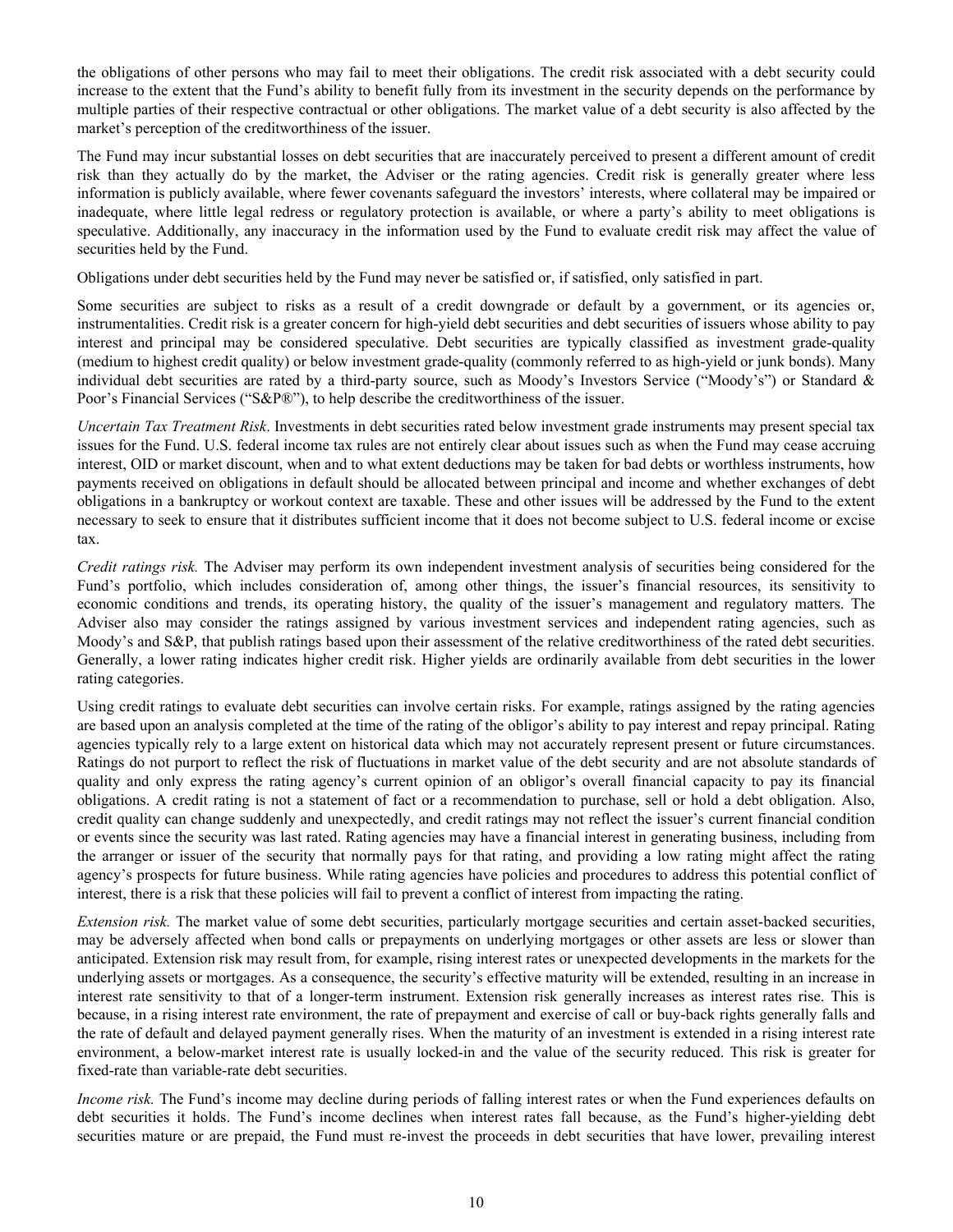rates. The amount and rate of distributions that the Fund's shareholders receive are affected by the income that the Fund receives from its portfolio holdings. If the income is reduced, distributions by the Fund to shareholders may be less.

Fluctuations in income paid to the Fund are generally greater for variable rate debt securities. The Fund will be deemed to receive taxable income on certain securities which pay no cash payments until maturity, such as zero-coupon securities. The Fund may be required to sell portfolio securities that it would otherwise continue to hold in order to obtain sufficient cash to make the distribution to shareholders required for U.S. tax purposes.

*Inflation risk.* The market price of debt securities generally falls as inflation increases because the purchasing power of the future income and repaid principal is expected to be worth less when received by the Fund. Debt securities that pay a fixed rather than variable interest rate are especially vulnerable to inflation risk because variable-rate debt securities may be able to participate, over the long term, in rising interest rates which have historically corresponded with long-term inflationary trends.

*Interest rate risk.* The market value of debt securities generally varies in response to changes in prevailing interest rates. Interest rate changes can be sudden and unpredictable. In addition, short-term and long-term rates are not necessarily correlated to each other as short-term rates tend to be influenced by government monetary policy while long-term rates are market driven and may be influenced by macroeconomic events (such as economic expansion or contraction), inflation expectations, as well as supply and demand. During periods of declining interest rates, the market value of debt securities generally increases. Conversely, during periods of rising interest rates, the market value of debt securities generally declines. This occurs because new debt securities are likely to be issued with higher interest rates as interest rates increase, making the old or outstanding debt securities less attractive. In general, the market prices of long-term debt securities or securities that make little (or no) interest payments are more sensitive to interest rate fluctuations than shorter-term debt securities. The longer the Fund's average weighted portfolio duration, the greater the potential impact a change in interest rates will have on its share price. Also, certain segments of the fixed income markets, such as high-quality bonds, tend to be more sensitive to interest rate changes than other segments, such as lower-quality bonds.

*Prepayment risk.* Debt securities, especially bonds that are subject to "calls," such as asset-backed or mortgage-backed securities, are subject to prepayment risk if their terms allow the payment of principal and other amounts due before their stated maturity. Amounts invested in a debt security that has been "called" or "prepaid" will be returned to an investor holding that security before expected by the investor. In such circumstances, the investor may be required to re-invest the proceeds it receives from the called or prepaid security in a new security which, in periods of declining interest rates, will typically have a lower interest rate. Prepayment risk is especially prevalent in periods of declining interest rates and will result for other reasons, including unexpected developments in the markets for the underlying assets or mortgages. For example, a decline in mortgage interest rates typically initiates a period of mortgage refinancings. When homeowners refinance their mortgages, the investor in the underlying pool of mortgage-backed securities (such as a fund) receives its principal back sooner than expected, and must reinvest at lower, prevailing rates.

Securities subject to prepayment risk are often called during a declining interest rate environment and generally offer less potential for gains and greater price volatility than other income-bearing securities of comparable maturity.

Call risk is similar to prepayment risk and results from the ability of an issuer to call, or prepay, a debt security early. If interest rates decline enough, the debt security's issuer can save money by repaying its callable debt securities and issuing new debt securities at lower interest rates.

## **Real Estate Investment Trusts ("REITs")**

A REIT is a corporation or business trust (that would otherwise be taxed as a corporation) which meets the definitional requirements of the Code. The Code permits a qualifying REIT to deduct from taxable income the dividends paid, thereby effectively eliminating corporate level federal income tax. To meet the definitional requirements of the Code, a REIT must, among other things: invest at least 75% of its assets in interests in real estate (including mortgages and other REITs), cash and government securities; derive most of its income from rents from real property or interest on loans secured by mortgages on real property; and, in general, distribute annually 90% or more of its taxable income (other than net capital gains) to shareholders.

REITs are sometimes informally characterized as Equity REITs and Mortgage REITs. An Equity REIT invests primarily in the fee ownership or leasehold ownership of land and buildings (e.g., commercial equity REITs and residential equity REITs); a Mortgage REIT invests primarily in mortgages on real property, which may secure construction, development or long-term loans.

REITs may be affected by changes in underlying real estate values, which may have an exaggerated effect to the extent that REITs in which the Fund invests may concentrate investments in particular geographic regions or property types. Additionally, rising interest rates may cause investors in REITs to demand a higher annual yield from future distributions, which may in turn decrease market prices for equity securities issued by REITs. Rising interest rates also generally increase the costs of obtaining financing, which could cause the value of the Fund's investments to decline. During periods of declining interest rates, certain Mortgage REITs may hold mortgages that the mortgagors elect to prepay, which prepayment may diminish the yield on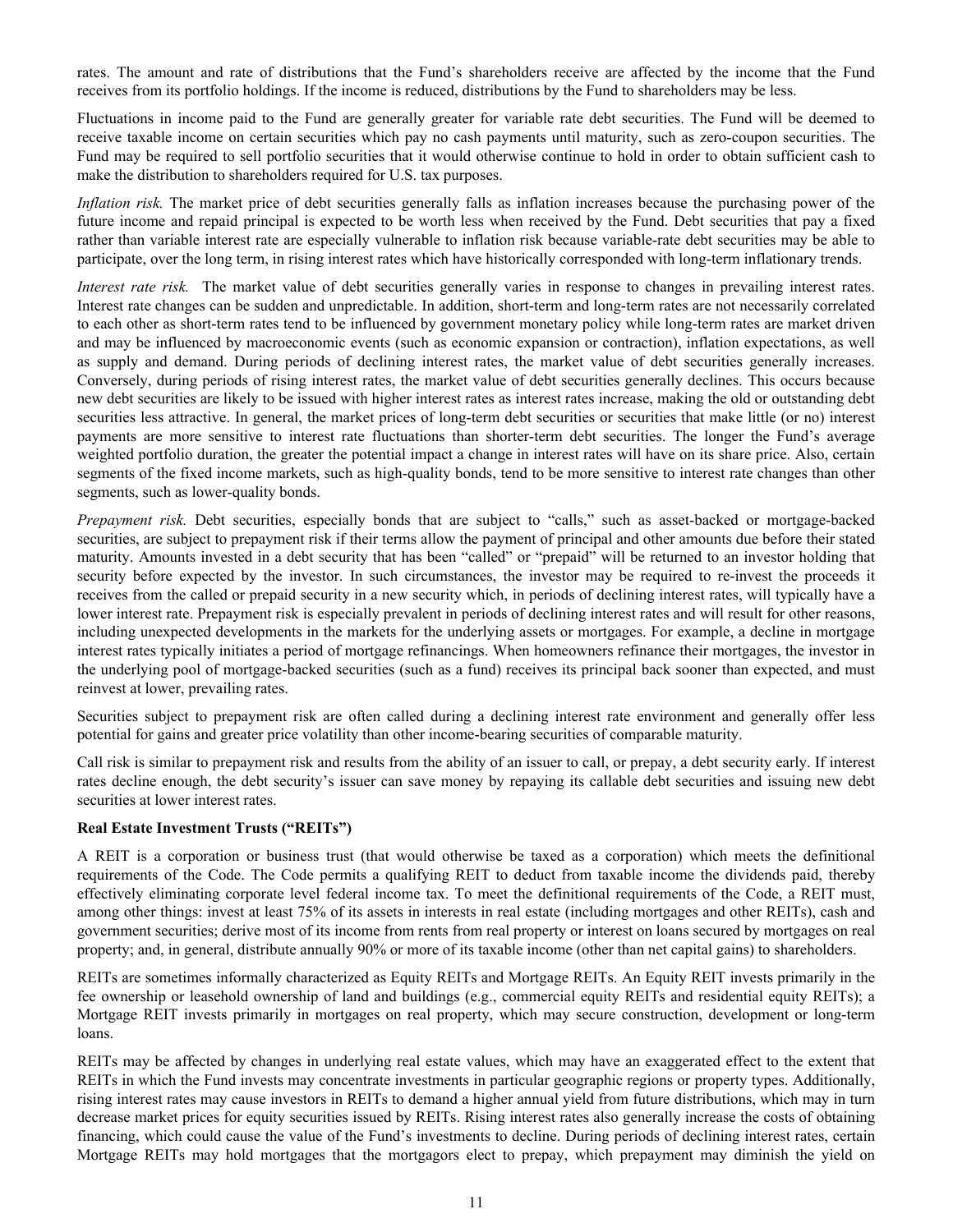securities issued by such Mortgage REITs. In addition, Mortgage REITs may be affected by the ability of borrowers to repay when due the debt extended by the REIT and Equity REITs may be affected by the ability of tenants to pay rent.

Certain REITs have relatively small market capitalization, which may tend to increase the volatility of the market price of securities issued by such REITs. Furthermore, REITs are dependent upon specialized management skills, have limited diversification and are, therefore, subject to risks inherent in operating and financing a limited number of projects. By investing in REITs indirectly through the Fund, a shareholder will bear not only his or her proportionate share of the expenses of the Fund, but also, indirectly, similar expenses of the REITs. REITs depend generally on their ability to generate cash flow to make distributions to shareholders.

In addition to these risks, Equity REITs may be affected by changes in the value of the underlying property owned by the trusts, while Mortgage REITs may be affected by the quality of any credit extended. Further, Equity and Mortgage REITs are dependent upon management skills and generally may not be diversified. Equity and Mortgage REITs are also subject to heavy cash flow dependency defaults by borrowers and self-liquidation. In addition, Equity and Mortgage REITs could possibly fail to qualify for the favorable U.S. federal income tax treatment generally available to REITs under the Code or fail to maintain their exemptions from registration under the 1940 Act. The above factors may also adversely affect a borrower's or a lessee's ability to meet its obligations to the REIT. In the event of default by a borrower or lessee, the REIT may experience delays in enforcing its rights as a mortgagee or lessor and may incur substantial costs associated with protecting its investments.

#### **Derivative Instruments**

Generally, derivatives are financial instruments whose value depends on or is derived from, the value of one or more underlying assets, reference rates, or indices or other market factors (a "reference instrument") and may relate to stocks, bonds, interest rates, credit, currencies, commodities or related indices. Derivative instruments can provide an efficient means to gain or reduce exposure to the value of a reference instrument without actually owning or selling the instrument. Some common types of derivatives include options, futures and forwards.

Derivative instruments may be used for "hedging," which means that they may be used when the Adviser seeks to protect the Fund's investments from a decline in value resulting from changes to interest rates, market prices, currency fluctuations, or other market factors. Derivative instruments may also be used for other purposes, including to seek to increase liquidity, provide efficient portfolio management, broaden investment opportunities (including taking short or negative positions), implement a tax or cash management strategy, gain exposure to a particular security or segment of the market, modify the effective duration of the Fund's portfolio investments and/or enhance total return. However derivative instruments are used, their successful use is not assured and will depend upon, among other factors, the Adviser's ability to gauge relevant market movements.

Derivative instruments may be used for purposes of direct hedging. Direct hedging means that the transaction must be intended to reduce a specific risk exposure of a portfolio security or its denominated currency and must also be directly related to such security or currency. The Fund's use of derivative instruments may be limited from time to time by policies adopted by the Board or the Adviser.

Because some derivative instruments used by the Fund may oblige the Fund to make payments or incur additional obligations in the future, the SEC requires investment companies to "cover" or segregate liquid assets equal to the potential exposure created by such derivatives. See "Borrowing" above for more information on the Fund's obligation to cover or segregate such assets.

*Futures contracts*. Generally, a futures contract is a standard binding agreement to buy or sell a specified quantity of an underlying reference instrument, such as a specific security, currency or commodity, at a specified price at a specified later date. A "sale" of a futures contract means the acquisition of a contractual obligation to deliver the underlying reference instrument called for by the contract at a specified price on a specified date. A "purchase" of a futures contract means the acquisition of a contractual obligation to acquire the underlying reference instrument called for by the contract at a specified price on a specified date. The purchase or sale of a futures contract will allow the Fund to increase or decrease its exposure to the underlying reference instrument without having to buy the actual instrument.

The underlying reference instruments to which futures contracts may relate include non-U.S. currencies, interest rates, stock and bond indices, and debt securities, including U.S. government debt obligations. In most cases the contractual obligation under a futures contract may be offset, or "closed out," before the settlement date so that the parties do not have to make or take delivery. The closing out of a contractual obligation is usually accomplished by buying or selling, as the case may be, an identical, offsetting futures contract. This transaction, which is effected through a member of an exchange, cancels the obligation to make or take delivery of the underlying instrument or asset. Although some futures contracts by their terms require the actual delivery or acquisition of the underlying instrument or asset, some require cash settlement.

Futures contracts may be bought and sold on U.S. and non-U.S. exchanges. Futures contracts in the U.S. have been designed by exchanges that have been designated "contract markets" by the CFTC and must be executed through a futures commission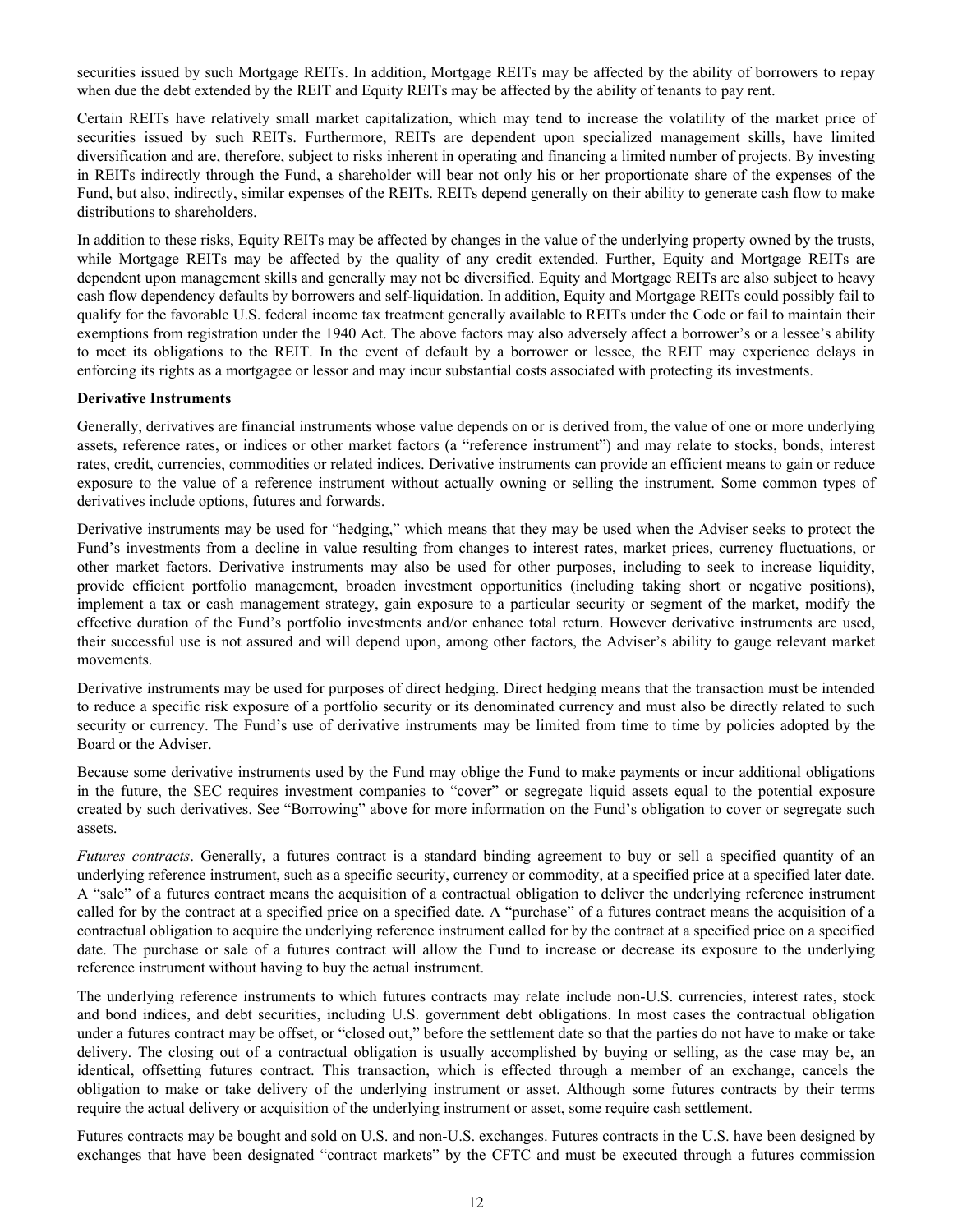merchant ("FCM"), which is a brokerage firm that is a member of the relevant contract market. Each exchange guarantees performance of the contracts as between the clearing members of the exchange, thereby reducing the risk of counterparty default. Futures contracts may also be entered into on certain exempt markets, including exempt boards of trade and electronic trading facilities, available to certain market participants. Because all transactions in the futures market are made, offset or fulfilled by an FCM through a clearinghouse associated with the exchange on which the contracts are traded, the Fund will incur brokerage fees when it buys or sells futures contracts.

The Fund generally buys and sells futures contracts only on contract markets (including exchanges or boards of trade) where there appears to be an active market for the futures contracts, but there is no assurance that an active market will exist for any particular contract or at any particular time. An active market makes it more likely that futures contracts will be liquid and bought and sold at competitive market prices. In addition, many of the futures contracts available may be relatively new instruments without a significant trading history. As a result, there can be no assurance that an active market will develop or continue to exist.

When the Fund enters into a futures contract, it must deliver to an account controlled by the FCM (that has been selected by the Fund), an amount referred to as "initial margin" that is typically calculated as an amount equal to the volatility in market value of a contract over a fixed period. Initial margin requirements are determined by the respective exchanges on which the futures contracts are traded and the FCM. Thereafter, a "variation margin" amount may be required to be paid by the Fund or received by the Fund in accordance with margin controls set for such accounts, depending upon changes in the marked-to market value of the futures contract. The account is marked-to market daily and the variation margin is monitored by the Adviser and Custodian (defined below) on a daily basis. When the futures contract is closed out, if the Fund has a loss equal to or greater than the margin amount, the margin amount is paid to the FCM along with any loss in excess of the margin amount. If the Fund has a loss of less than the margin amount, the excess margin is returned to the Fund. If the Fund has a gain, the full margin amount and the amount of the gain is paid to the Fund.

Some futures contracts provide for the delivery of securities that are different than those that are specified in the contract. For a futures contract for delivery of debt securities, on the settlement date of the contract, adjustments to the contract can be made to recognize differences in value arising from the delivery of debt securities with a different interest rate from that of the particular debt securities that were specified in the contract. In some cases, securities called for by a futures contract may not have been issued when the contract was written.

*Risks of futures contracts*. The Fund's use of futures contracts is subject to the risks associated with derivative instruments generally. In addition, a purchase or sale of a futures contract may result in losses to the Fund in excess of the amount that the Fund delivered as initial margin. Because of the relatively low margin deposits required, futures trading involves a high degree of leverage; as a result, a relatively small price movement in a futures contract may result in immediate and substantial loss, or gain, to the Fund. In addition, if the Fund has insufficient cash to meet daily variation margin requirements or close out a futures position, it may have to sell securities from its portfolio at a time when it may be disadvantageous to do so. Adverse market movements could cause the Fund to experience substantial losses on an investment in a futures contract.

There is a risk of loss by the Fund of the initial and variation margin deposits in the event of bankruptcy of the FCM with which the Fund has an open position in a futures contract. The assets of the Fund may not be fully protected in the event of the bankruptcy of the FCM or central counterparty because the Fund might be limited to recovering only a pro rata share of all available funds and margin segregated on behalf of an FCM's customers. If the FCM does not provide accurate reporting, the Fund is also subject to the risk that the FCM could use the Fund's assets, which are held in an omnibus account with assets belonging to the FCM's other customers, to satisfy its own financial obligations or the payment obligations of another customer to the central counterparty.

The Fund may not be able to properly hedge or effect its strategy when a liquid market is unavailable for the futures contract the Fund wishes to close, which may at times occur. In addition, when futures contracts are used for hedging, there may be an imperfect correlation between movements in the prices of the underlying reference instrument on which the futures contract is based and movements in the prices of the assets sought to be hedged.

If the Adviser's investment judgment about the general direction of market prices or interest or currency exchange rates is incorrect, the Fund's overall performance will be poorer than if it had not entered into a futures contract. For example, if the Fund has purchased futures to hedge against the possibility of an increase in interest rates that would adversely affect the price of bonds held in its portfolio and interest rates instead decrease, the Fund will lose part or all of the benefit of the increased value of the bonds which it has hedged. This is because its losses in its futures positions will offset some or all of its gains from the increased value of the bonds.

The difference (called the "spread") between prices in the cash market for the purchase and sale of the underlying reference instrument and the prices in the futures market is subject to fluctuations and distortions due to differences in the nature of those two markets. First, all participants in the futures market are subject to initial deposit and variation margin requirements. Rather than meeting additional variation margin requirements, investors may close futures contracts through offsetting transactions that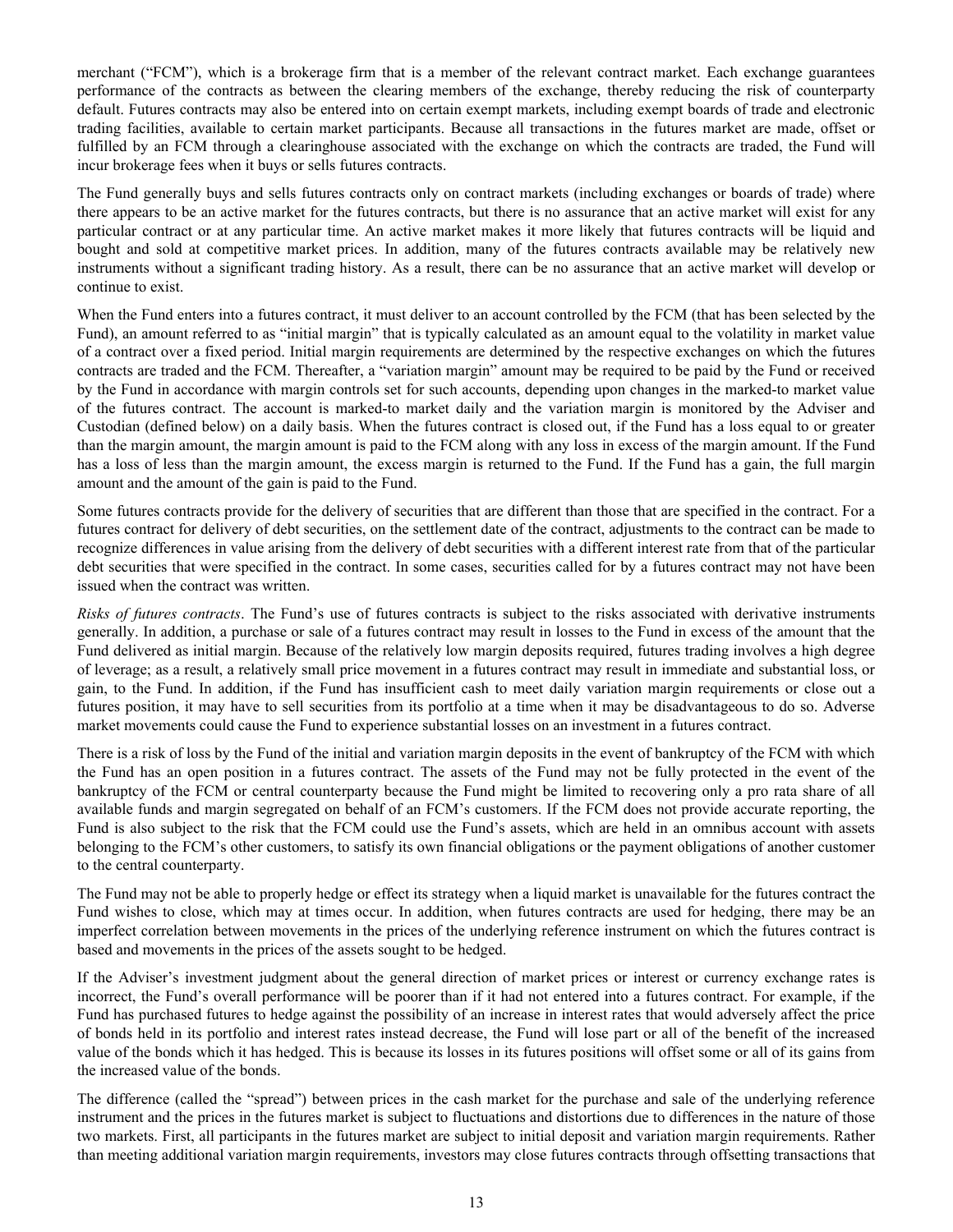could distort the normal pricing spread between the cash and futures markets. Second, the liquidity of the futures markets depends on participants entering into offsetting transactions rather than making or taking delivery of the underlying instrument. To the extent participants decide to make or take delivery, liquidity in the futures market could be reduced, resulting in pricing distortion. Third, from the point of view of speculators, the margin deposit requirements that apply in the futures market are less onerous than similar margin requirements in the securities market. Therefore, increased participation by speculators in the futures market may cause temporary price distortions. When such distortions occur, a correct forecast of general trends in the price of an underlying reference instrument by the Adviser may still not necessarily result in a profitable transaction.

Futures contracts that are traded on non-U.S. exchanges may not be as liquid as those purchased on CFTC-designated contract markets. In addition, non-U.S. futures contracts may be subject to varied regulatory oversight. The price of any non-U.S. futures contract and, therefore, the potential profit and loss thereon, may be affected by any change in the non-U.S. exchange rate between the time a particular order is placed and the time it is liquidated, offset or exercised.

The CFTC and the various exchanges have established limits referred to as "speculative position limits" on the maximum net long or net short position that any person, such as the Fund, may hold or control in a particular futures contract. Trading limits are also imposed on the maximum number of contracts that any person may trade on a particular trading day. An exchange may order the liquidation of positions found to be in violation of these limits and it may impose other sanctions or restrictions. The regulation of futures, as well as other derivatives, is a rapidly changing area of law. For more information, see "Developing government regulation of derivatives" below.

Futures exchanges may also limit the amount of fluctuation permitted in certain futures contract prices during a single trading day. This daily limit establishes the maximum amount that the price of a futures contract may vary either up or down from the previous day's settlement price. Once the daily limit has been reached in a futures contract subject to the limit, no more trades may be made on that day at a price beyond that limit. The daily limit governs only price movements during a particular trading day and does not limit potential losses because the limit may prevent the liquidation of unfavorable positions. For example, futures prices have occasionally moved to the daily limit for several consecutive trading days with little or no trading, thereby preventing prompt liquidation of positions and subjecting some holders of futures contracts to substantial losses.

#### **Commodity-Linked Instruments**

Commodity-linked instruments are designed to provide exposure to the investment returns of real assets that trade in the commodity markets without direct investment in physical commodities. Real assets are assets such as oil, gas, industrial and precious metals, livestock, water, and agricultural or meat products, or other items that have tangible properties, as compared to stocks or bonds, which are financial instruments. Investing in physical commodities through commodity-linked instruments presents unique risks, is speculative and can be extremely volatile. Market prices of commodities may fluctuate rapidly based on numerous factors, including: changes in supply and demand relationships (whether actual, perceived, anticipated, unanticipated or unrealized); weather; agriculture; trade; domestic and foreign political and economic events and policies; diseases; pestilence; technological developments; and monetary and other governmental policies, action and inaction. The current or "spot" prices of physical commodities may also affect, in a volatile and inconsistent manner, the prices of futures contracts in respect of the relevant commodity. Certain commodities are used primarily in one industry, and fluctuations in levels of activity in (or the availability of alternative resources to) one industry may have a disproportionate effect on global demand for a particular commodity. Moreover, recent growth in industrial production and gross domestic product has made China and other developing nations oversized users of commodities and has increased the extent to which certain commodities prices are influenced by those markets.

*Commodity-Related Pooled Investment Vehicles.* Commodity-related pooled investment vehicles include ownership interests in grantor trusts and other pooled investment vehicles that hold tangible assets such as gold, silver or other commodities or invest in commodity futures. Grantor trusts are typically traded on an exchange.

Investors do not have the rights normally associated with ownership of other types of shares when they invest in pooled investment vehicles holding commodities or commodity futures, including those structured as limited partnerships or grantor trusts holding commodities. For example, the owners of these commodity-related grantor trusts or limited partnerships do not have the right to elect directors, receive dividends or take other actions normally associated with the ownership of shares of a corporation. Holders of a certain percentage of shares in a grantor trust may have the right to terminate the trust or exercise other rights which would not be available to small investors. If investors in the underlying commodity through the pooled investment vehicle other than the Fund exercise their right to terminate, the Fund will have to find another investment and may not be able to find another vehicle that offers the same investment features. In the event that one or more participants holding a substantial interest in these pooled investment vehicles withdraw from participation, the liquidity of the pooled investment vehicle will likely decrease which could adversely affect the market price of the pooled investment vehicle and result in the Fund incurring a loss on its investments.

These pooled investment vehicles are not registered investment companies, and many are not commodity pools, and therefore, do not have the protections available to those types of investments under federal securities or commodities laws. For example,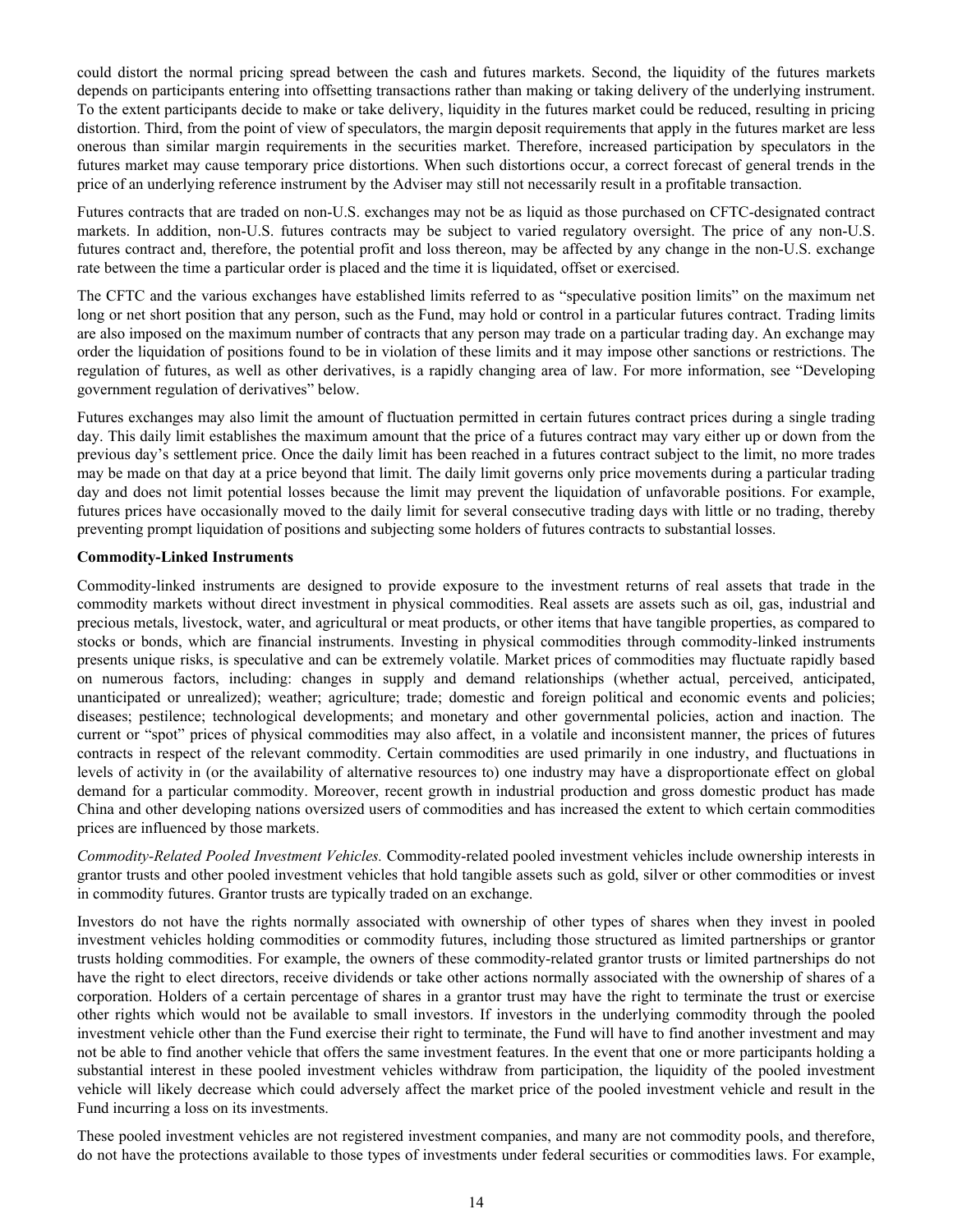<span id="page-16-0"></span>unlike registered investment companies, these vehicles are not subject to federal securities laws that limit transactions with affiliates, require redemption of shares, or limit sales load. Although shares of these vehicles may be traded on an exchange, there may be no active market for such shares and such shares may be highly illiquid.

These vehicles are subject to the risks associated with direct investments in commodities. The market price of shares of these vehicles will be as unpredictable as the price of the underlying commodity. Many factors can cause a decline in the prices of commodities including a change in economic conditions, such as a recession. This risk is magnified when the commodity is used in manufacturing. In addition, the prices of commodities may be adversely impacted by a change in the attitude of speculators and investors toward the applicable commodity, or a significant increase in commodity price hedging activity. In addition, the value of the shares will be adversely affected if the assets owned by the trust are lost, damaged or of inferior quality.

The commodities represented by shares of a grantor trust will decrease over the life of the trust due to sales of the underlying commodities necessary to pay trust fees and expenses, including expenses associated with indemnification of certain service providers to the pooled investment vehicle. Without increases in the price of the underlying commodity sufficient to compensate for that decrease, the price of the investment will decline and the Fund will incur a loss on its investment.

Commodity-related grantor trusts are passive investment vehicles. This means that the value of the investment in a grantor trust may be adversely affected by trust losses that, if the trust had been actively managed, it might have been possible to avoid. The Fund's intention to qualify as a regulated investment company under Subchapter M of the Code may limit its ability to make investments in grantor trusts or limited partnerships that invest in commodities or commodity futures.

*Commodity Pool Operator Regulation*. With regard to the Fund, the Adviser claims relief from the definition of commodity pool operator ("CPO") under revised U.S. Commodity Futures Trading Commission ("CFTC") Rule 4.5. Specifically, pursuant to CFTC Rule 4.5, the Adviser may claim exclusion from the definition of CPO, and thus from having to register as a CPO, with regard to a fund that enters into commodity futures, commodity options, or swaps solely for "bona fide hedging purposes," or that limits its investment in commodities to a "de minimis" amount, as defined in CFTC rules, so long as the shares of the fund are not marketed as interests in a commodity pool or other vehicle for trading in commodity futures, commodity options, or swaps. It is expected that the Fund will be able to operate pursuant to the limitations under the revised CFTC Rule 4.5 without materially adversely affecting its ability to achieve its investment objective. If, however, these limitations were to make it difficult for the Fund to achieve its investment objective in the future, the Trust may determine to operate the Fund as a regulated commodity pool pursuant to the Adviser's CPO registration or to reorganize or close the Fund or to materially change the Fund's investment objective and strategy.

## **Investment Restrictions**

The Trust has adopted the following investment restrictions as fundamental policies with respect to the Fund. These restrictions cannot be changed with respect to the Fund without the approval of the holders of a majority of the Fund's outstanding voting securities. For the purposes of the 1940 Act, a "majority of outstanding shares" means the vote of the lesser of: (1) 67% or more of the voting securities of the Fund present at the meeting if the holders of more than 50% of the Fund's outstanding voting securities are present or represented by proxy; or (2) more than 50% of the outstanding voting securities of the Fund.

Except with the approval of a majority of the outstanding voting securities, the Fund may not:

- 1. Borrow money or issue senior securities (as defined under the 1940 Act), except to the extent permitted under the 1940 Act.
- 2. Make loans, except to the extent permitted under the 1940 Act.
- 3. Purchase or sell real estate unless acquired as a result of ownership of securities or other instruments, except to the extent permitted under the 1940 Act. This shall not prevent the Fund from investing in securities or other instruments backed by real estate, REITs or securities of companies engaged in the real estate business.
- 4. Purchase or sell commodities unless acquired as a result of ownership of securities or other instruments, except to the extent permitted under the 1940 Act. This shall not prevent the Fund from purchasing or selling options and futures contracts or from investing in securities or other instruments backed by physical commodities.
- 5. Underwrite securities issued by other persons, except to the extent permitted under the 1940 Act.
- 6. Concentrate its investments (i.e., hold more than 25% of its total assets) in any industry or group of related industries. For purposes of this limitation, securities of the U.S. government (including its agencies and instrumentalities), repurchase agreements collateralized by securities of the U.S. government (including its agencies and instrumentalities), securities of registered investment companies, and tax-exempt securities of state or municipal governments and their political subdivisions are not considered to be issued by members of any industry.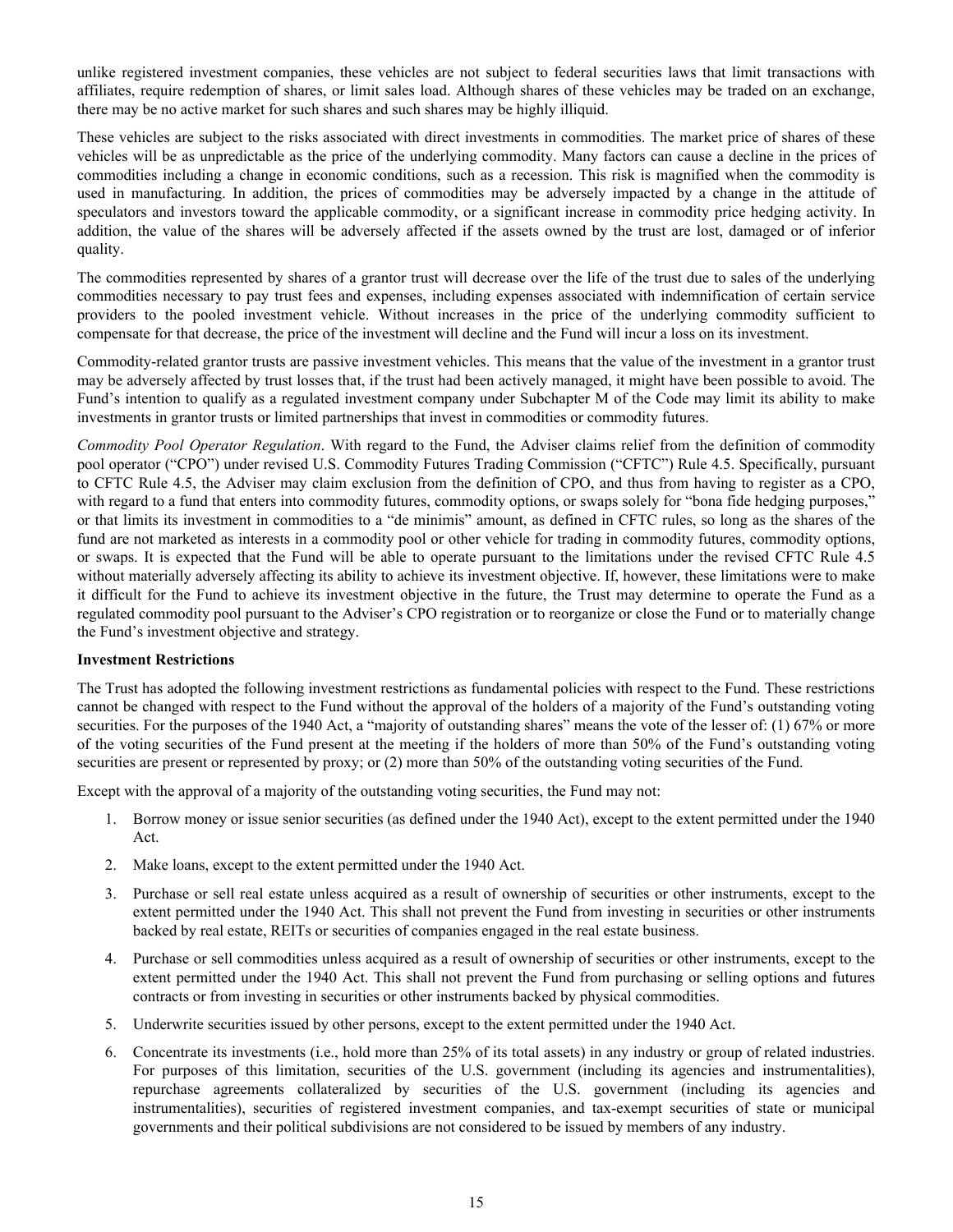<span id="page-17-0"></span>In addition to the investment restrictions adopted as fundamental policies as set forth above, the Fund observes the following non-fundamental restriction, which may be changed without a shareholder vote:

1. The Fund will not hold illiquid investments in excess of 15% of its net assets. An illiquid investment is any investment that the Fund reasonably expects cannot be sold or disposed of in current market conditions in seven calendar days or less without the sale or disposition significantly changing the market value of the investment.

If a percentage limitation is adhered to at the time of investment or contract, a later increase or decrease in percentage resulting from any change in value or total or net assets will not result in a violation of such restriction, except that the percentage limitation with respect to the borrowing of money will be observed continuously.

In determining its compliance with the fundamental investment restriction on concentration, the Fund will look through to the underlying holdings of any affiliated investment company and will consider its entire investment in any investment company with a policy to concentrate, or having otherwise disclosed that it is concentrated, in a particular industry or group of related industries as being invested in such industry or group of related industries. Additionally, in determining its compliance with the fundamental investment restriction on concentration, the Fund will look through to the user or use of private activity municipal bonds to determine their industry.

#### **EXCHANGE LISTING AND TRADING**

Shares are listed for trading and trade throughout the day on the Exchange.

There can be no assurance that the Fund will continue to meet the requirements of the Exchange necessary to maintain the listing of Shares. The Exchange may, but is not required to, remove Shares from the listing under any of the following circumstances: (1) the Exchange becomes aware that the Fund is no longer eligible to operate in reliance on Rule 6c-11 of the Investment Company Act of 1940; (2) the Fund no longer complies with the Exchange's requirements for Shares; or (3) such other event shall occur or condition shall exist that, in the opinion of the Exchange, makes further dealings on the Exchange inadvisable. The Exchange will remove the Shares from listing and trading upon termination of the Fund.

The Trust reserves the right to adjust the price levels of Shares in the future to help maintain convenient trading ranges for investors. Any adjustments would be accomplished through stock splits or reverse stock splits, which would have no effect on the net assets of the Fund.

#### **MANAGEMENT OF THE TRUST**

**Board Responsibilities.** The management and affairs of the Trust and its series are overseen by the Board, which elects the officers of the Trust who are responsible for administering the day-to-day operations of the Trust and the Fund. The Board has approved contracts, as described below, under which certain companies provide essential services to the Trust.

The day-to-day business of the Trust, including the management of risk, is performed by third-party service providers, such as the Adviser, the Distributor (defined below), and the Administrator (defined below). The Board is responsible for overseeing the Trust's service providers and, thus, has oversight responsibility with respect to risk management performed by those service providers. Risk management seeks to identify and address risks, i.e., events or circumstances that could have material adverse effects on the business, operations, shareholder services, investment performance, or reputation of the Fund. The Fund and its service providers employ a variety of processes, procedures, and controls to identify various of those possible events or circumstances, to lessen the probability of their occurrence and/or to mitigate the effects of such events or circumstances if they do occur. Each service provider is responsible for one or more discrete aspects of the Trust's business and, consequently, for managing the risks associated with that business. The Board has emphasized to the Fund's service providers the importance of maintaining vigorous risk management.

The Board's role in risk oversight begins before the inception of the Fund, at which time certain of the Fund's service providers present the Board with information concerning the investment objective, strategies, and risks of the Fund as well as proposed investment limitations for the Fund. Additionally, the Adviser provides the Board with an overview of, among other things, their investment philosophies, brokerage practices, and compliance infrastructures. Thereafter, the Board continues its oversight function as various personnel, including the Trust's Chief Compliance Officer and other service providers, such as the Fund's independent registered public accounting firm, make periodic reports to the Audit Committee or to the Board with respect to various aspects of risk management. The Board and the Audit Committee oversee efforts by management and service providers to manage risks to which the Fund may be exposed.

The Board is responsible for overseeing the nature, extent, and quality of the services provided to the Fund by the Adviser and receives information about those services at its regular meetings. In addition, on an annual basis (following the initial two-year period), in connection with its consideration of whether to renew the Investment Advisory Agreement with the Adviser, the Board or its designee may meet with the Adviser to review such services. Among other things, the Board regularly considers the Adviser's adherence to the Fund's investment restrictions and compliance with various Fund policies and procedures and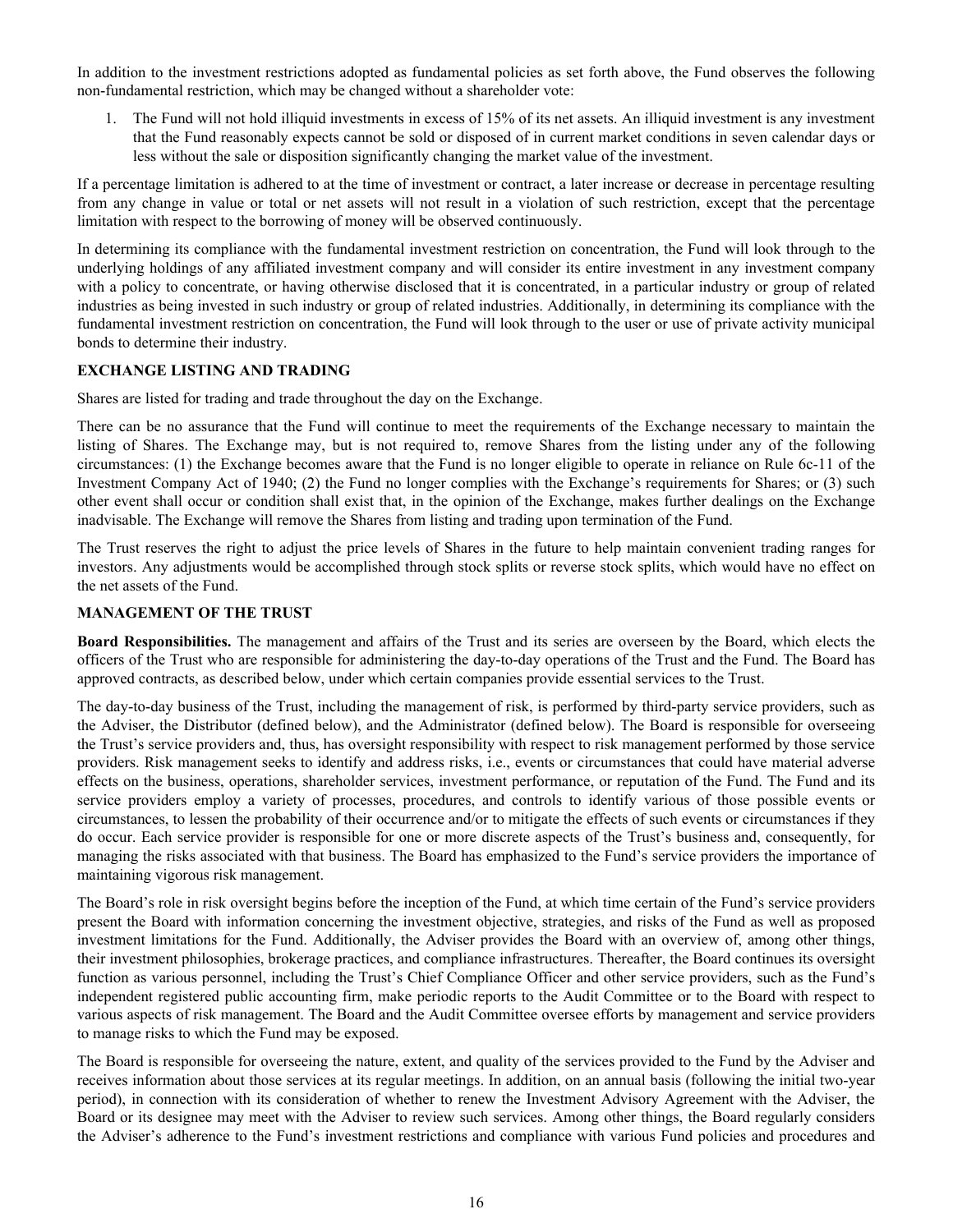with applicable securities regulations. The Board also reviews information about the Fund's performance and the nature of the Fund's investments.

The Trust's Chief Compliance Officer reports regularly to the Board to review and discuss compliance issues and Fund and Adviser risk assessments. At least annually, the Trust's Chief Compliance Officer provides the Board with a report reviewing the adequacy and effectiveness of the Trust's policies and procedures and those of its service providers, including the Adviser. The report addresses the operation of the policies and procedures of the Trust and each service provider since the date of the last report; any material changes to the policies and procedures since the date of the last report; any recommendations for material changes to the policies and procedures; and any material compliance matters since the date of the last report.

The Board receives reports from the Fund's service providers regarding operational risks and risks related to the valuation and liquidity of portfolio securities. Annually, the Fund's independent registered public accounting firm reviews with the Audit Committee its audit of the Fund's financial statements, focusing on major areas of risk encountered by the Fund and noting any significant deficiencies or material weaknesses in the Fund's internal controls. Additionally, in connection with its oversight function, the Board oversees Fund management's implementation of disclosure controls and procedures, which are designed to ensure that information required to be disclosed by the Trust in its periodic reports with the SEC are recorded, processed, summarized, and reported within the required time periods. The Board also oversees the Trust's internal controls over financial reporting, which comprise policies and procedures designed to provide reasonable assurance regarding the reliability of the Trust's financial reporting and the preparation of the Trust's financial statements.

From their review of these reports and discussions with the Adviser, the Chief Compliance Officer, the independent registered public accounting firm, and other service providers, the Board and the Audit Committee learn in detail about the material risks of the Fund, thereby facilitating a dialogue about how management and service providers identify and mitigate those risks.

The Board recognizes that not all risks that may affect the Fund can be identified and/or quantified, that it may not be practical or cost-effective to eliminate or mitigate certain risks, that it may be necessary to bear certain risks (such as investment-related risks) to achieve the Fund's goals, and that the processes, procedures, and controls employed to address certain risks may be limited in their effectiveness. Moreover, reports received by the Board as to risk management matters are typically summaries of the relevant information. Most of the Fund's investment management and business affairs are carried out by or through the Adviser and other service providers, each of which has an independent interest in risk management but whose policies and the methods by which one or more risk management functions are carried out may differ from the Fund's and each other's in the setting of priorities, the resources available, or the effectiveness of relevant controls. As a result of the foregoing and other factors, the Board's ability to monitor and manage risk, as a practical matter, is subject to limitations.

**Members of the Board.** There are four members of the Board, three of whom are not interested persons of the Trust, as that term is defined in the 1940 Act (the "Independent Trustees"). Mr. Eric W. Falkeis serves as Chairman of the Board and is an interested person of the Trust.

The Board is composed of a majority (75 percent) of Independent Trustees. The Trust has determined its leadership structure is appropriate given the specific characteristics and circumstances of the Trust, despite there being no Lead Independent Trustee. The Trust made this determination in consideration of, among other things, the fact that the Independent Trustees of the Trust constitute a super majority of the Board, the number of Independent Trustees that constitute the Board, the amount of assets under management in the Trust, and the number of funds overseen by the Board. The Board also believes that its leadership structure facilitates the orderly and efficient flow of information to the Independent Trustees from Fund management.

Additional information about each Trustee of the Trust is set forth below. The address of each Trustee of the Trust is c/o Tidal ETF Trust, 898 N. Broadway, Suite 2, Massapequa, New York 11758.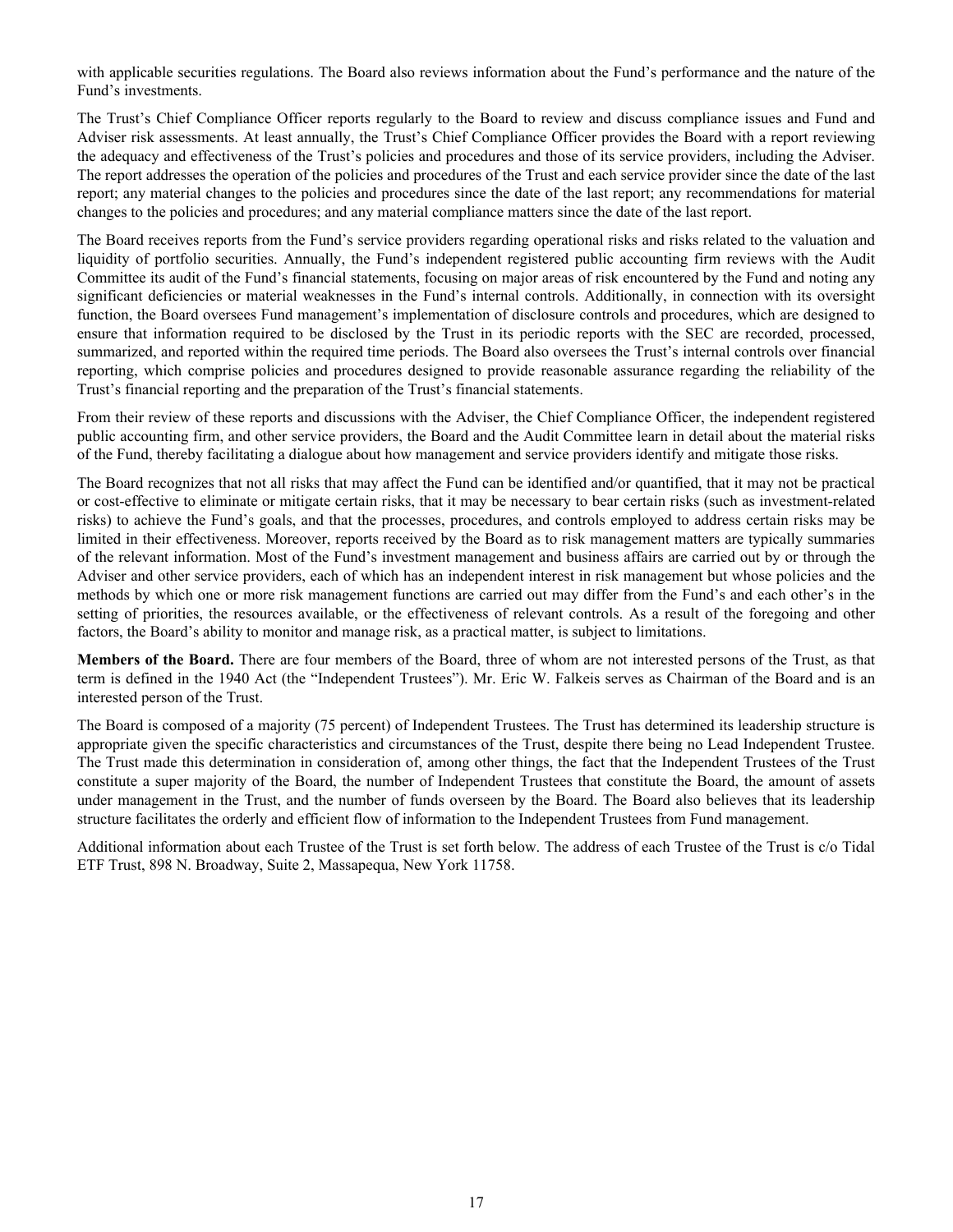| <b>Name and Year of</b><br><b>Birth</b>      | <b>Position</b><br><b>Held with</b><br>the Trust                                              | Term of<br><b>Office and</b><br>Length of<br><b>Time Served</b>                                                                                                         | <b>Principal Occupation(s) During Past 5</b><br>Years                                                                                                                                                                                                                                                                                                                                                                                                                                                                                                         | <b>Portfolios</b><br>in Fund<br>Complex<br>Overseen<br>by<br><b>Trustee</b> | Other<br><b>Directorships</b><br><b>Held by</b><br><b>Trustee During</b><br>Past 5 Years                                                                                                                                                                                                                  |
|----------------------------------------------|-----------------------------------------------------------------------------------------------|-------------------------------------------------------------------------------------------------------------------------------------------------------------------------|---------------------------------------------------------------------------------------------------------------------------------------------------------------------------------------------------------------------------------------------------------------------------------------------------------------------------------------------------------------------------------------------------------------------------------------------------------------------------------------------------------------------------------------------------------------|-----------------------------------------------------------------------------|-----------------------------------------------------------------------------------------------------------------------------------------------------------------------------------------------------------------------------------------------------------------------------------------------------------|
| Independent<br>Trustees <sup>(1)</sup>       |                                                                                               |                                                                                                                                                                         |                                                                                                                                                                                                                                                                                                                                                                                                                                                                                                                                                               |                                                                             |                                                                                                                                                                                                                                                                                                           |
| Mark H.W.<br>Baltimore<br>Born: 1967         | Trustee                                                                                       | Indefinite<br>term; since<br>2018                                                                                                                                       | Co-Chief Executive Officer, Global Rhino,<br>LLC (asset management consulting firm)<br>(since 2018); Chief Business Development<br>Officer, Joot (asset management compliance<br>services firm) (since 2019); Chief Executive<br>Officer, Global Sight, LLC (asset<br>management distribution consulting firm)<br>(2016-2018); Head of Global Distribution<br>Services, Foreside Financial Group, LLC<br>(broker-dealer) (2016); Managing Director,<br>Head of Global Distribution Services,<br>Beacon Hill Fund Services (broker-dealer)<br>$(2015 - 2016).$ | $\overline{29}$                                                             | None                                                                                                                                                                                                                                                                                                      |
| Dusko Culafic<br>Born: 1958                  | Trustee                                                                                       | Indefinite<br>term; since<br>2018                                                                                                                                       | Retired (since 2018); Senior Operational<br>Due Diligence Analyst, Aurora Investment<br>Management, LLC (2012-2018).                                                                                                                                                                                                                                                                                                                                                                                                                                          | 29                                                                          | None                                                                                                                                                                                                                                                                                                      |
| Eduardo Mendoza<br>Born: 1966                | Trustee                                                                                       | Indefinite<br>term; since<br>2018                                                                                                                                       | Executive Vice President - Head of Capital<br>Markets & Corporate Development,<br>Credijusto (financial technology company)<br>(since 2017); Founding Partner / Capital<br>Markets & Head of Corporate Development,<br>SQN Latina (specialty finance company)<br>$(2016 - 2017).$                                                                                                                                                                                                                                                                             | $\overline{29}$                                                             | None                                                                                                                                                                                                                                                                                                      |
| <b>Interested Trustee</b>                    |                                                                                               |                                                                                                                                                                         |                                                                                                                                                                                                                                                                                                                                                                                                                                                                                                                                                               |                                                                             |                                                                                                                                                                                                                                                                                                           |
| Eric W. Falkeis <sup>(2)</sup><br>Born: 1973 | President,<br>Principal<br>Executive<br>Officer,<br>Trustee,<br>Chairman,<br>and<br>Secretary | President and<br>Principal<br>Executive<br>Officer since<br>2019,<br>Indefinite<br>term;<br>Trustee,<br>Chairman,<br>and Secretary<br>since 2018,<br>Indefinite<br>term | Chief Executive Officer, Tidal ETF Services<br>LLC (since 2018); Chief Operating Officer<br>(and other positions), Rafferty Asset<br>Management, LLC (2013-2018) and<br>Direxion Advisors, LLC (2017-2018).                                                                                                                                                                                                                                                                                                                                                   | 29                                                                          | Independent<br>Director,<br>Muzinich BDC,<br>Inc. (since<br>2019); Trustee,<br>Professionally<br>Managed<br>Portfolios (27<br>series) (since<br>2011);<br>Interested<br>Trustee,<br>Direxion Funds,<br><b>Direxion Shares</b><br>ETF Trust, and<br>Direxion<br><b>Insurance Trust</b><br>$(2014 - 2018).$ |

(1) All Independent Trustees of the Trust are not "interested persons" of the Trust as defined under the 1940 Act (the "Independent Trustees").

(2) Mr. Falkeis is considered an "interested person" of the Trust due to his positions as President, Principal Executive Officer, Chairman and Secretary of the Trust, and Chief Executive Officer of Tidal ETF Services LLC, an affiliate of the Adviser.

**Individual Trustee Qualifications.** The Trust has concluded that each of the Trustees should serve on the Board because of their ability to review and understand information about the series of the Trust provided to them by management, to identify and request other information they may deem relevant to the performance of their duties, to question management and other service providers regarding material factors bearing on the management and administration of the Trust, and to exercise their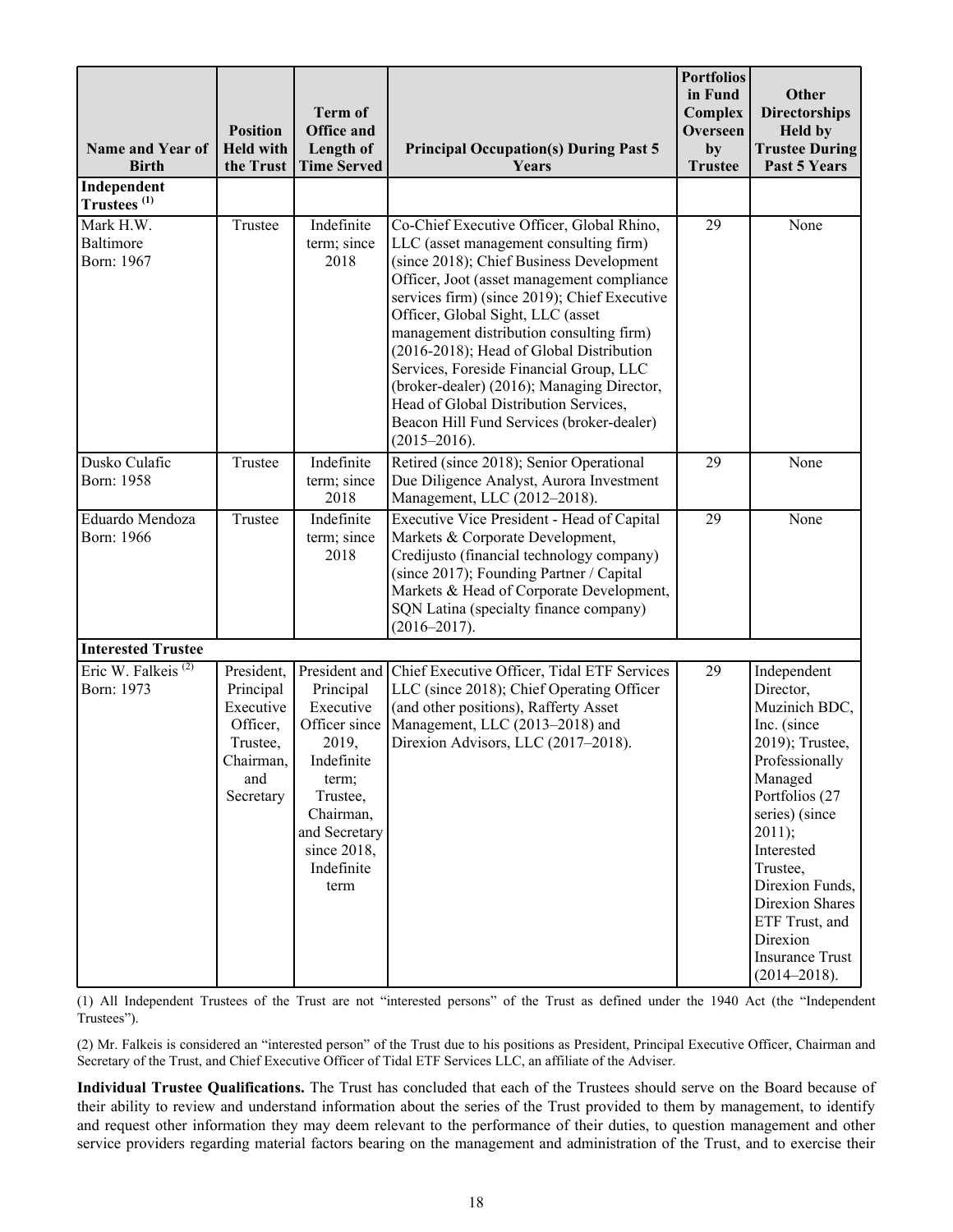business judgment in a manner that serves the best interests of the shareholders of each series of the Trust. The Trust has concluded that each of the Trustees should serve as a Trustee based on his or her own experience, qualifications, attributes, and skills as described below.

The Trust has concluded that Mr. Baltimore should serve as a Trustee because of his substantial experience with the distribution of investment company securities and his experience with regulatory matters through his current position at Global Rhino, LLC and prior position at Global Sight, LLC, asset management distribution consulting firms, current position at Joot, an asset management compliance services firm, and his past experience with distribution activities at the parent company of the Trust's Distributor (defined below). The Board believes Mr. Baltimore's experience, qualifications, attributes, or skills, on an individual basis and in combination with those of the other Trustees, leads to the conclusion that he possesses the requisite skills and attributes as a Trustee to carry out oversight responsibilities with respect to the Trust.

The Trust has concluded that Mr. Culafic should serve as a Trustee because of his substantial experience with investment management operations and his experience with financial, accounting, investment, and regulatory matters through his former position as Senior Operational Due Diligence Analyst of Aurora Investment Management, LLC, a registered investment adviser. The Board believes Mr. Culafic's experience, qualifications, attributes, or skills, on an individual basis and in combination with those of the other Trustees, leads to the conclusion that he possesses the requisite skills and attributes as a Trustee to carry out oversight responsibilities with respect to the Trust.

The Trust has concluded that Mr. Mendoza should serve as a Trustee because of his substantial experience with credit markets and finance and his experience with financial, accounting, investment, and regulatory matters through his former positions as Managing Director (and other positions) of BMO Capital Markets, an investment bank. The Board believes Mr. Mendoza's experience, qualifications, attributes, or skills, on an individual basis and in combination with those of the other Trustees, leads to the conclusion that he possesses the requisite skills and attributes as a Trustee to carry out oversight responsibilities with respect to the Trust.

The Trust has concluded that Mr. Falkeis should serve as a Trustee because of his substantial investment company experience and his experience with financial, accounting, investment, and regulatory matters through his former position as Senior Vice President and Chief Financial Officer (and other positions) of U.S. Bancorp Fund Services, LLC, doing business as U.S. Bank Global Fund Services ("Global Fund Services" or the "Transfer Agent"), a full service provider to ETFs, mutual funds, and alternative investment products, from 1997 to 2013. In addition, he has experience consulting with investment advisors regarding the legal structure of mutual funds, distribution channel analysis, and actual distribution of those funds. Mr. Falkeis also has substantial managerial, operational, technological, and risk oversight related experience through his former position as Chief Operating Officer of the advisers to the Direxion mutual fund and ETF complex. The Board believes Mr. Falkeis' experience, qualifications, attributes, or skills on an individual basis and in combination with those of the other Trustees leads to the conclusion that he possesses the requisite skills and attributes as a Trustee to carry out oversight responsibilities with respect to the Trust.

In its periodic assessment of the effectiveness of the Board, the Board considers the complementary individual skills and experience of the individual Trustees primarily in the broader context of the Board's overall composition so that the Board, as a body, possesses the appropriate (and appropriately diverse) skills and experience to oversee the business of the Trust.

**Board Committees**. The Board has established the following standing committees of the Board:

Audit Committee. The Board has a standing Audit Committee that is composed of each of the Independent Trustees of the Trust and is chaired by an Independent Trustee. The Audit Committee chair presides at the Audit Committee meetings, participates in formulating agendas for Audit Committee meetings, and coordinates with management to serve as a liaison between the Independent Trustees and management on matters within the scope of responsibilities of the Audit Committee as set forth in its Board-approved written charter. The principal responsibilities of the Audit Committee include overseeing the Trust's accounting and financial reporting policies and practices and its internal controls; overseeing the quality, objectivity and integrity of the Trust's financial statements and the independent audits thereof; monitoring the independent auditor's qualifications, independence, and performance; acting as a liaison between the Trust's independent auditors and the full Board; pre-approving all auditing services to be performed for the Trust; reviewing the compensation and overseeing the work of the independent auditor (including resolution of disagreements between management and the independent auditor regarding financial reporting) for the purpose of preparing or issuing an audit report or related work; pre-approving all permitted nonaudit services (including the fees and terms thereof) to be performed for the Trust; pre-approving all permitted non-audit services to be performed for any investment adviser or sub-adviser to the Trust by any of the Trust's independent auditors if the engagement relates directly to the operations and financial reporting of the Trust; meeting with the Trust's independent auditors as necessary to (1) review the arrangement for and scope of the annual audits and any special audits, (2) discuss any matters of concern relating to the Fund's financial statements, (3) consider the independent auditors' comments with respect to the Trust's financial policies, procedures and internal accounting controls and Trust management's responses thereto, and (4) review the form of opinion the independent auditors propose to render to the Board and the Fund's shareholders; discussing with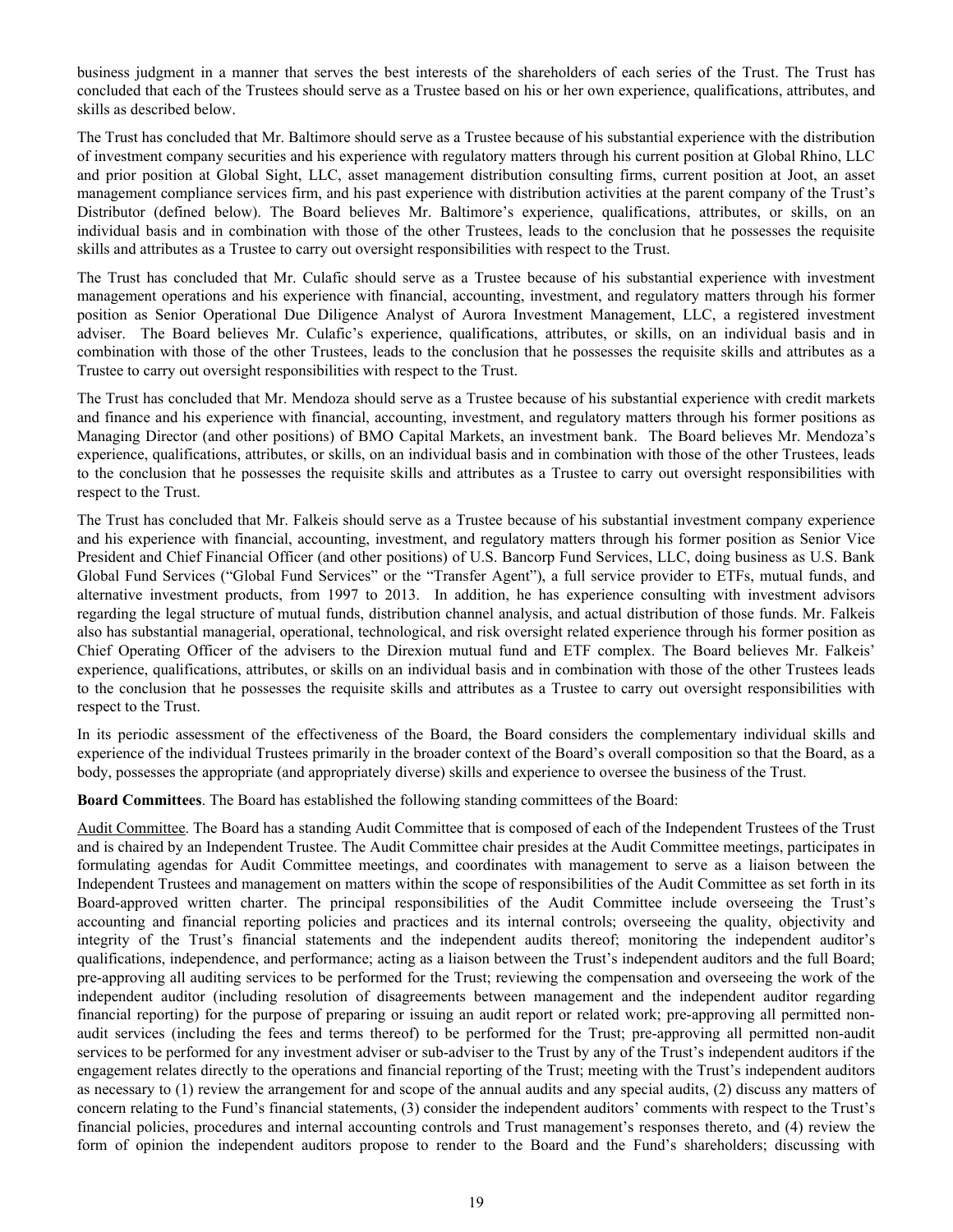management and the independent auditor significant financial reporting issues and judgments made in connection with the preparation of the Fund's financial statements; and reviewing and discussing reports from the independent auditors on (1) all critical accounting policies and practices to be used, (2) all alternative treatments within generally accepted accounting principles for policies and practices related to material items that have been discussed with management, (3) other material written communications between the independent auditor and management, including any management letter, schedule of unadjusted differences, or management representation letter, and (4) all non-audit services provided to any entity in the Trust that were not pre-approved by the Committee; and reviewing disclosures made to the Committee by the Trust's principal executive officer and principal accounting officer during their certification process for the Fund's Form N-CSR. As of the date of this SAI, the Audit Committee met one time with respect to the Fund.

The Audit Committee also serves as the Qualified Legal Compliance Committee ("QLCC") for the Trust for the purpose of compliance with Rules 205.2(k) and 205.3(c) of the Code of Federal Regulations, regarding alternative reporting procedures for attorneys retained or employed by an issuer who appear and practice before the SEC on behalf of the issuer (the "issuer attorneys"). An issuer attorney who becomes aware of evidence of a material violation by the Trust, or by any officer, director, employee, or agent of the Trust, may report evidence of such material violation to the QLCC as an alternative to the reporting requirements of Rule 205.3(b) (which requires reporting to the chief legal officer and potentially escalating further to other entities).

Nominating Committee. The Board has a standing Nominating Committee that is composed of each of the Independent Trustees of the Trust. The Nominating Committee operates under a written charter approved by the Board. The principal responsibility of the Nominating Committee is to identify, evaluate, and recommend candidates to fill vacancies on the Trust's Board, if any. The Nominating Committee generally will not consider nominees recommended by shareholders. The Nominating Committee meets periodically, as necessary, but at least annually in November.

Valuation Committee. The Board has delegated day-to-day valuation issues to a Valuation Committee that is composed of Mr. Falkeis, Daniel H. Carlson and Thomas Newberg. Mr. Carlson is the Chief Financial Officer, Chief Compliance Officer, and a Managing Member of the Adviser. Mr. Newberg is Vice President of Compliance of the Adviser. Although the Valuation Committee is not a committee of the Board (i.e., committee members need not be a Trustee), the Valuation Committee's membership is appointed by the Board and its charter and applicable procedures are approved by the Board. The function of the Valuation Committee is to value securities held by any series of the Trust for which current and reliable market quotations are not readily available. Such securities are valued at their respective fair values as determined in good faith by the Valuation Committee and the actions of the Valuation Committee are subsequently reviewed and ratified by the Board. The Valuation Committee meets as necessary.

## **Principal Officers of the Trust**

The officers of the Trust conduct and supervise its daily business. The address of each officer of the Trust is c/o Tidal ETF Trust, 898 N. Broadway, Suite 2, Massapequa, New York 11758, unless otherwise indicated. Additional information about the Trust's officers is as follows:

| Name and<br><b>Year of Birth</b>    | Position(s)<br>Held with the<br><b>Trust</b>                                                                                | <b>Term of Office</b><br>and Length of<br><b>Time Served</b>                                                                                                                 | <b>Principal Occupation(s)</b><br>During Past 5 Years                                                                                                                                                       |
|-------------------------------------|-----------------------------------------------------------------------------------------------------------------------------|------------------------------------------------------------------------------------------------------------------------------------------------------------------------------|-------------------------------------------------------------------------------------------------------------------------------------------------------------------------------------------------------------|
| Eric W. Falkeis $(1)$<br>Born: 1973 | President.<br>Principal<br>Executive<br>Officer.<br>Interested<br>Trustee,<br>Chairman, and<br>Secretary                    | President and<br>Principal<br>Executive<br>Officer since<br>2019, Indefinite<br>term; Interested<br>Trustee.<br>Chairman, and<br>Secretary since<br>2018, Indefinite<br>term | Chief Executive Officer, Tidal ETF Services<br>LLC (since 2018); Chief Operating Officer<br>(and other positions), Rafferty Asset<br>Management, LLC (2013-2018) and<br>Direxion Advisors, LLC (2017-2018). |
| Daniel H. Carlson<br>Born: 1955     | Treasurer,<br>Principal<br>Financial<br>Officer,<br>Principal<br>Accounting<br>Officer, and<br>AML<br>Compliance<br>Officer | Indefinite term;<br>since $2018$                                                                                                                                             | Chief Financial Officer, Chief Compliance<br>Officer, and Managing Member, Toroso<br>Investments, LLC (since 2012).                                                                                         |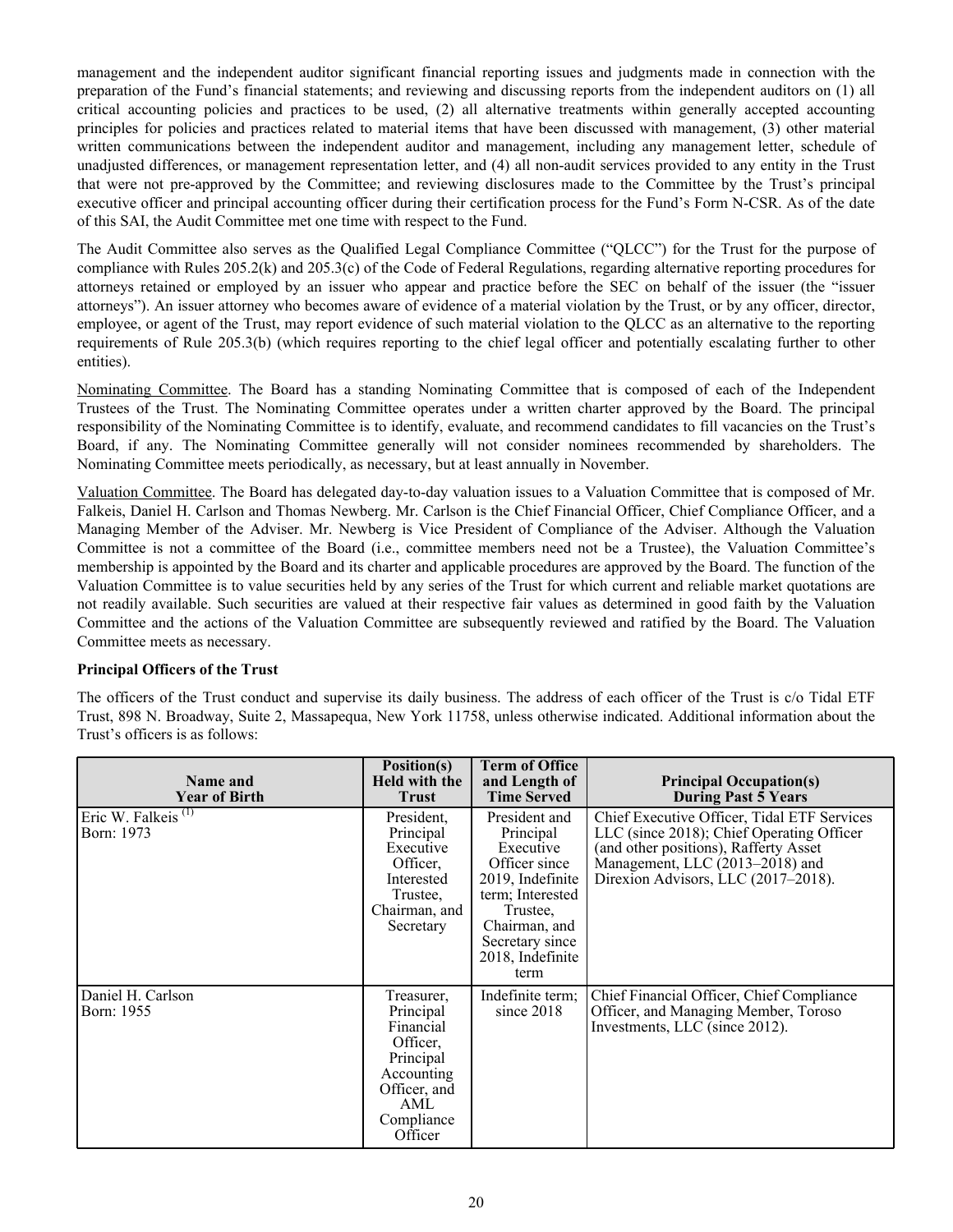| Name and<br><b>Year of Birth</b>                                                                                                                        | Position(s)<br><b>Held with the</b><br><b>Trust</b> | <b>Term of Office</b><br>and Length of<br><b>Time Served</b> | <b>Principal Occupation(s)</b><br>During Past 5 Years                                                                                                                                                                                                                                 |
|---------------------------------------------------------------------------------------------------------------------------------------------------------|-----------------------------------------------------|--------------------------------------------------------------|---------------------------------------------------------------------------------------------------------------------------------------------------------------------------------------------------------------------------------------------------------------------------------------|
| William H. Woolverton, Esq.<br>c/o Cipperman Compliance Services, LLC<br>480 E. Swedesford Road, Suite 220<br>Wayne, Pennsylvania 19087<br>  Born: 1951 | Chief<br>Compliance<br>Officer                      | Indefinite term;<br>since $2021$                             | Senior Compliance Advisor, Cipperman<br>Compliance Services, LLC (since 2020);<br>Operating Partner, Altamont Capital Partners<br>(private equity firm) (2021 to present);<br>Managing Director and Head of Legal - US,<br>Waystone (global governance solutions) (2016)<br>to 2019). |
| Cory R. Akers<br>c/o U.S. Bancorp Fund Services, LLC<br>615 East Michigan Street<br>Milwaukee, Wisconsin 53202<br><b>Born:</b> 1978                     | Assistant<br>Secretary                              | Indefinite term;<br>since $2019$                             | Assistant Vice President, U.S. Bancorp Fund<br>Services, LLC (since 2006).                                                                                                                                                                                                            |

 $<sup>(1)</sup>$  Mr. Falkeis is considered an "interested person" of the Trust due to his positions as President, Principal Executive Officer, Chairman and</sup> Secretary of the Trust, and Chief Executive Officer of Tidal ETF Services LLC, an affiliate of the Adviser.

**Trustee Ownership of Shares**. The Fund is required to show the dollar amount ranges of each Trustee's "beneficial ownership" of Shares and each other series of the Trust as of the end of the most recently completed calendar year. Dollar amount ranges disclosed are established by the SEC. "Beneficial ownership" is determined in accordance with Rule 16a-1(a)(2) under the Securities Exchange Act of 1934, as amended (the "1934 Act").

As of December 31, 2020, Mr. Falkeis beneficially owned shares of certain series of the Trust as follows, and no other Trustee owned shares of any series of the Trust:

| <b>Trustee</b>  | Dollar Range of Shares Owned in   Aggregate Dollar Range of Shares<br>the Fund $^{(1)}$ | of Series of the Trust |
|-----------------|-----------------------------------------------------------------------------------------|------------------------|
| Eric W. Falkeis | None                                                                                    | 1 Over \$100.000       |

(1) The Fund had not commenced operations as of December 31, 2020.

As of December 31, 2020, neither the Independent Trustees nor members of their immediate family, owned securities beneficially or of record in the Adviser, the Distributor (as defined below), or an affiliate of the Adviser or Distributor. Accordingly, neither the Independent Trustees nor members of their immediate family, have direct or indirect interest, the value of which exceeds \$120,000, in the Adviser, the Distributor or any of their affiliates. In addition, during the two most recently completed calendar years, neither the Independent Trustees nor members of their immediate families have conducted any transactions (or series of transactions) in which the amount involved exceeds \$120,000 and to which the Adviser, the Distributor or any affiliate thereof was a party.

**Board Compensation.** The Independent Trustees each receive \$15,000 for each in-person meeting attended, \$7,500 for each special meeting attended, and \$1,000 for each telephonic audit committee meeting attended, as well as reimbursement for travel and other out-of-pocket expenses incurred in connection with serving as a Trustee.<sup>(1)</sup> The Audit Committee Chair receives an annual fee of  $$2,500$ .<sup>(2)</sup> The Trust has no pension or retirement plan.

The following table shows the compensation estimated to be earned by each Trustee for the Fund's current fiscal year ending November 30, 2022. Independent Trustee fees are paid by the Adviser or sub-adviser (for series that are sub-advised) to each series of the Trust and not by the Fund. Trustee compensation shown below does not include reimbursed out-of-pocket expenses in connection with attendance at meetings.

| <b>Name</b>                 | <b>Aggregate Estimated Compensation</b><br><b>From Fund</b> | Total Estimated Compensation From Fund<br>Complex Paid to Trustees <sup>(3)</sup> |
|-----------------------------|-------------------------------------------------------------|-----------------------------------------------------------------------------------|
| <b>Interested Trustees</b>  |                                                             |                                                                                   |
| Eric W. Falkeis             | \$0                                                         | \$0                                                                               |
| <b>Independent Trustees</b> |                                                             |                                                                                   |
| Mark H.W. Baltimore         | \$0                                                         | \$75,000                                                                          |
| Dusko Culafic               | \$0                                                         | \$77,500                                                                          |
| Eduardo Mendoza             | \$0                                                         | \$75,000                                                                          |

(1) Prior to September 1, 2021, the Independent Trustees each received \$10,000 for each regular quarterly meeting attended, \$5,000 for each special meeting attended, and \$1,000 for each telephonic audit committee meeting attended. Effective January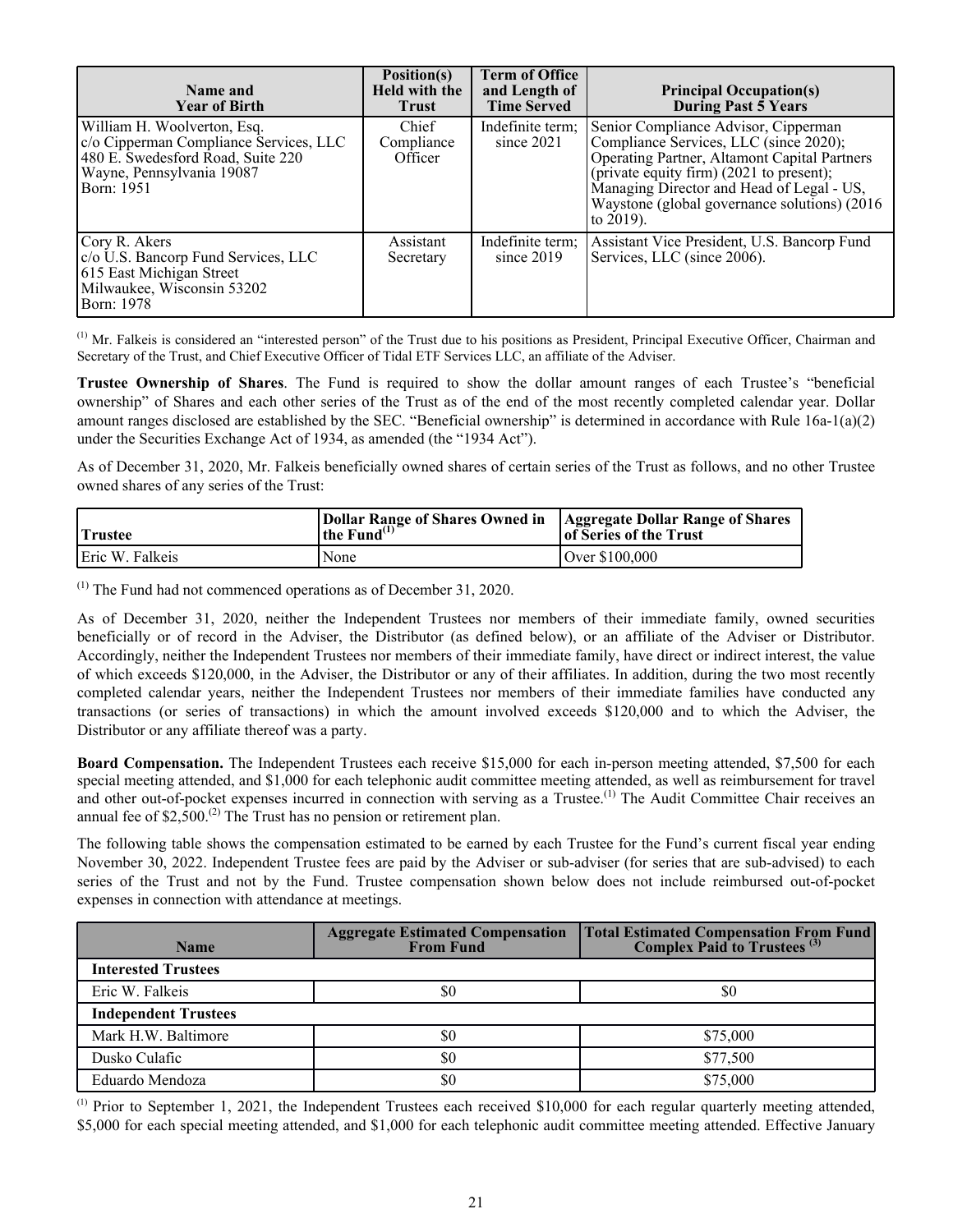<span id="page-23-0"></span>1, 2022, the Independent Trustees will receive \$25,000 for each regular quarterly meeting attended, \$7,500 for each special meeting attended, and \$1,000 for each telephonic audit committee meeting attended.

(2) Prior to January 1, 2021, the Audit Committee Chair did not receive a fee. Effective January 1, 2022, the Audit Committee Chair will receive an annual fee of \$10,000.

(3) There are currently 28 other portfolios comprising the Fund complex.

# **PRINCIPAL SHAREHOLDERS, CONTROL PERSONS, AND MANAGEMENT OWNERSHIP**

A principal shareholder is any person who owns of record or beneficially 5% or more of the outstanding Shares. A control person is a shareholder that owns beneficially or through controlled companies more than 25% of the voting securities of a company or acknowledges the existence of control. Shareholders owning voting securities in excess of 25% may determine the outcome of any matter affecting and voted on by shareholders of the Fund.

As of the date of this SAI, the Fund had not yet commenced operations and no Shares were outstanding.

### **CODES OF ETHICS**

The Trust and the Adviser have each adopted codes of ethics pursuant to Rule 17j-1 of the 1940 Act. These codes of ethics are designed to prevent affiliated persons of the Trust and the Adviser from engaging in deceptive, manipulative, or fraudulent activities in connection with securities held or to be acquired by the Fund (which may also be held by persons subject to the codes of ethics). Each code of ethics permits personnel subject to that code of ethics to invest in securities for their personal investment accounts, subject to certain limitations, including limitations related to securities that may be purchased or held by the Fund. The Distributor (as defined below) relies on the principal underwriters exception under Rule  $17j-1(c)(3)$ , specifically where the Distributor is not affiliated with the Trust or the Adviser, and no officer, director, or general partner of the Distributor serves as an officer, director, or general partner of the Trust or the Adviser.

There can be no assurance that the codes of ethics will be effective in preventing such activities. Each code of ethics may be found on the SEC's website at http://www.sec.gov.

#### **PROXY VOTING POLICIES**

The Fund has delegated proxy voting responsibilities to the Adviser, subject to the Board's oversight. In delegating proxy responsibilities, the Board has directed that proxies be voted consistent with the Fund's and its shareholders' best interests and in compliance with all applicable proxy voting rules and regulations. The Adviser has adopted proxy voting policies and guidelines for this purpose ("Proxy Voting Policies"), which have been adopted by the Trust as the policies and procedures that are used when voting proxies on behalf of the Fund.

In the absence of a conflict of interest, the Adviser will generally vote "for" routine proposals, such as the election of directors, approval of auditors, and amendments or revisions to corporate documents to eliminate outdated or unnecessary provisions. Unusual or disputed proposals will be reviewed and voted on a case-by-case basis. The Proxy Voting Policies address, among other things, material conflicts of interest that may arise between the interests of the Fund and the interests of the Adviser. The Proxy Voting Policies will ensure that all issues brought to shareholders are analyzed in light of the Adviser's fiduciary responsibilities.

The Trust's Chief Compliance Officer is responsible for monitoring the effectiveness of the Proxy Voting Policies.

When available, information on how the Fund voted proxies relating to portfolio securities during the most recent 12-month period ended June 30 will be available (1) without charge, upon request, by calling 833-540-0039 or (2) on the SEC's website at www.sec.gov.

#### **INVESTMENT ADVISER**

Toroso Investments, LLC, 898 N. Broadway, Suite 2, Massapequa, New York 11758, serves as investment adviser to the Fund and has overall responsibility for the general management and administration of the Fund.

Pursuant to the Investment Advisory Agreement (the "Advisory Agreement"), the Adviser provides investment advice to the Fund and oversees the day-to-day operations of the Fund, subject to the direction and control of the Board. The Adviser also oversees the trading of portfolio securities for the Fund. Under the Advisory Agreement, the Adviser is also responsible for arranging sub-advisory, transfer agency, custody, fund administration and accounting, and other related services necessary for the Fund to operate. The Adviser administers the Fund's business affairs, provides office facilities and equipment and certain clerical, bookkeeping, and administrative services. Under the Advisory Agreement, in exchange for a single unitary management fee from the Fund, the Adviser has agreed to pay all expenses incurred by the Fund except for the Excluded Expenses, as defined in the Prospectus.

For services provided to the Fund, the Fund pays the Adviser a unified management fee at an annual rate of 0.65% of the Fund's average daily net assets. The Adviser has contractually agreed to a reduced unitary management fee of 0.62% for the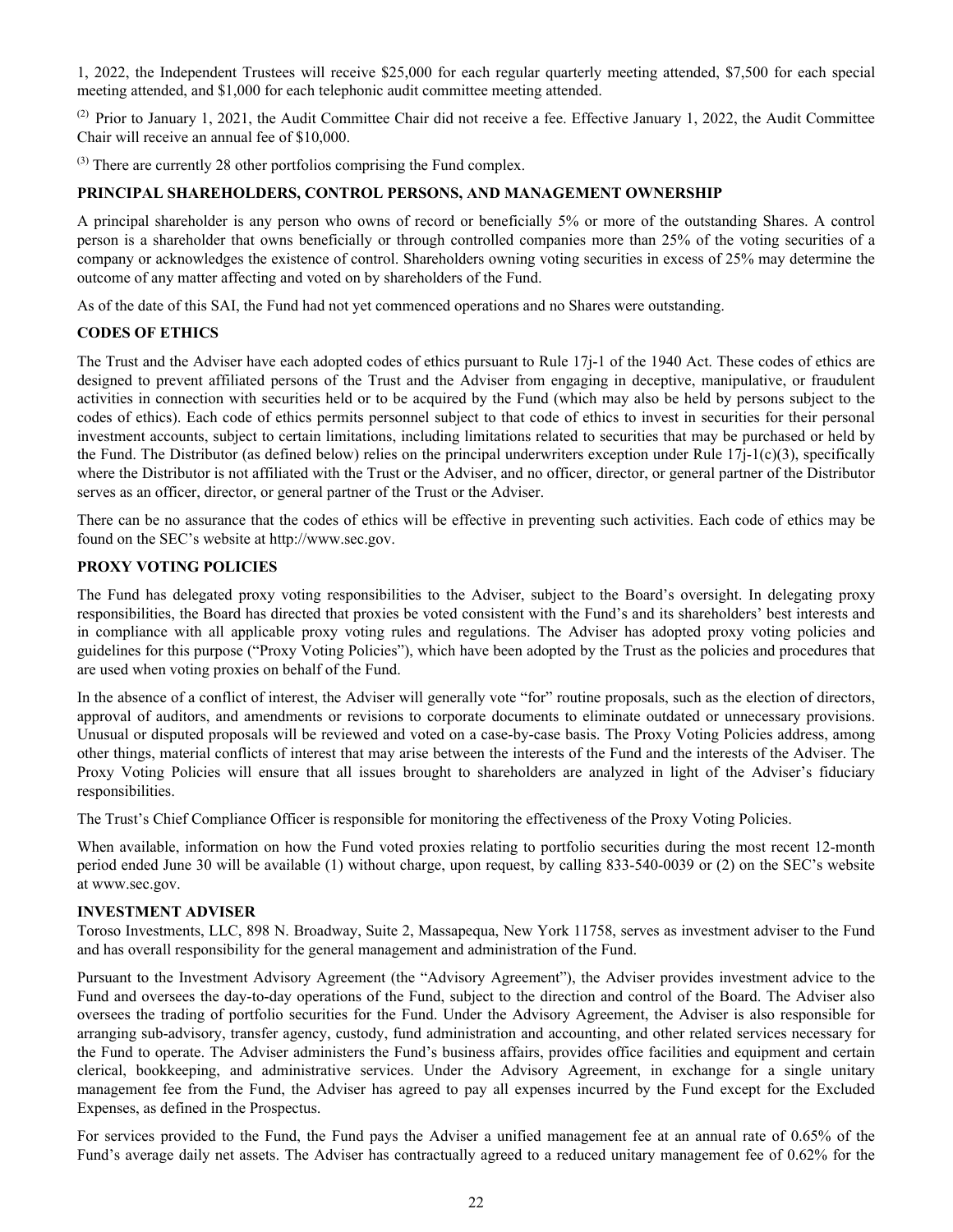<span id="page-24-0"></span>Fund until at least April 30, 2023. To the extent the Fund incurs Excluded Expenses, Total Annual Fund Operating Expenses After Fee Waiver is greater than 0.62%. This fee waiver agreement may be terminated only by, or with the consent of, the Board, on behalf of the Fund, upon sixty (60) days' written notice to the Adviser. This fee waiver agreement may not be terminated by the Adviser without the consent of the Board.

The Advisory Agreement with respect to the Fund will continue in force for an initial period of two years. Thereafter, the Advisory Agreement will be renewable from year to year with respect to the Fund, so long as its continuance is approved at least annually (1) by the vote, cast in person (or in another manner permitted by the 1940 Act or pursuant to exemptive relief therefrom) at a meeting called for that purpose, of a majority of those Trustees who are not "interested persons" of the Adviser or the Trust; and (2) by the majority vote of either the full Board or the vote of a majority of the outstanding Shares. The Advisory Agreement automatically terminates on assignment and is terminable on a 60-day written notice either by the Trust or the Adviser.

The Adviser shall not be liable to the Trust or any shareholder for anything done or omitted by it, except acts or omissions involving willful misfeasance, bad faith, gross negligence, or reckless disregard of the duties imposed upon it by its agreement with the Trust or for any losses that may be sustained in the purchase, holding, or sale of any security.

The Fund is new, and the Fund has not paid fees to the Adviser pursuant to the Advisory Agreement as of the date of this SAI.

## **Portfolio Managers**

The Fund is managed by Michael Venuto, Chief Investment Officer for the Adviser, and Charles A. Ragauss, CFA, Portfolio Manager for the Adviser.

**Other Accounts.** In addition to the Fund, the portfolio managers managed the following other accounts as of August 31, 2021.

## *Michael Venuto, Chief Investment Officer for the Adviser*

| <b>Type of Accounts</b>          | <b>Total Number</b><br>of Accounts | <b>Total Assets of</b><br><b>Accounts (in</b><br>millions) | <b>Total Number of</b><br>a Performance-<br><b>Based Fee</b> | <b>Total Assets of</b><br>Accounts Subject to   Accounts Subject to a<br><b>Performance-Based</b><br>Fee |
|----------------------------------|------------------------------------|------------------------------------------------------------|--------------------------------------------------------------|----------------------------------------------------------------------------------------------------------|
| Registered Investment Companies  | 35                                 | \$5,337                                                    |                                                              | \$0                                                                                                      |
| Other Pooled Investment Vehicles |                                    | \$0                                                        |                                                              | \$0                                                                                                      |
| Other Accounts                   | 557                                | \$292                                                      |                                                              | \$0                                                                                                      |

*Charles A. Ragauss, CFA, Portfolio Manager for the Adviser*

|                                  | <b>Total Number</b> | <b>Total Assets of</b><br><b>Accounts (in</b> | <b>Total Number of</b><br><b>Accounts Subject to</b><br>a Performance- | <b>Total Assets of</b><br>Accounts Subject to a<br><b>Performance-Based</b> |
|----------------------------------|---------------------|-----------------------------------------------|------------------------------------------------------------------------|-----------------------------------------------------------------------------|
| <b>Type of Accounts</b>          | of Accounts         | millions)                                     | <b>Based Fee</b>                                                       | Fee                                                                         |
| Registered Investment Companies  |                     | \$4,967                                       |                                                                        | \$0                                                                         |
| Other Pooled Investment Vehicles |                     | \$0                                           |                                                                        | \$0                                                                         |
| Other Accounts                   |                     | \$0                                           |                                                                        | \$0                                                                         |

**Portfolio Manager Fund Ownership.** The Fund is required to show the dollar range of each portfolio manager's "beneficial ownership" of Shares as of the end of the most recently completed fiscal year. Dollar amount ranges disclosed are established by the SEC. "Beneficial ownership" is determined in accordance with Rule 16a-1(a)(2) under the 1934 Act. As of the date of this SAI, the Fund had not yet commenced operations and no Shares were owned by the portfolio managers.

**Portfolio Manager Compensation.** Mr. Venuto is compensated by the Adviser with a base salary and a profit sharing plan. Mr. Venuto is an equity owner of the Adviser and therefore benefits indirectly from the revenue generated from the Fund's Investment Advisory Agreement with the Adviser. Mr. Ragauss is compensated by the Adviser with a fixed salary and discretionary bonus based on the financial performance and profitability of the Adviser and not based on the performance of the Fund.

**Description of Material Conflicts of Interest***.* The portfolio managers' management of "other accounts" may give rise to potential conflicts of interest in connection with their management of the Fund's investments, on the one hand, and the investments of the other accounts, on the other. The other accounts may have similar investment objectives or strategies as the Fund. A potential conflict of interest may arise as a result, whereby a portfolio manager could favor one account over another. Another potential conflict could include a portfolio manager's knowledge about the size, timing, and possible market impact of Fund trades, whereby a portfolio manager could use this information to the advantage of other accounts and to the disadvantage of the Fund. For instance, the portfolio managers may receive fees from certain accounts that are higher than the fees received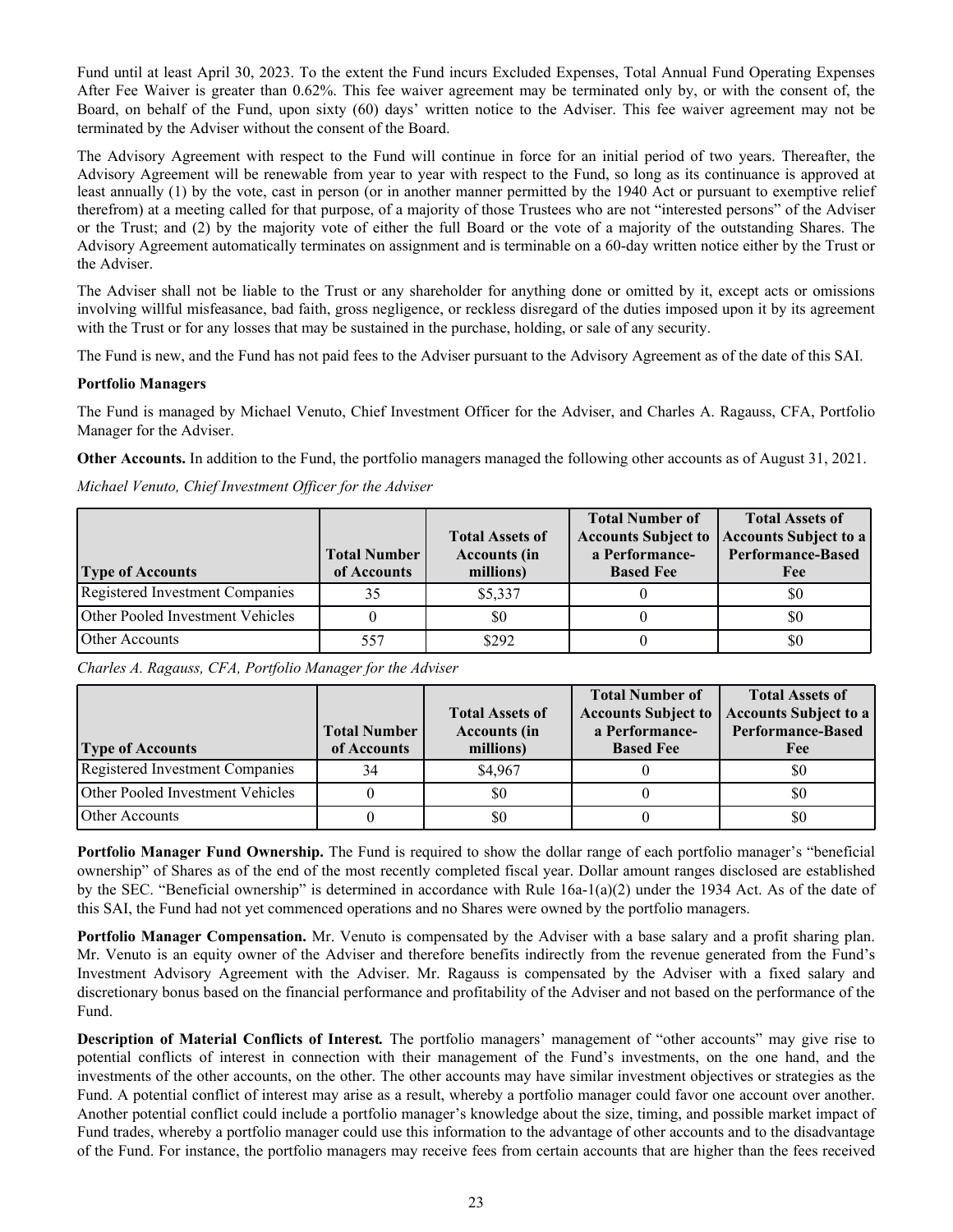<span id="page-25-0"></span>from the Fund, or receive a performance-based fee on certain accounts. In those instances, a portfolio manager has an incentive to favor the higher and/or performance-based fee accounts over the Fund. To mitigate these conflicts, the Adviser has established policies and procedures to ensure that the purchase and sale of securities among all accounts the firm manages are fairly and equitably allocated.

## **THE DISTRIBUTOR**

The Trust and Foreside Fund Services, LLC (the "Distributor") are parties to a distribution agreement ("Distribution Agreement"), whereby the Distributor acts as principal underwriter for the Fund and distributes Shares on a best efforts basis. Shares are continuously offered for sale by the Distributor only in Creation Units. The Distributor will not distribute Shares in amounts less than a Creation Unit and does not maintain a secondary market in Shares. The principal business address of the Distributor is Three Canal Plaza, Suite 100, Portland, Maine 04101.

Under the Distribution Agreement, the Distributor, as agent for the Trust, will review orders for the purchase and redemption of Creation Units, provided that any subscriptions and orders will not be binding on the Trust until accepted by the Trust. The Distributor is a broker-dealer registered under the 1934 Act and a member of FINRA.

The Distributor may also enter into agreements with securities dealers ("Soliciting Dealers") who will solicit purchases of Creation Units of Shares. Such Soliciting Dealers may also be Authorized Participants (as discussed in "Procedures for Purchase of Creation Units" below) or DTC participants (as defined below).

The Distribution Agreement will continue for two years from its effective date and is renewable annually thereafter. The continuance of the Distribution Agreement must be specifically approved at least annually (1) by the vote of the Trustees or by a vote of the shareholders of the Fund and (2) by the vote of a majority of the Independent Trustees who have no direct or indirect financial interest in the operations of the Distribution Agreement or any related agreement, cast in person (or in another manner permitted by the 1940 Act or pursuant to exemptive relief therefrom) at a meeting called for the purpose of voting on such approval. The Distribution Agreement is terminable without penalty by the Trust on 60 days' written notice when authorized either by majority vote of its outstanding voting Shares or by a vote of a majority of its Board (including a majority of the Independent Trustees), or by the Distributor on 60 days' written notice, and will automatically terminate in the event of its assignment. The Distribution Agreement provides that, in the absence of willful misfeasance, bad faith, or gross negligence on the part of the Distributor, or reckless disregard by it of its obligations thereunder, the Distributor shall not be liable for any action or failure to act in accordance with its duties thereunder.

The Fund is new and has not incurred any underwriting commissions and the Distributor has not retained any amounts as of the date of this SAI.

**Intermediary Compensation***.* The Adviser or its affiliates, out of their own resources and not out of Fund assets (i.e., without additional cost to the Fund or its shareholders), may pay certain broker dealers, banks, and other financial intermediaries ("Intermediaries") for certain activities related to the Fund, including participation in activities that are designed to make Intermediaries more knowledgeable about exchange-traded products, including the Fund, or for other activities, such as marketing and educational training or support. These arrangements are not financed by the Fund and, thus, do not result in increased Fund expenses. They are not reflected in the fees and expenses listed in the fees and expenses sections of the Fund's Prospectus and they do not change the price paid by investors for the purchase of Shares or the amount received by a shareholder as proceeds from the redemption of Shares.

Such compensation may be paid to Intermediaries that provide services to the Fund, including marketing and education support (such as through conferences, webinars, and printed communications). The Adviser will periodically assess the advisability of continuing to make these payments. Payments to an Intermediary may be significant to the Intermediary, and amounts that Intermediaries pay to your adviser, broker, or other investment professional, if any, may also be significant to such adviser, broker, or investment professional. Because an Intermediary may make decisions about what investment options it will make available or recommend, and what services to provide in connection with various products, based on payments it receives or is eligible to receive, such payments create conflicts of interest between the Intermediary and its clients. For example, these financial incentives may cause the Intermediary to recommend the Fund over other investments. The same conflict of interest exists with respect to your financial adviser, broker, or investment professional if they receive similar payments from their Intermediary firm.

Intermediary information is current only as of the date of this SAI. Please contact your adviser, broker, or other investment professional for more information regarding any payments their Intermediary firm may receive. Any payments made by the Adviser or their affiliates to an Intermediary may create the incentive for an Intermediary to encourage customers to buy Shares.

If you have any additional questions, please call 833-540-0039.

**Distribution (Rule 12b-1) Plan.** The Trust has adopted a Distribution (Rule 12b-1) Plan (the "Plan") in accordance with the provisions of Rule 12b-1 under the 1940 Act. No payments pursuant to the Plan are expected to be made during the twelve (12)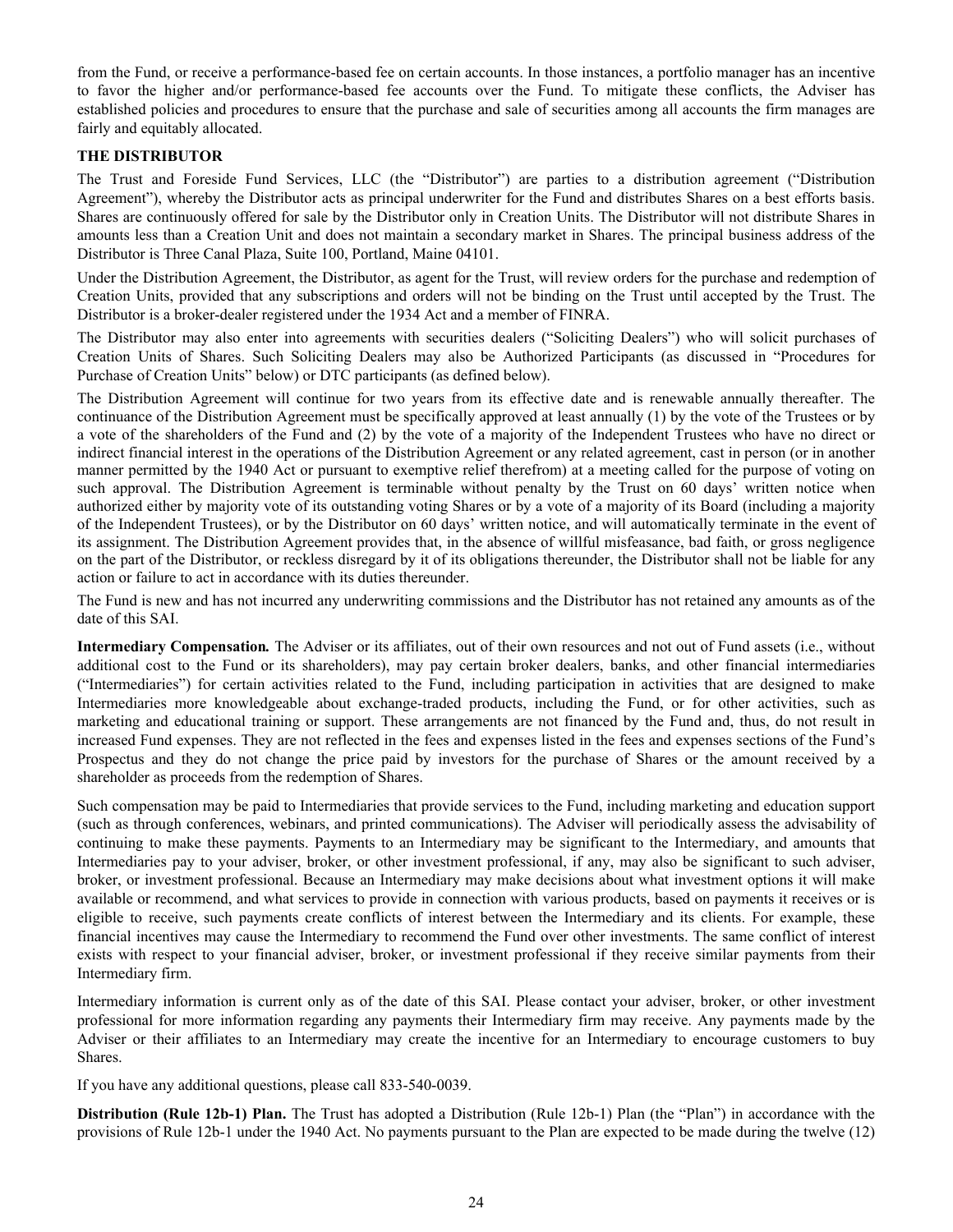<span id="page-26-0"></span>month period from the date of this SAI. Rule 12b-1 fees to be paid by the Fund under the Plan may only be imposed after approval by the Board.

Continuance of the Plan must be approved annually by a majority of the Trustees of the Trust and by a majority of the Trustees who are not interested persons (as defined in the 1940 Act) of the Trust and have no direct or indirect financial interest in the Plan or in any agreements related to the Plan ("Disinterested Trustees"). The Plan may be continued from year-to-year only if the Board, including a majority of the Disinterested Trustees, concludes at least annually that continuation of the Plan is likely to benefit shareholders. The Board has determined that the Plan is likely to benefit the Fund by providing an incentive for brokers, dealers, and other financial intermediaries to engage in sales and marketing efforts on behalf of the Fund and to provide enhanced services to shareholders. The Board also determined that the Plan may enhance the Fund's ability to sell shares and access important distribution channels.

The Plan requires that quarterly written reports of amounts spent under the Plan and the purposes of such expenditures be furnished to and reviewed by the Trustees. The Plan may not be amended to increase materially the amount that may be spent thereunder without approval by a majority of the outstanding Shares. All material amendments of the Plan will require approval by a majority of the Trustees of the Trust and of the Disinterested Trustees.

The Plan provides that the Fund pays the Distributor an annual fee of up to a maximum of 0.25% of the average daily net assets of the Shares. Under the Plan, the Distributor may make payments pursuant to written agreements to financial institutions and intermediaries such as banks, savings and loan associations, and insurance companies including, without limit, investment counselors, broker-dealers, and the Distributor's affiliates and subsidiaries (collectively, "Agents") as compensation for services and reimbursement of expenses incurred in connection with distribution assistance. The Plan is characterized as a compensation plan since the distribution fee will be paid to the Distributor without regard to the distribution expenses incurred by the Distributor or the amount of payments made to other financial institutions and intermediaries. The Trust intends to operate the Plan in accordance with its terms and with FINRA rules concerning sales charges.

Under the Plan, subject to the limitations of applicable law and regulations, the Fund is authorized to compensate the Distributor up to the maximum amount to finance any activity primarily intended to result in the sale of Creation Units of the Fund or for providing, or arranging for others to provide, shareholder services and for the maintenance of shareholder accounts. Such activities may include, but are not limited to: (1) delivering copies of the Fund's then current reports, prospectuses, notices, and similar materials, to prospective purchasers of Creation Units; (2) marketing and promotional services, including advertising; (3) paying the costs of and compensating others, including Authorized Participants with whom the Distributor has entered into written Authorized Participant Agreements, for performing shareholder servicing on behalf of the Fund; (4) compensating certain Authorized Participants for providing assistance in distributing the Creation Units of the Fund, including the travel and communication expenses and salaries and/or commissions of sales personnel in connection with the distribution of the Creation Units of the Fund; (5) payments to financial institutions and intermediaries such as banks, savings and loan associations, insurance companies, and investment counselors, broker-dealers, mutual fund supermarkets, and the affiliates and subsidiaries of the Trust's service providers as compensation for services or reimbursement of expenses incurred in connection with distribution assistance; (6) facilitating communications with beneficial owners of Shares, including the cost of providing, or paying others to provide, services to beneficial owners of Shares, including, but not limited to, assistance in answering inquiries related to Shareholder accounts; and (7) such other services and obligations as are set forth in the Distribution Agreement.

## **ADMINISTRATOR**

Tidal ETF Services LLC ("Tidal" or the "Administrator"), an affiliate of the Adviser, serves as the Fund's administrator. Tidal is located at 898 N. Broadway, Suite 2, Massapequa, New York 11758. Pursuant to a Fund Administration Servicing Agreement between the Trust and Tidal, Tidal provides the Trust with, or arranges for, administrative and management services (other than investment advisory services) to be provided to the Trust and the Board. Pursuant to the Fund Administration Servicing Agreement, officers or employees of Tidal serve as the Trust's principal executive officer and principal financial officer, Tidal coordinates the payment of Fund-related expenses, and Tidal manages the Trust's relationships with its various service providers. As compensation for the services it provides, Tidal receives a fee based on the Fund's average daily net assets, subject to a minimum annual fee. Tidal also is entitled to certain out-of-pocket expenses for the services mentioned above.

The Fund is new and Tidal has not received any fees for administrative services to the Fund as of the date of this SAI.

## **SUB-ADMINISTRATOR AND TRANSFER AGENT**

Global Fund Services, located at 615 East Michigan Street, Milwaukee, Wisconsin 53202, serves as the Fund's subadministrator and transfer agent.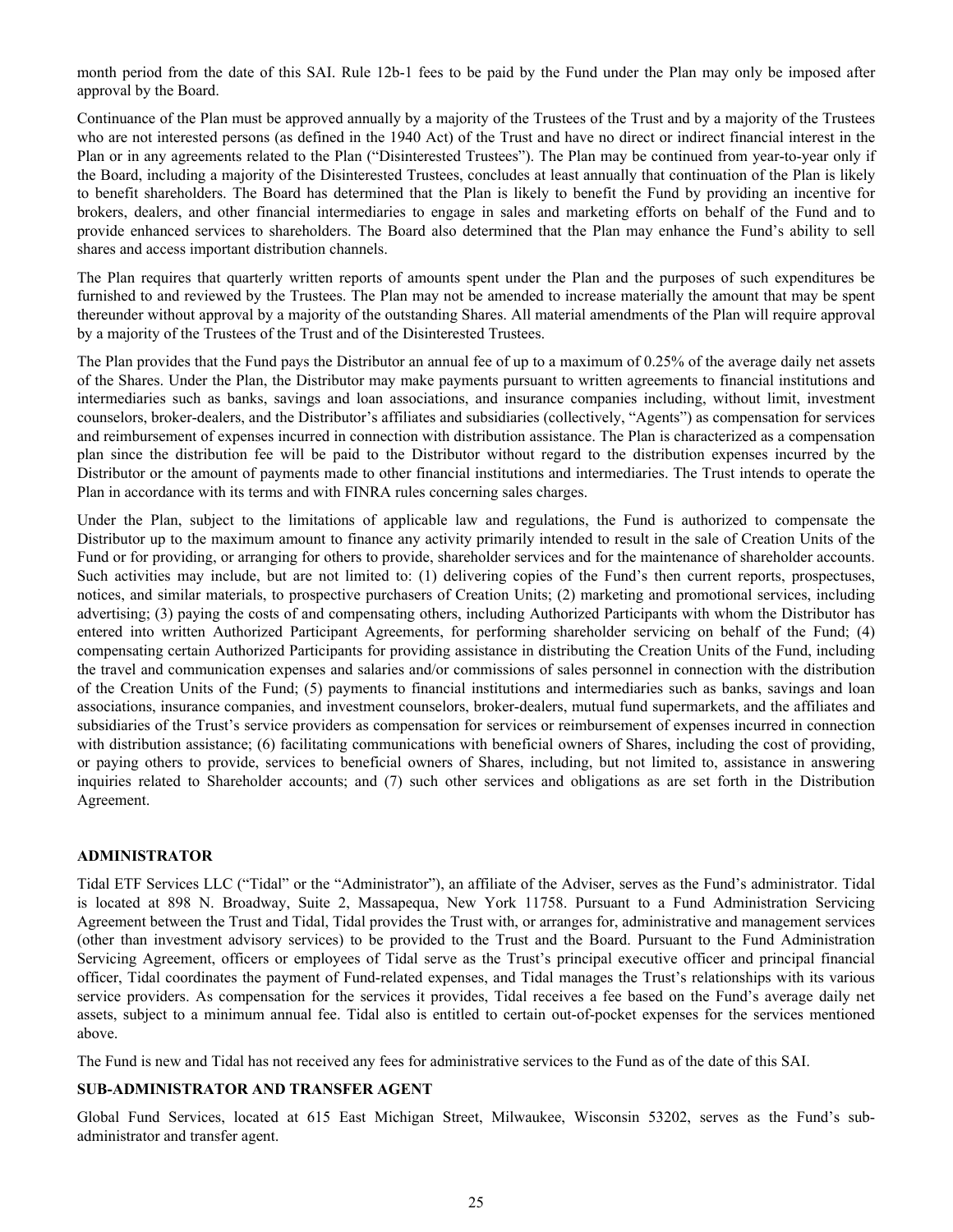<span id="page-27-0"></span>Pursuant to a Fund Sub-Administration Servicing Agreement and a Fund Accounting Servicing Agreement between the Trust and Global Fund Services, Global Fund Services provides the Trust with administrative and management services (other than investment advisory services) and accounting services, including portfolio accounting services, tax accounting services, and furnishing financial reports. In this capacity, Global Fund Services does not have any responsibility or authority for the management of the Fund, the determination of investment policy, or for any matter pertaining to the distribution of Shares. As compensation for the administration, accounting and management services, the Adviser pays Global Fund Services a fee based on the Fund's average daily net assets, subject to a minimum annual fee. Global Fund Services also is entitled to certain out-ofpocket expenses for the services mentioned above, including pricing expenses.

The Fund is new and Global Fund Services has not received any fees for administrative services to the Fund as of the date of this SAI.

## **CUSTODIAN**

Pursuant to a Custody Agreement, U.S. Bank National Association ("U.S. Bank"), 1555 North Rivercenter Drive, Milwaukee, Wisconsin 53212, serves as the custodian (the "Custodian") of the Fund's assets. U.S. Bank is the parent company of Global Fund Services. The Custodian holds and administers the assets in the Fund's portfolio. Pursuant to the Custody Agreement, the Custodian receives an annual fee from the Adviser based on the Trust's total average daily net assets, subject to a minimum annual fee, and certain settlement charges. The Custodian also is entitled to certain out-of-pocket expenses.

## **COMPLIANCE SERVICES ADMINISTRATOR**

The Trust has entered into a compliance services arrangement with Cipperman Compliance Services, LLC ("Cipperman"), located at 480 E. Swedesford Road, Suite 300, Wayne, Pennsylvania 19087, pursuant to which William H. Woolverton, Esq., an employee of Cipperman, serves as the Trust's Chief Compliance Officer. The Trust's Chief Compliance Officer will prepare and update the Trust's compliance policies and procedures and monitor and test compliance with such policies and procedures.

## **LEGAL COUNSEL**

Godfrey & Kahn, S.C., located at 833 East Michigan Street, Suite 1800, Milwaukee, Wisconsin 53202, serves as legal counsel for the Trust and the Independent Trustees.

## **INDEPENDENT REGISTERED PUBLIC ACCOUNTING FIRM**

Tait, Weller & Baker LLP, located at Two Liberty Place, 50 S. 16th Street, 29th Floor, Philadelphia, Pennsylvania, 19102, serves as the independent registered public accounting firm for the Fund.

## **PORTFOLIO HOLDINGS DISCLOSURE POLICIES AND PROCEDURES**

The Board has adopted a policy regarding the disclosure of information about the Fund's security holdings. The Fund's entire portfolio holdings are publicly disseminated each day the Fund is open for business and through financial reporting and news services including publicly available internet web sites. In addition, the composition of the Deposit Securities is publicly disseminated daily prior to the opening of the Exchange via the National Securities Clearing Corporation ("NSCC").

#### **DESCRIPTION OF SHARES**

The Declaration of Trust authorizes the issuance of an unlimited number of funds and shares. Each share represents an equal proportionate interest in the Fund with each other share. Shares are entitled upon liquidation to a pro rata share in the net assets of the Fund. Shareholders have no preemptive rights. The Declaration of Trust provides that the Trustees may create additional series or classes of shares. All consideration received by the Trust for shares of any additional funds and all assets in which such consideration is invested would belong to that fund and would be subject to the liabilities related thereto. Share certificates representing Shares will not be issued. Shares, when issued, are fully paid and non-assessable.

Each Share has one vote with respect to matters upon which a shareholder vote is required, consistent with the requirements of the 1940 Act and the rules promulgated thereunder. Shares of all funds in the Trust vote together as a single class, except that if the matter being voted on affects only a particular fund it will be voted on only by that fund and if a matter affects a particular fund differently from other funds, that fund will vote separately on such matter. As a Delaware statutory trust, the Trust is not required, and does not intend, to hold annual meetings of shareholders. Approval of shareholders will be sought, however, for certain changes in the operation of the Trust and for the election of Trustees under certain circumstances. The Trust will call for a meeting of shareholders to consider the removal of one or more Trustees and other certain matters upon the written request of shareholders holding at least a majority of the outstanding shares of the Trust entitled to vote at such meeting. In the event that such a meeting is requested, the Trust will provide appropriate assistance and information to the shareholders requesting the meeting.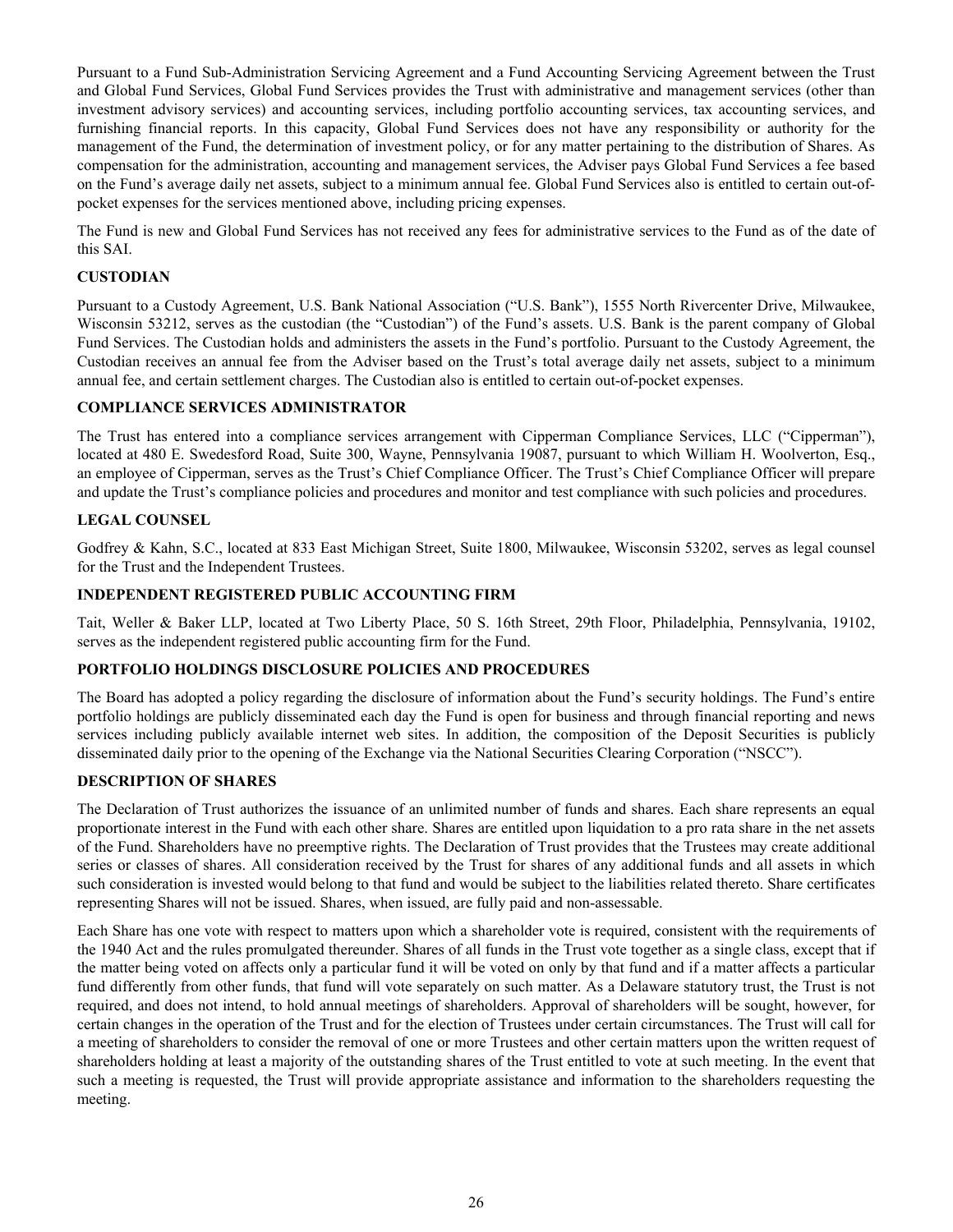<span id="page-28-0"></span>Under the Declaration of Trust, the Trustees have the power to liquidate the Fund without shareholder approval. While the Trustees have no present intention of exercising this power, they may do so if the Fund fails to reach a viable size within a reasonable amount of time or for such other reasons as may be determined by the Board.

## **LIMITATION OF TRUSTEES' LIABILITY**

The Declaration of Trust provides that a Trustee shall be liable only for his or her own willful misfeasance, bad faith, gross negligence, or reckless disregard of the duties involved in the conduct of the office of Trustee, and shall not be liable for errors of judgment or mistakes of fact or law. The Declaration of Trust also provides that the Trust shall indemnify each person who is, or has been, a Trustee, officer, employee, or agent of the Trust, and, upon due approval of the Trustees, any person who is serving or has served at the Trust's request as a director, officer, partner, trustee, employee, agent, or fiduciary of another organization with respect to any alleged acts or omissions while acting within the scope of a Trustee's service in such a position. However, nothing in the Declaration of Trust shall protect or indemnify a Trustee against any liability for a Trustee's willful misfeasance, bad faith, gross negligence, or reckless disregard of the duties involved in the conduct of the office of Trustee. Nothing contained in this section attempts to disclaim a Trustee's individual liability in any manner inconsistent with the federal securities laws.

## **BROKERAGE TRANSACTIONS**

The policy of the Trust regarding purchases and sales of securities for the Fund is that primary consideration will be given to obtaining the most favorable prices and efficient executions of transactions. Consistent with this policy, when securities transactions are effected on a stock exchange, the Trust's policy is to pay commissions which are considered fair and reasonable without necessarily determining that the lowest possible commissions are paid in all circumstances. The Trust believes that a requirement always to seek the lowest possible commission cost could impede effective portfolio management and preclude the Fund and the Adviser from obtaining a high quality of brokerage and research services. In seeking to determine the reasonableness of brokerage commissions paid in any transaction, the Adviser will rely upon its experience and knowledge regarding commissions generally charged by various brokers and on its judgment in evaluating the brokerage services received from the broker effecting the transaction. Such determinations are necessarily subjective and imprecise, as in most cases, an exact dollar value for those services is not ascertainable. The Trust has adopted policies and procedures that prohibit the consideration of sales of Shares as a factor in the selection of a broker or dealer to execute its portfolio transactions.

The Adviser owes a fiduciary duty to its clients to seek to provide best execution on trades effected. In selecting a broker/ dealer for each specific transaction, the Adviser chooses the broker/dealer deemed most capable of providing the services necessary to obtain the most favorable execution. "Best execution" is generally understood to mean the most favorable cost or net proceeds reasonably obtainable under the circumstances. The full range of brokerage services applicable to a particular transaction may be considered when making this judgment, which may include, but is not limited to liquidity, price, commission, timing, aggregated trades, capable floor brokers or traders, competent block trading coverage, ability to position, capital strength and stability, reliable and accurate communications and settlement processing, use of automation, knowledge of other buyers or sellers, arbitrage skills, administrative ability, underwriting, and provision of information on a particular security or market in which the transaction is to occur. The specific criteria will vary depending upon the nature of the transaction, the market in which it is executed, and the extent to which it is possible to select from among multiple broker/ dealers. The Adviser will also use electronic crossing networks ("ECNs") when appropriate.

Subject to the foregoing policies, brokers or dealers selected to execute the Fund's portfolio transactions may include the Fund's Authorized Participants (as discussed in "Purchase and Redemption of Shares in Creation Units — Procedures for Purchase of Creation Units" below) or their affiliates. An Authorized Participant or its affiliates may be selected to execute the Fund's portfolio transactions in conjunction with an all-cash Creation Unit order or an order including "cash-in-lieu" (as described below under "Purchase and Redemption of Shares in Creation Units"), so long as such selection is in keeping with the foregoing policies. As described below under "Purchase and Redemption of Shares in Creation Units — Creation Transaction Fee" and " — Redemption Transaction Fee", the Fund may determine to not charge a variable fee on certain orders when the Adviser has determined that doing so is in the best interests of Fund shareholders, even if the decision to not charge a variable fee could be viewed as benefiting the Authorized Participant or its affiliate selected to execute the Fund's portfolio transactions in connection with such orders.

The Adviser may use the Fund's assets for, or participate in, third-party soft dollar arrangements, in addition to receiving proprietary research from various full-service brokers, the cost of which is bundled with the cost of the broker's execution services. The Adviser does not "pay up" for the value of any such proprietary research. Section 28(e) of the 1934 Act permits the Adviser, under certain circumstances, to cause the Fund to pay a broker or dealer a commission for effecting a transaction in excess of the amount of commission another broker or dealer would have charged for effecting the transaction in recognition of the value of brokerage and research services provided by the broker or dealer. The Adviser may receive a variety of research services and information on many topics, which it can use in connection with its management responsibilities with respect to the various accounts over which it exercises investment discretion or otherwise provides investment advice. The research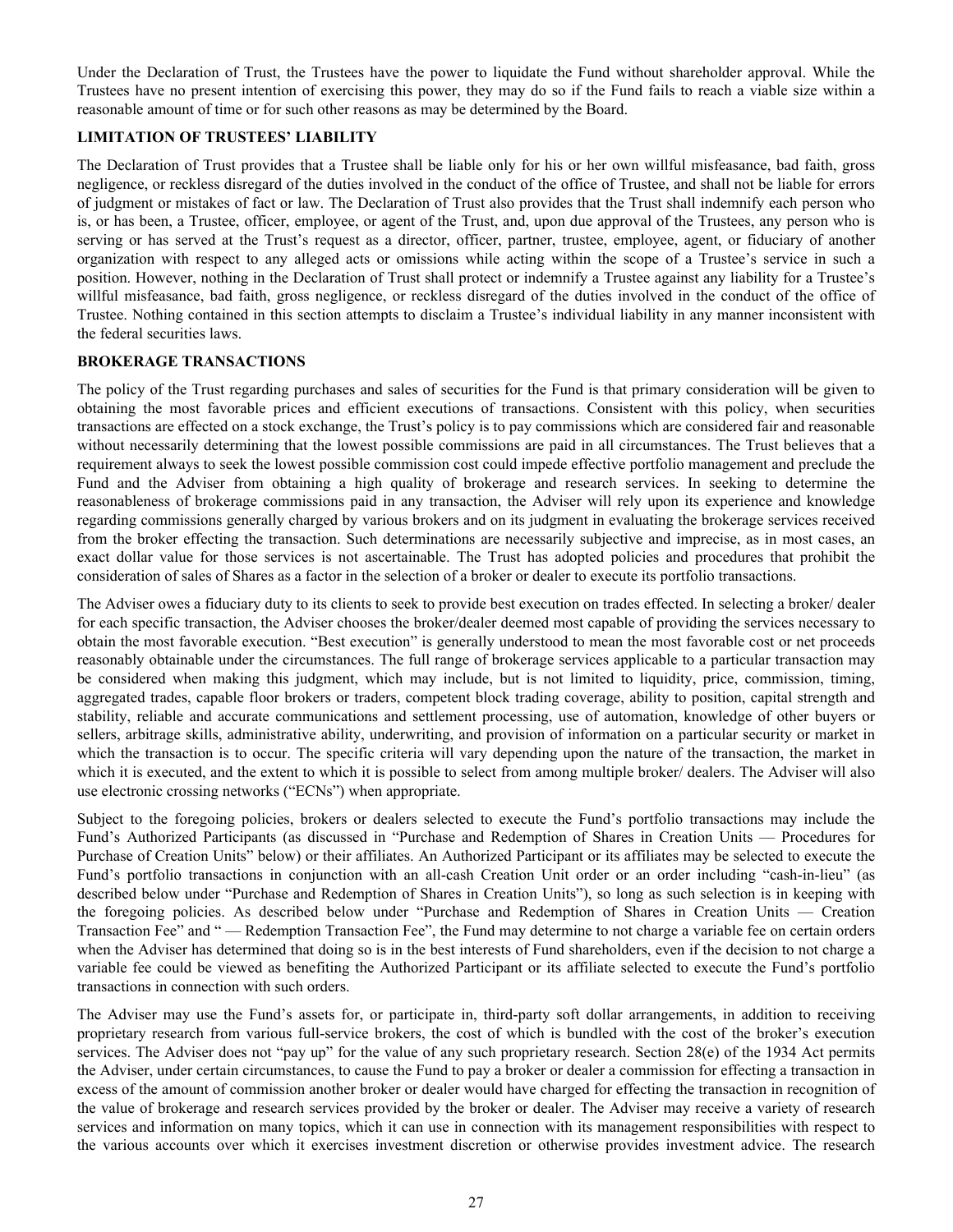<span id="page-29-0"></span>services may include qualifying order management systems, portfolio attribution and monitoring services, and computer software and access charges which are directly related to investment research.

Accordingly, the Fund may pay a broker commission higher than the lowest available in recognition of the broker's provision of such services to the Adviser, but only if the Adviser determines the total commission (including the soft dollar benefit) is comparable to the best commission rate that could be expected to be received from other brokers. The amount of soft dollar benefits received depends on the amount of brokerage transactions effected with the brokers. A conflict of interest exists because there is an incentive to (1) cause clients to pay a higher commission than the firm might otherwise be able to negotiate, (2) cause clients to engage in more securities transactions than would otherwise be optimal, and (3) only recommend brokers that provide soft dollar benefits.

The Adviser faces a potential conflict of interest when it uses client trades to obtain brokerage or research services. This conflict exists because the Adviser can use the brokerage or research services to manage client accounts without paying cash for such services, which reduces the Adviser's expenses to the extent that the Adviser would have purchased such products had they not been provided by brokers. Section 28(e) permits the Adviser to use brokerage or research services for the benefit of any account it manages. Certain accounts managed by the Adviser may generate soft dollars used to purchase brokerage or research services that ultimately benefit other accounts managed by the Adviser, effectively cross subsidizing the other accounts managed by the Adviser that benefit directly from the product. The Adviser may not necessarily use all of the brokerage or research services in connection with managing the Fund whose trades generated the soft dollars used to purchase such products.

The Adviser is responsible, subject to oversight by the Board, for placing orders on behalf of the Fund for the purchase or sale of portfolio securities. If purchases or sales of portfolio securities of the Fund and one or more other investment companies or clients supervised by the Adviser are considered at or about the same time, transactions in such securities are allocated among the several investment companies and clients in a manner deemed equitable and consistent with its fiduciary obligations to all by the Adviser. In some cases, this procedure could have a detrimental effect on the price or volume of the security so far as the Fund is concerned. However, in other cases, it is possible that the ability to participate in volume transactions and to negotiate lower brokerage commissions will be beneficial to the Fund. The primary consideration is prompt execution of orders at the most favorable net price.

The Fund may deal with affiliates in principal transactions to the extent permitted by exemptive order or applicable rule or regulation.

The Fund is new and has not paid any brokerage commissions as of the date of this SAI.

**Brokerage with Fund Affiliates**. The Fund may execute brokerage or other agency transactions through registered brokerdealer affiliates of the Fund or the Adviser for a commission in conformity with the 1940 Act, the 1934 Act, and rules promulgated by the SEC. These rules require that commissions paid to the affiliate by the Fund for exchange transactions not exceed "usual and customary" brokerage commissions. The rules define "usual and customary" commissions to include amounts which are "reasonable and fair compared to the commission, fee or other remuneration received or to be received by other brokers in connection with comparable transactions involving similar securities being purchased or sold on a securities exchange during a comparable period of time." The Trustees, including those who are not "interested persons" of the Fund, have adopted procedures for evaluating the reasonableness of commissions paid to affiliates and review these procedures periodically.

The Fund is new and has not paid brokerage commissions to any registered broker-dealer affiliates of the Fund or the Adviser as of the date of this SAI.

**Securities of "Regular Broker-Dealers."** The Fund is required to identify any securities of its "regular brokers and dealers" (as such term is defined in the 1940 Act) that it may hold at the close of its most recent fiscal year. "Regular brokers or dealers" of the Fund are the ten brokers or dealers that, during the most recent fiscal year (1) received the greatest dollar amounts of brokerage commissions from the Fund's portfolio transactions, (2) engaged as principal in the largest dollar amounts of portfolio transactions of the Fund, or (3) sold the largest dollar amounts of Shares.

The Fund is new and did not own equity securities of its regular broker-dealers or their parent companies as of the date of this SAI.

## **PORTFOLIO TURNOVER RATE**

A portfolio turnover rate is, in summary, the percentage computed by dividing the lesser of the Fund's purchases or sales of securities (excluding short-term securities and securities transferred in-kind) by the average market value of the Fund. A rate of 100% indicates that the equivalent of all of the Fund's assets have been sold and reinvested in a year. High portfolio turnover may affect the amount, timing, and character of distributions, and, as a result, may increase the amount of taxes payable by shareholders. Higher portfolio turnover also results in higher transaction costs. To the extent that net short-term capital gains are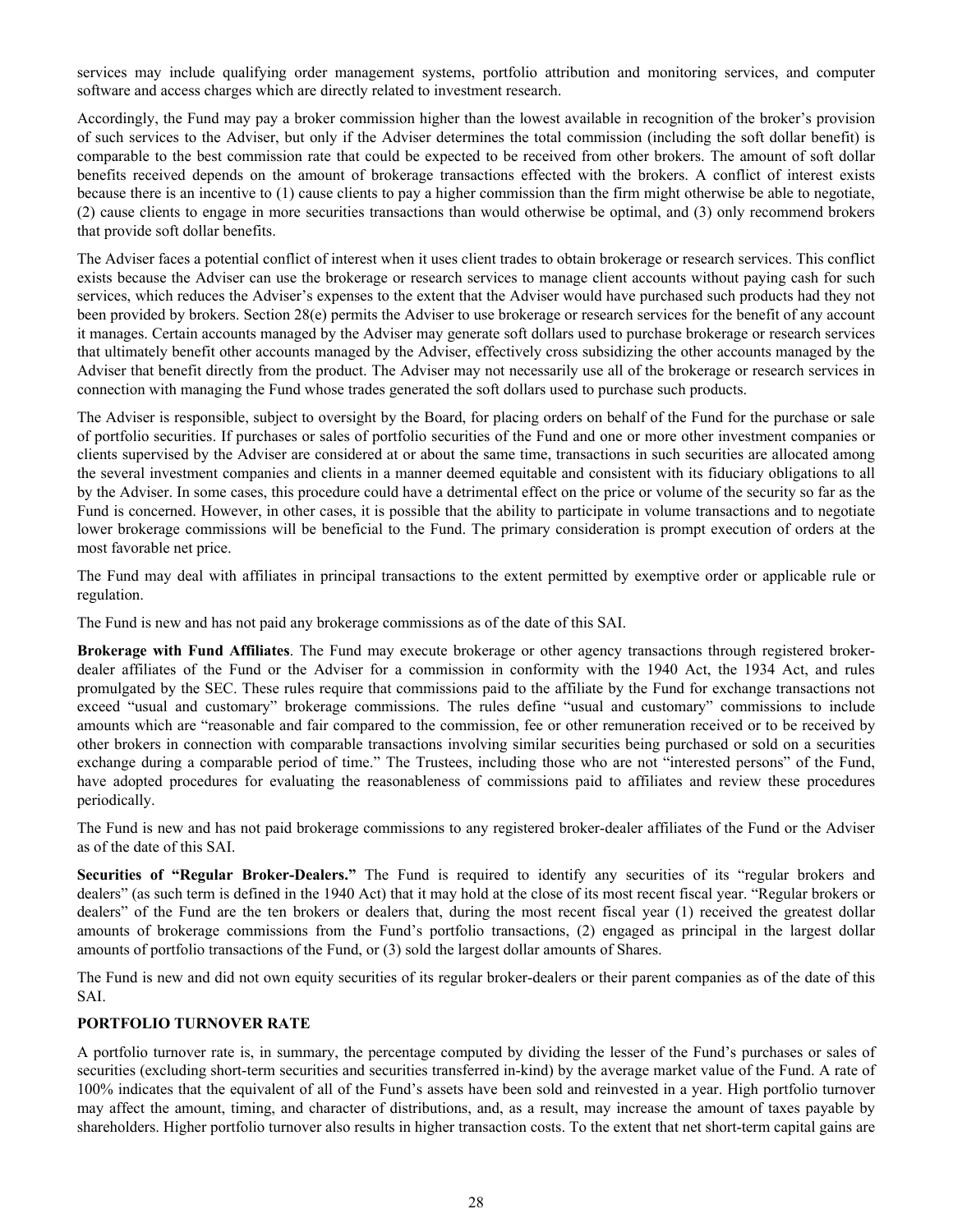<span id="page-30-0"></span>realized by the Fund, any distributions resulting from such gains are considered ordinary income for federal income tax purposes.

The Fund is new and does not have a portfolio turnover rate to report as of the date of this SAI.

# **BOOK ENTRY ONLY SYSTEM**

The Depository Trust Company ("DTC") acts as securities depositary for Shares. Shares are represented by securities registered in the name of DTC or its nominee, Cede & Co., and deposited with, or on behalf of, DTC. Except in limited circumstances set forth below, certificates will not be issued for Shares.

DTC is a limited-purpose trust company that was created to hold securities of its participants (the "DTC Participants") and to facilitate the clearance and settlement of securities transactions among the DTC Participants in such securities through electronic book-entry changes in accounts of the DTC Participants, thereby eliminating the need for physical movement of securities certificates. DTC Participants include securities brokers and dealers, banks, trust companies, clearing corporations, and certain other organizations, some of whom (and/or their representatives) own DTC. More specifically, DTC is owned by a number of its DTC Participants and by the New York Stock Exchange ("NYSE") and FINRA. Access to the DTC system is also available to others such as banks, brokers, dealers, and trust companies that clear through or maintain a custodial relationship with a DTC Participant, either directly or indirectly (the "Indirect Participants").

Beneficial ownership of Shares is limited to DTC Participants, Indirect Participants, and persons holding interests through DTC Participants and Indirect Participants. Ownership of beneficial interests in Shares (owners of such beneficial interests are referred to in this SAI as "Beneficial Owners") is shown on, and the transfer of ownership is effected only through, records maintained by DTC (with respect to DTC Participants) and on the records of DTC Participants (with respect to Indirect Participants and Beneficial Owners that are not DTC Participants). Beneficial Owners will receive from or through the DTC Participant a written confirmation relating to their purchase of Shares. The Trust recognizes DTC or its nominee as the record owner of all Shares for all purposes. Beneficial Owners of Shares are not entitled to have Shares registered in their names, and will not receive or be entitled to physical delivery of Share certificates. Each Beneficial Owner must rely on the procedures of DTC and any DTC Participant and/or Indirect Participant through which such Beneficial Owner holds its interests, to exercise any rights of a holder of Shares.

Conveyance of all notices, statements, and other communications to Beneficial Owners is effected as follows. DTC will make available to the Trust upon request and for a fee a listing of Shares held by each DTC Participant. The Trust shall obtain from each such DTC Participant the number of Beneficial Owners holding Shares, directly or indirectly, through such DTC Participant. The Trust shall provide each such DTC Participant with copies of such notice, statement, or other communication, in such form, number, and at such place as such DTC Participant may reasonably request, in order that such notice, statement, or communication may be transmitted by such DTC Participant, directly or indirectly, to such Beneficial Owners. In addition, the Trust shall pay to each such DTC Participant a fair and reasonable amount as reimbursement for the expenses attendant to such transmittal, all subject to applicable statutory and regulatory requirements.

Share distributions shall be made to DTC or its nominee, Cede & Co., as the registered holder of all Shares. DTC or its nominee, upon receipt of any such distributions, shall credit immediately DTC Participants' accounts with payments in amounts proportionate to their respective beneficial interests in the Fund as shown on the records of DTC or its nominee. Payments by DTC Participants to Indirect Participants and Beneficial Owners of Shares held through such DTC Participants will be governed by standing instructions and customary practices, as is now the case with securities held for the accounts of customers in bearer form or registered in "street name," and will be the responsibility of such DTC Participants.

The Trust has no responsibility or liability for any aspect of the records relating to or notices to Beneficial Owners; or payments made on account of beneficial ownership interests in Shares; or for maintaining, supervising, or reviewing any records relating to such beneficial ownership interests; or for any other aspect of the relationship between DTC and the DTC Participants or the relationship between such DTC Participants and the Indirect Participants and Beneficial Owners owning through such DTC Participants.

DTC may determine to discontinue providing its service with respect to the Fund at any time by giving reasonable notice to the Fund and discharging its responsibilities with respect thereto under applicable law. Under such circumstances, the Fund shall act either to find a replacement for DTC to perform its functions at a comparable cost or, if such replacement is unavailable, to issue and deliver printed certificates representing ownership of Shares, unless the Trust makes other arrangements with respect thereto satisfactory to the Exchange.

## **PURCHASE AND REDEMPTION OF SHARES IN CREATION UNITS**

The Trust issues and redeems Shares only in Creation Units on a continuous basis through the Transfer Agent, without a sales load (but subject to transaction fees, if applicable), at their NAV per share next determined after receipt of an order, on any Business Day, in proper form pursuant to the terms of the Authorized Participant Agreement ("Participant Agreement"). The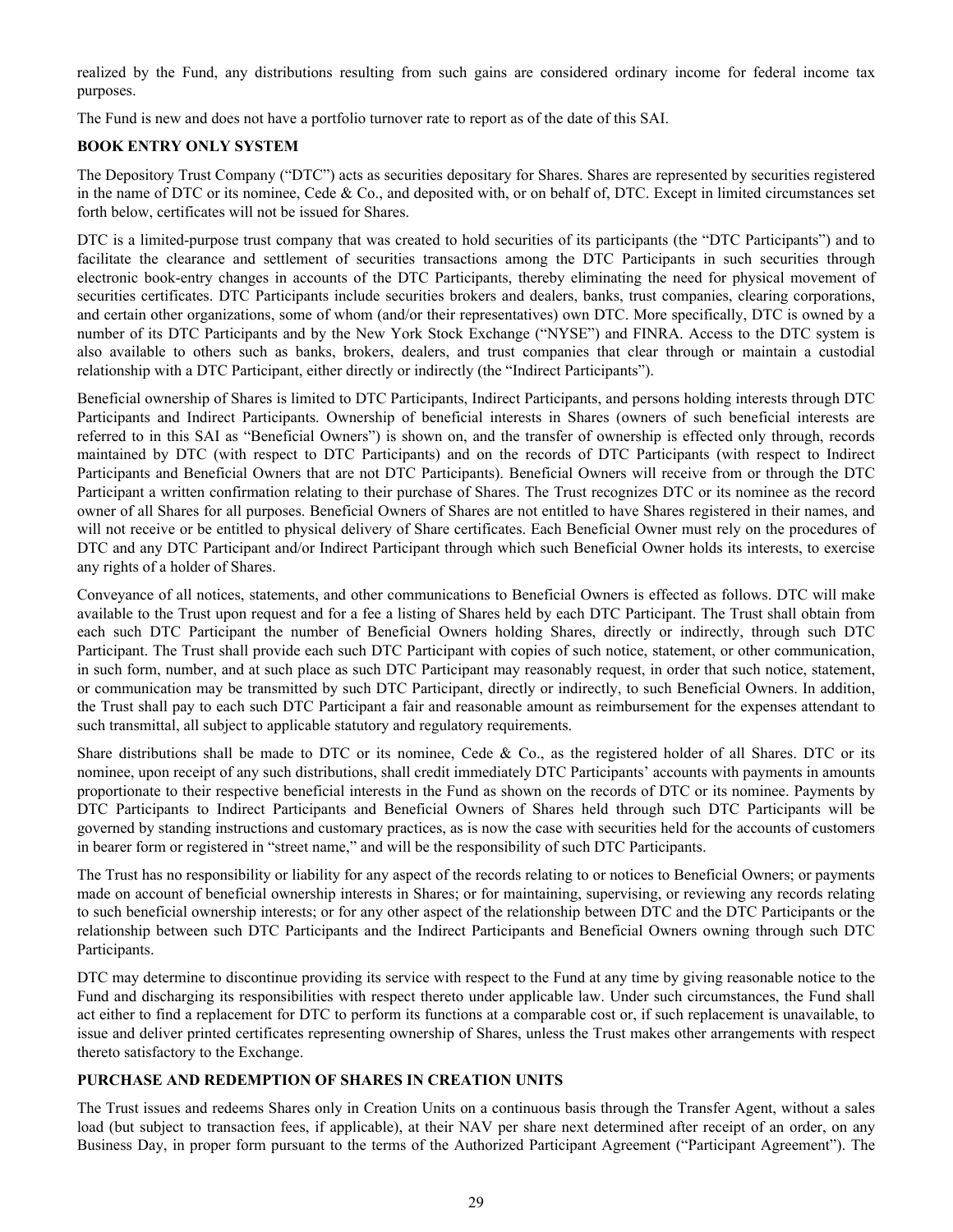NAV of Shares is calculated each business day as of the scheduled close of regular trading on the NYSE, generally 4:00 p.m., Eastern Time. The Fund will not issue fractional Creation Units. A "Business Day" is any day on which the NYSE is open for business.

**Fund Deposit**. The consideration for purchase of a Creation Unit of the Fund generally consists of the in-kind deposit of a designated portfolio of securities (the "Deposit Securities") per each Creation Unit and the Cash Component (defined below) computed as described below. Notwithstanding the foregoing, the Trust reserves the right to permit or require the substitution of a "cash in lieu" amount ("Deposit Cash") to be added to the Cash Component to replace any Deposit Security. When accepting purchases of Creation Units for all or a portion of Deposit Cash, the Fund may incur additional costs associated with the acquisition of Deposit Securities that would otherwise be provided by an in-kind purchaser.

Together, the Deposit Securities or Deposit Cash, as applicable, and the Cash Component constitute the "Fund Deposit," which represents the minimum initial and subsequent investment amount for a Creation Unit of the Fund. The "Cash Component" is an amount equal to the difference between the NAV of Shares (per Creation Unit) and the value of the Deposit Securities or Deposit Cash, as applicable. If the Cash Component is a positive number (i.e., the NAV per Creation Unit exceeds the value of the Deposit Securities or Deposit Cash, as applicable), the Cash Component shall be such positive amount. If the Cash Component is a negative number (i.e., the NAV per Creation Unit is less than the value of the Deposit Securities or Deposit Cash, as applicable), the Cash Component shall be such negative amount and the creator will be entitled to receive cash in an amount equal to the Cash Component. The Cash Component serves the function of compensating for any differences between the NAV per Creation Unit and the value of the Deposit Securities or Deposit Cash, as applicable. Computation of the Cash Component excludes any stamp duty or other similar fees and expenses payable upon transfer of beneficial ownership of the Deposit Securities, if applicable, which shall be the sole responsibility of the Authorized Participant (as defined below).

The Fund, through NSCC, makes available on each Business Day, prior to the opening of business on the Exchange (currently 9:30 a.m., Eastern Time), the list of the names and the required number of Shares of each Deposit Security or the required amount of Deposit Cash, as applicable, to be included in the current Fund Deposit (based on information at the end of the previous Business Day) for the Fund. Such Fund Deposit is subject to any applicable adjustments as described below, to effect purchases of Creation Units of the Fund until such time as the next-announced composition of the Deposit Securities or the required amount of Deposit Cash, as applicable, is made available.

The identity and number of Shares of the Deposit Securities or the amount of Deposit Cash, as applicable, required for the Fund Deposit for the Fund may change from time to time.

**Procedures for Purchase of Creation Units**. To be eligible to place orders with the Transfer Agent to purchase a Creation Unit of the Fund, an entity must be (1) a "Participating Party" (i.e., a broker-dealer or other participant in the clearing process through the Continuous Net Settlement System of the NSCC (the "Clearing Process")), a clearing agency that is registered with the SEC; or (2) a DTC Participant (see "Book Entry Only System"). In addition, each Participating Party or DTC Participant (each, an "Authorized Participant") must execute a Participant Agreement with respect to purchases and redemptions of Creation Units. Each Authorized Participant will agree, pursuant to the terms of a Participant Agreement, on behalf of itself or any investor on whose behalf it will act, to certain conditions, including that it will pay to the Trust an amount of cash sufficient to pay the Cash Component together with the creation transaction fee (described below), if applicable, and any other applicable fees and taxes.

All orders to purchase Shares directly from the Fund must be placed for one or more Creation Units and in the manner and by the time set forth in the Participant Agreement and/or applicable order form. The order cut-off time for orders to purchase Creation Units is 3:00 p.m. Eastern time, which time may be modified by the Fund from time-to-time by amendment to the Participant Agreement and/or applicable order form. The date on which an order to purchase Creation Units (or an order to redeem Creation Units, as set forth below) is received and accepted is referred to as the "Order Placement Date."

An Authorized Participant may require an investor to make certain representations or enter into agreements with respect to the order (e.g*.*, to provide for payments of cash, when required). Investors should be aware that their particular broker may not have executed a Participant Agreement and that, therefore, orders to purchase Shares directly from the Fund in Creation Units must be placed by the investor's broker through an Authorized Participant that has executed a Participant Agreement. In such cases, there may be additional charges to such investor. At any given time, there may be only a limited number of broker-dealers that have executed a Participant Agreement and only a small number of such Authorized Participants may have international capabilities.

On days when the Exchange closes earlier than normal, the Fund may require orders to create Creation Units to be placed earlier in the day. In addition, if a market or markets on which the Fund's investments are primarily traded is closed, the Fund will also generally not accept orders on such day(s). Orders must be transmitted by an Authorized Participant by telephone or other transmission method acceptable to the Transfer Agent pursuant to procedures set forth in the Participant Agreement and in accordance with the applicable order form. On behalf of the Fund, the Transfer Agent will notify the Custodian of such order. The Custodian will then provide such information to the appropriate local sub-custodian(s). Those placing orders through an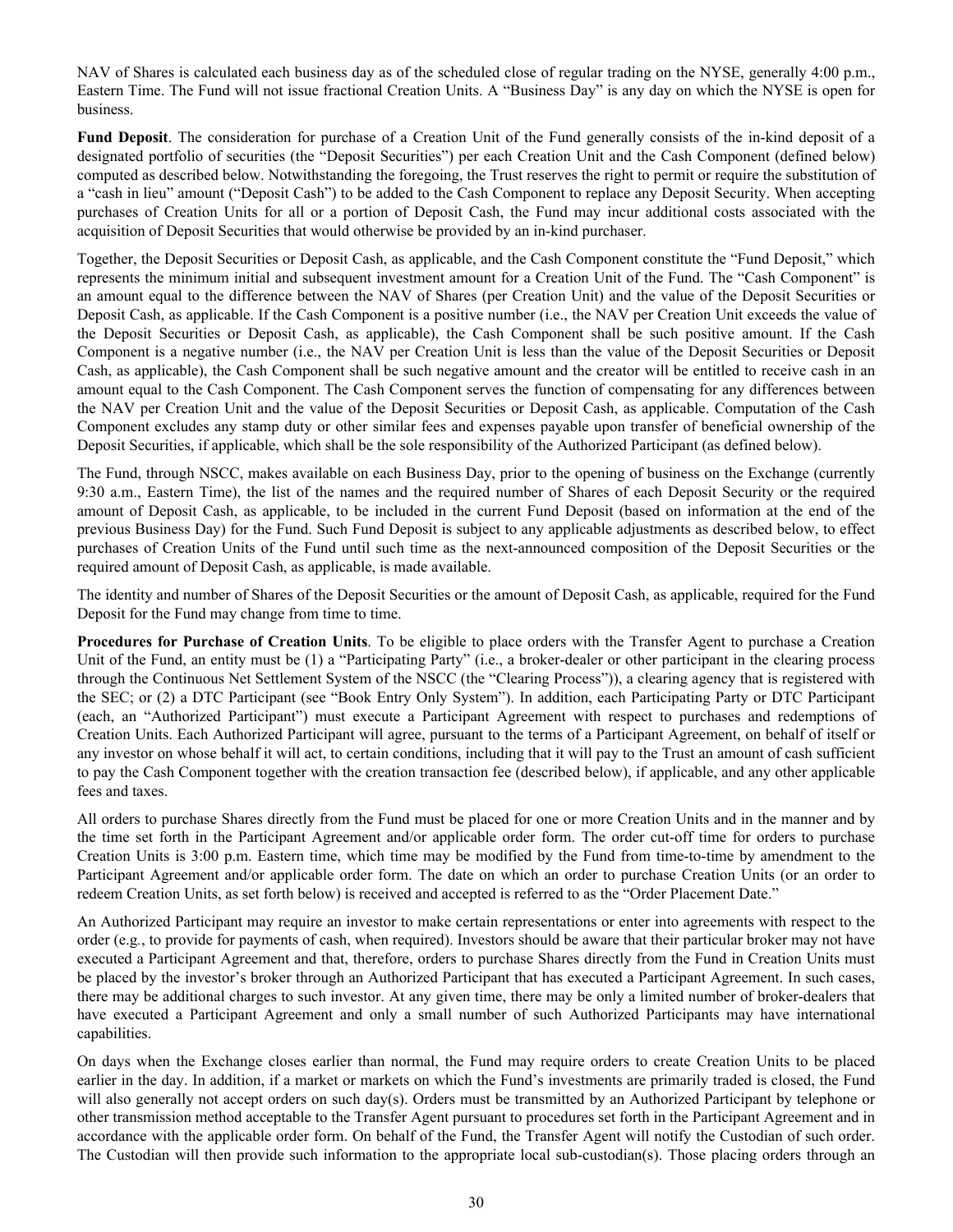Authorized Participant should allow sufficient time to permit proper submission of the purchase order to the Transfer Agent by the cut-off time on such Business Day. Economic or market disruptions or changes, or telephone, or other communication failure may impede the ability to reach the Transfer Agent or an Authorized Participant.

Fund Deposits must be delivered by an Authorized Participant through the Federal Reserve System (for cash) or through DTC (for corporate securities), through a sub-custody agent (for foreign securities), and/or through such other arrangements allowed by the Trust or its agents. With respect to foreign Deposit Securities, the Custodian shall cause the sub-custodian of the Fund to maintain an account into which the Authorized Participant shall deliver, on behalf of itself or the party on whose behalf it is acting, such Deposit Securities (or Deposit Cash for all or a part of such securities, as permitted or required), with any appropriate adjustments as advised by the Trust. Foreign Deposit Securities must be delivered to an account maintained at the applicable local sub-custodian. A Fund Deposit transfer must be ordered by the Authorized Participant in a timely fashion to ensure the delivery of the requisite number of Deposit Securities or Deposit Cash, as applicable, to the account of the Fund or its agents by no later than 3:00 p.m. Eastern Time (or such other time as specified by the Trust) on the Settlement Date. If the Fund or its agents do not receive all of the Deposit Securities, or the required Deposit Cash in lieu thereof, by such time, then the order may be deemed rejected and the Authorized Participant shall be liable to the Fund for losses, if any, resulting therefrom. The "Settlement Date" for the Fund is generally the second Business Day after the Order Placement Date. All questions as to the number of Deposit Securities or Deposit Cash to be delivered, as applicable, and the validity, form, and eligibility (including time of receipt) for the deposit of any tendered securities or cash, as applicable, will be determined by the Trust, whose determination shall be final and binding. The amount of cash represented by the Cash Component must be transferred directly to the Custodian through the Federal Reserve Bank wire transfer system in a timely manner to be received by the Custodian no later than the Settlement Date. If the Cash Component and the Deposit Securities or Deposit Cash, as applicable, are not received by the Custodian in a timely manner by the Settlement Date, the creation order may be cancelled. Upon written notice to the Transfer Agent, such canceled order may be resubmitted the following Business Day using a Fund Deposit as newly constituted to reflect the then current NAV of the Fund.

The order shall be deemed to be received on the Business Day on which the order is placed provided that the order is placed in proper form prior to the applicable cut-off time and the federal funds in the appropriate amount are deposited by 3:00 p.m. Eastern Time, with the Custodian on the Settlement Date. If the order is not placed in proper form as required, or federal funds in the appropriate amount are not received by 3:00 p.m. Eastern Time on the Settlement Date, then the order may be deemed to be rejected and the Authorized Participant shall be liable to the Fund for losses, if any, resulting therefrom. A creation request is in "proper form" if all procedures set forth in the Participant Agreement, order form and this SAI are properly followed.

**Issuance of a Creation Unit.** Except as provided in this SAI, Creation Units will not be issued until the transfer of good title to the Trust of the Deposit Securities or payment of Deposit Cash, as applicable, and the payment of the Cash Component have been completed. When the required Deposit Securities (or the cash value thereof) have been delivered to the account of the Custodian (or sub-custodian, as applicable), the Transfer Agent and the Adviser shall be notified of such delivery, and the Trust will issue and cause the delivery of the Creation Units. The delivery of Creation Units so created generally will occur no later than the second Business Day following the day on which the purchase order is deemed received by the Transfer Agent. The Authorized Participant shall be liable to the Fund for losses, if any, resulting from unsettled orders.

Creation Units may be purchased in advance of receipt by the Trust of all or a portion of the applicable Deposit Securities as described below. In these circumstances, the initial deposit will have a value greater than the NAV of the Shares on the date the order is placed in proper form since, in addition to available Deposit Securities, cash must be deposited in an amount equal to the sum of (1) the Cash Component, plus (2) an additional amount of cash equal to a percentage of the value as set forth in the Participant Agreement, of the undelivered Deposit Securities (the "Additional Cash Deposit"), which shall be maintained in a separate non-interest bearing collateral account. The Authorized Participant must deposit with the Custodian the Additional Cash Deposit, as applicable, by 3:00 p.m. Eastern Time (or such other time as specified by the Trust) on the Settlement Date. If the Fund or its agents do not receive the Additional Cash Deposit in the appropriate amount, by such time, then the order may be deemed rejected and the Authorized Participant shall be liable to the Fund for losses, if any, resulting therefrom. An additional amount of cash shall be required to be deposited with the Trust, pending delivery of the missing Deposit Securities to the extent necessary to maintain the Additional Cash Deposit with the Trust in an amount at least equal to the applicable percentage, as set forth in the Participant Agreement, of the daily market value of the missing Deposit Securities. The Participant Agreement will permit the Trust to buy the missing Deposit Securities at any time. Authorized Participants will be liable to the Trust for the costs incurred by the Trust in connection with any such purchases. These costs will be deemed to include the amount by which the actual purchase price of the Deposit Securities exceeds the value of such Deposit Securities on the day the purchase order was deemed received by the Transfer Agent, plus the brokerage and related transaction costs associated with such purchases. The Trust will return any unused portion of the Additional Cash Deposit once all of the missing Deposit Securities have been properly received by the Custodian or purchased by the Trust and deposited into the Trust. In addition, a transaction fee, as described below under "Creation Transaction Fee," may be charged. The delivery of Creation Units so created generally will occur no later than the Settlement Date.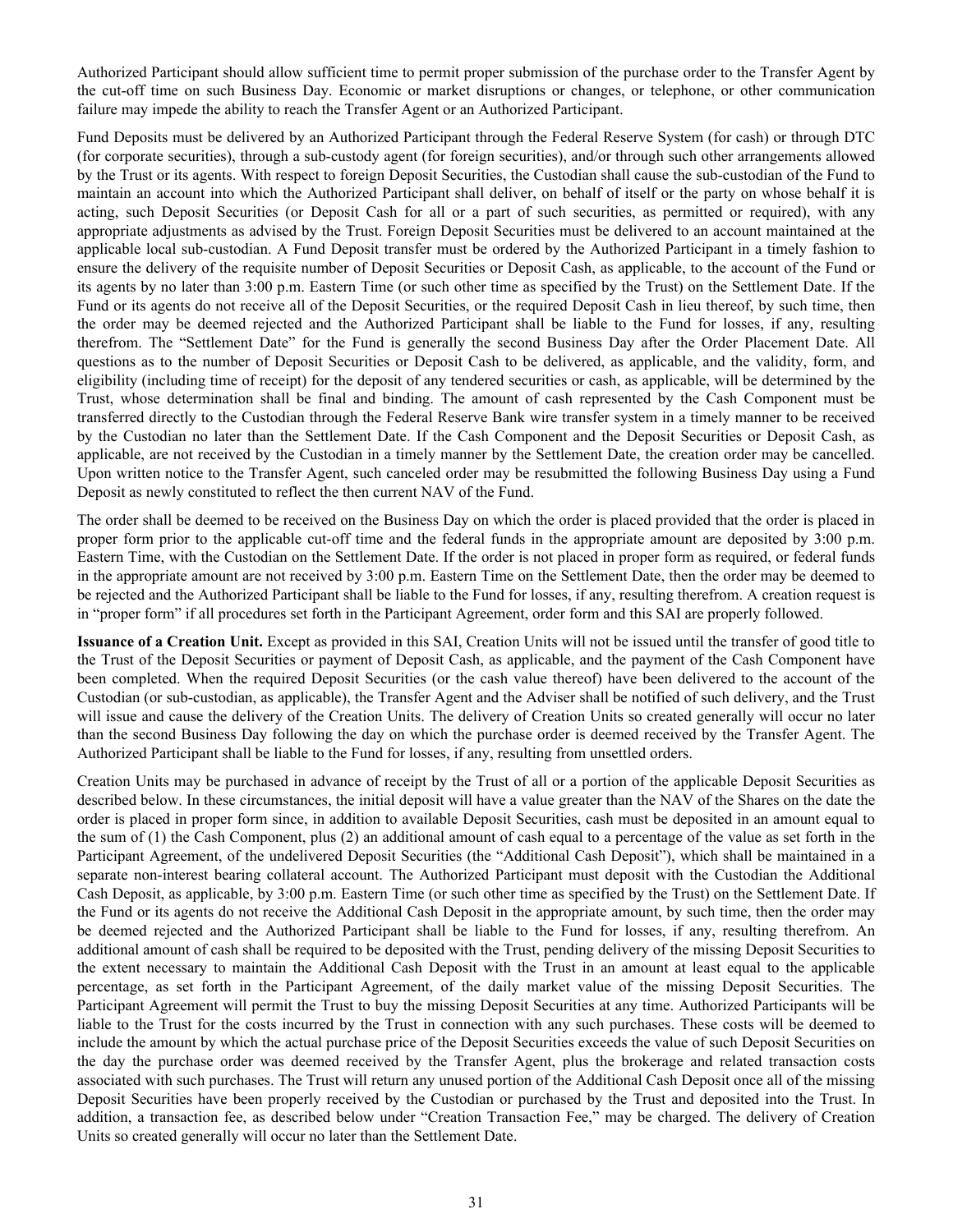**Acceptance of Orders of Creation Units**. The Trust reserves the right to reject an order for Creation Units transmitted to it by the Transfer Agent with respect to the Fund including, without limitation, if (1) the order is not in proper form; (2) the Deposit Securities or Deposit Cash, as applicable, delivered by the Authorized Participant are not as disseminated through the facilities of the NSCC for that date by the Custodian; (3) the investor(s), upon obtaining Shares ordered, would own 80% or more of the currently outstanding Shares; (4) acceptance of the Deposit Securities would have certain adverse tax consequences to the Fund; (5) the acceptance of the Fund Deposit would, in the opinion of counsel, be unlawful; (6) the acceptance of the Fund Deposit would otherwise, in the discretion of the Trust or the Adviser, have an adverse effect on the Trust or the rights of beneficial owners; (7) the acceptance or receipt of the order for a Creation Unit would, in the opinion of counsel to the Trust, be unlawful; or (8) in the event that circumstances outside the control of the Trust, the Custodian, the Transfer Agent and/or the Adviser make it for all practical purposes not feasible to process orders for Creation Units.

Examples of such circumstances include acts of God; public service or utility problems such as fires, floods, extreme weather conditions, and power outages resulting in telephone, telecopy, and computer failures; market conditions or activities causing trading halts; systems failures involving computer or other information systems affecting the Trust, the Distributor, the Custodian, a sub-custodian, the Transfer Agent, DTC, NSCC, Federal Reserve System, or any other participant in the creation process; and other extraordinary events. The Transfer Agent shall notify a prospective creator of a Creation Unit and/or the Authorized Participant acting on behalf of the creator of a Creation Unit of its rejection of the order of such person. The Trust, the Transfer Agent, the Custodian, any sub-custodian, and the Distributor are under no duty, however, to give notification of any defects or irregularities in the delivery of Fund Deposits, nor shall either of them incur any liability for the failure to give any such notification. The Trust, the Transfer Agent, the Custodian, and the Distributor shall not be liable for the rejection of any purchase order for Creation Units.

All questions as to the number of Shares of each security in the Deposit Securities and the validity, form, eligibility, and acceptance for deposit of any securities to be delivered shall be determined by the Trust, and the Trust's determination shall be final and binding.

Notwithstanding the Trust's ability to reject an order for creation units, the Trust will only do so in a manner consistent with Rule 6c-11 under the 1940 Act, and SEC guidance relating thereto, including the ability of the Trust to suspend orders only in limited times and extraordinary circumstances. Additionally, a suspension of creation units by the Trust, on behalf of the Fund, will not impair the arbitrage mechanism for investors.

**Creation Transaction Fee**. A fixed purchase (i.e., creation) transaction fee, payable to the Custodian, may be imposed for the transfer and other transaction costs associated with the purchase of Creation Units ("Creation Order Costs"). The standard fixed creation transaction fee for the Fund, regardless of the number of Creation Units created in the transaction, can be found in the table below. The Fund may adjust the standard fixed creation transaction fee from time to time. The fixed creation fee may be waived on certain orders if the Custodian has determined to waive some or all of the Creation Order Costs associated with the order or another party, such as the Adviser, has agreed to pay such fee.

In addition, a variable fee, payable to the Fund, of up to the maximum percentage listed in the table below of the value of the Creation Units subject to the transaction may be imposed for cash purchases, non-standard orders, or partial cash purchases of Creation Units. The variable charge is primarily designed to cover additional costs (e.g., brokerage, taxes) involved with buying the securities with cash. The Fund may determine to not charge a variable fee on certain orders when the Adviser has determined that doing so is in the best interests of Fund shareholders.

| <b>Fixed Creation Transaction Fee</b> | <b>Maximum Variable Transaction Fee</b> |
|---------------------------------------|-----------------------------------------|
| \$750                                 | $2\%$                                   |

Investors who use the services of a broker or other such intermediary may be charged a fee for such services. Investors are responsible for the fixed costs of transferring the Fund Securities (defined below) from the Trust to their account or on their order.

**Risks of Purchasing Creation Units**. There are certain legal risks unique to investors purchasing Creation Units directly from the Fund. Because Shares may be issued on an ongoing basis, a "distribution" of Shares could be occurring at any time. Certain activities that a shareholder performs as a dealer could, depending on the circumstances, result in the shareholder being deemed a participant in the distribution in a manner that could render the shareholder a statutory underwriter and subject to the prospectus delivery and liability provisions of the Securities Act. For example, a shareholder could be deemed a statutory underwriter if it purchases Creation Units from the Fund, breaks them down into the constituent Shares, and sells those Shares directly to customers, or if a shareholder chooses to couple the creation of a supply of new Shares with an active selling effort involving solicitation of secondary-market demand for Shares. Whether a person is an underwriter depends upon all of the facts and circumstances pertaining to that person's activities, and the examples mentioned here should not be considered a complete description of all the activities that could cause you to be deemed an underwriter.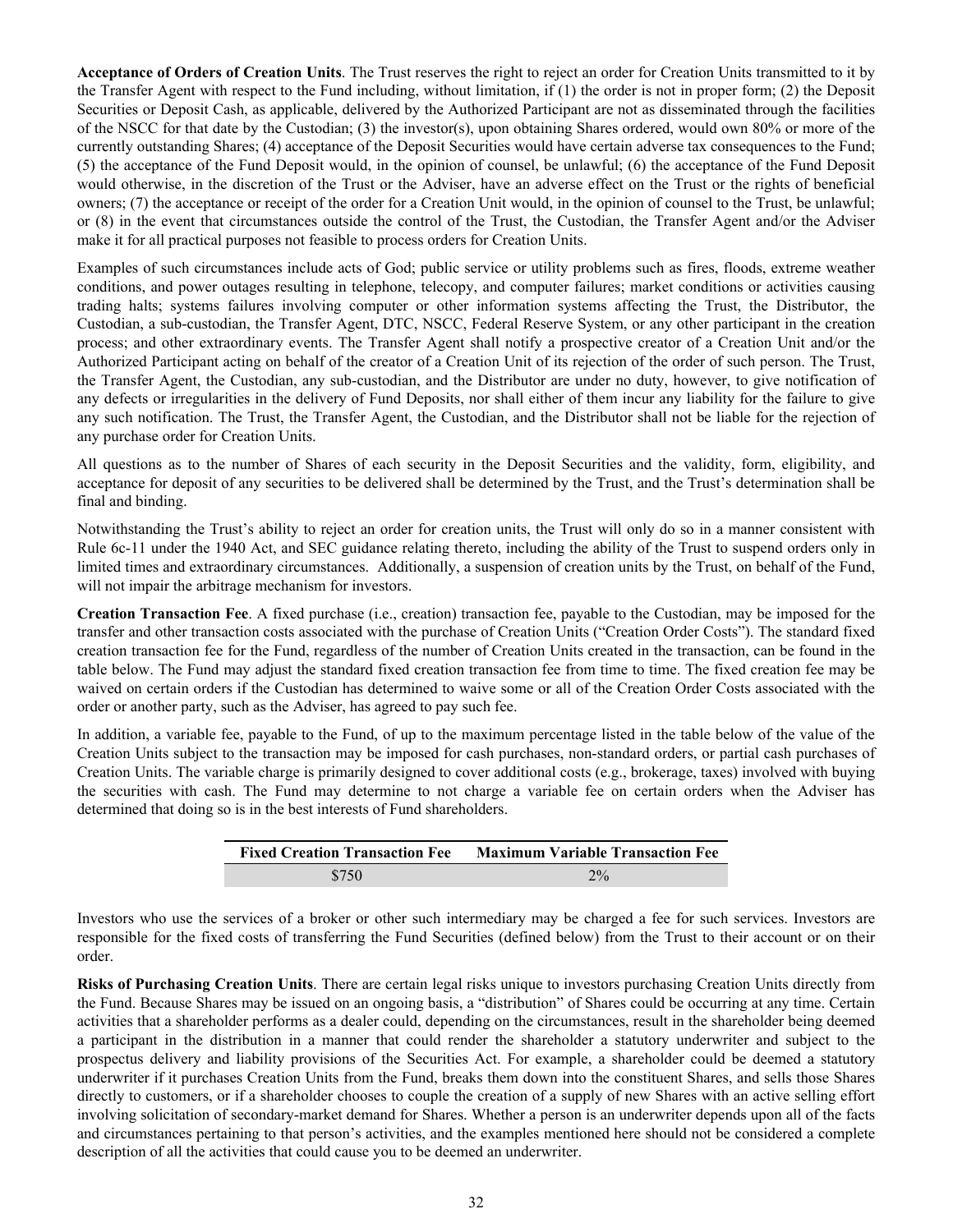Dealers who are not "underwriters" but are participating in a distribution (as opposed to engaging in ordinary secondary-market transactions), and thus dealing with Shares as part of an "unsold allotment" within the meaning of Section  $4(a)(3)(C)$  of the Securities Act, will be unable to take advantage of the prospectus delivery exemption provided by Section  $4(a)(3)$  of the Securities Act.

**Redemption**. Shares may be redeemed only in Creation Units at their NAV next determined after receipt of a redemption request in proper form by the Fund through the Transfer Agent and only on a Business Day. EXCEPT UPON LIQUIDATION OF THE FUND, THE TRUST WILL NOT REDEEM SHARES IN AMOUNTS LESS THAN CREATION UNITS. Investors must accumulate enough Shares in the secondary market to constitute a Creation Unit to have such Shares redeemed by the Trust. There can be no assurance, however, that there will be sufficient liquidity in the public trading market at any time to permit assembly of a Creation Unit. Investors should expect to incur brokerage and other costs in connection with assembling a sufficient number of Shares to constitute a redeemable Creation Unit.

With respect to the Fund, the Custodian, through the NSCC, makes available prior to the opening of business on the Exchange (currently 9:30 a.m., Eastern Time) on each Business Day, the list of the names and Share quantities of the Fund's portfolio securities that will be applicable (subject to possible amendment or correction) to redemption requests received in proper form (as defined below) on that day ("Fund Securities"). Fund Securities received on redemption may not be identical to Deposit Securities.

Redemption proceeds for a Creation Unit are paid either in-kind or in cash, or combination thereof, as determined by the Trust. With respect to in-kind redemptions of the Fund, redemption proceeds for a Creation Unit will consist of Fund Securities — as announced by the Custodian on the Business Day of the request for redemption received in proper form plus cash in an amount equal to the difference between the NAV of Shares being redeemed, as next determined after a receipt of a request in proper form, and the value of the Fund Securities (the "Cash Redemption Amount"), less a fixed redemption transaction fee, as applicable, as set forth below. If the Fund Securities have a value greater than the NAV of Shares, a compensating cash payment equal to the differential is required to be made by or through an Authorized Participant by the redeeming shareholder. Notwithstanding the foregoing, at the Trust's discretion, an Authorized Participant may receive the corresponding cash value of the securities in lieu of the in-kind securities value representing one or more Fund Securities.

**Redemption Transaction Fee.** A fixed redemption transaction fee, payable to the Custodian, may be imposed for the transfer and other transaction costs associated with the redemption of Creation Units ("Redemption Order Costs"). The standard fixed redemption transaction fee for the Fund, regardless of the number of Creation Units redeemed in the transaction, can be found in the table below. The Fund may adjust the redemption transaction fee from time to time. The fixed redemption fee may be waived on certain orders if the Custodian has determined to waive some or all of the Redemption Order Costs associated with the order or another party, such as the Adviser, has agreed to pay such fee.

In addition, a variable fee, payable to the Fund, of up to the maximum percentage listed in the table below of the value of the Creation Units subject to the transaction may be imposed for cash redemptions, non-standard orders, or partial cash redemptions (when cash redemptions are available) of Creation Units. The variable charge is primarily designed to cover additional costs (e.g., brokerage, taxes) involved with selling portfolio securities to satisfy a cash redemption. The Fund may determine to not charge a variable fee on certain orders when the Adviser has determined that doing so is in the best interests of Fund shareholders.

|       | Fixed Redemption Transaction Fee Maximum Variable Transaction Fee |
|-------|-------------------------------------------------------------------|
| \$750 | $2\%$                                                             |

Investors who use the services of a broker or other such intermediary may be charged a fee for such services. Investors are responsible for the fixed costs of transferring the Fund Securities from the Trust to their account or on their order.

**Procedures for Redemption of Creation Units**. Orders to redeem Creation Units must be submitted in proper form to the Transfer Agent prior to 3:00 p.m. Eastern time. A redemption request is considered to be in "proper form" if (1) an Authorized Participant has transferred or caused to be transferred to the Trust's Transfer Agent the Creation Unit(s) being redeemed through the book-entry system of DTC so as to be effective by the time as set forth in the Participant Agreement and (2) a request in form satisfactory to the Trust is received by the Transfer Agent from the Authorized Participant on behalf of itself or another redeeming investor within the time periods specified in the Participant Agreement. If the Transfer Agent does not receive the investor's Shares through DTC's facilities by the times and pursuant to the other terms and conditions set forth in the Participant Agreement, the redemption request shall be rejected.

The Authorized Participant must transmit the request for redemption, in the form required by the Trust, to the Transfer Agent in accordance with procedures set forth in the Authorized Participant Agreement. Investors should be aware that their particular broker may not have executed an Authorized Participant Agreement, and that, therefore, requests to redeem Creation Units may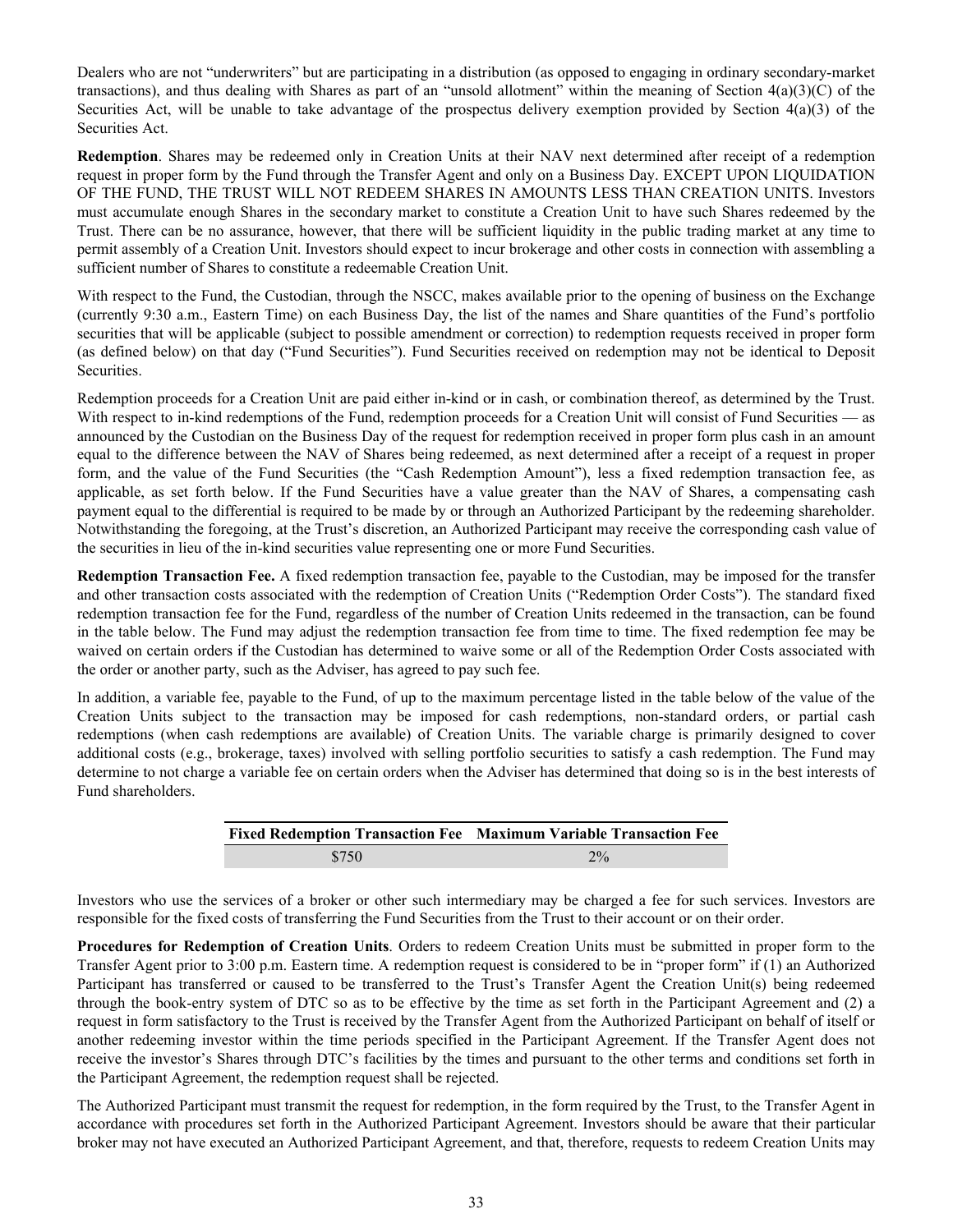<span id="page-35-0"></span>have to be placed by the investor's broker through an Authorized Participant who has executed an Authorized Participant Agreement. Investors making a redemption request should be aware that such request must be in the form specified by such Authorized Participant. Investors making a request to redeem Creation Units should allow sufficient time to permit proper submission of the request by an Authorized Participant and transfer of the Shares to the Trust's Transfer Agent; such investors should allow for the additional time that may be required to effect redemptions through their banks, brokers, or other financial intermediaries if such intermediaries are not Authorized Participants.

**Additional Redemption Procedures.** In connection with taking delivery of Shares of Fund Securities upon redemption of Creation Units, a redeeming shareholder or Authorized Participant acting on behalf of such Shareholder must maintain appropriate custody arrangements with a qualified broker-dealer, bank, or other custody providers in each jurisdiction in which any of the Fund Securities are customarily traded, to which account such Fund Securities will be delivered. Deliveries of redemption proceeds will generally be made within two Business Days of the trade date.

The Trust may in its discretion exercise its option to redeem such Shares in cash, and the redeeming investor will be required to receive its redemption proceeds in cash. In addition, an investor may request a redemption in cash that the Fund may, in its sole discretion, permit. In either case, the investor will receive a cash payment equal to the NAV of its Shares based on the NAV of Shares next determined after the redemption request is received in proper form (minus a redemption transaction fee, if applicable, and additional charge for requested cash redemptions specified above, to offset the Trust's brokerage and other transaction costs associated with the disposition of Fund Securities). The Fund may also, in its sole discretion, upon request of a shareholder, provide such redeemer a portfolio of securities that differs from the exact composition of the Fund Securities, but does not differ in NAV.

Redemptions of Shares for Fund Securities will be subject to compliance with applicable federal and state securities laws and the Fund (whether or not it otherwise permits cash redemptions) reserves the right to redeem Creation Units for cash to the extent that the Trust could not lawfully deliver specific Fund Securities upon redemptions or could not do so without first registering the Fund Securities under such laws. An Authorized Participant, or an investor for which it is acting, subject to a legal restriction with respect to a particular security included in the Fund Securities applicable to the redemption of Creation Units, may be paid an equivalent amount of cash. The Authorized Participant may request the redeeming investor of the Shares to complete an order form or to enter into agreements with respect to such matters as compensating cash payment. Further, an Authorized Participant that is not a "qualified institutional buyer," ("QIB") as such term is defined under Rule 144A of the Securities Act, will not be able to receive Fund Securities that are restricted securities eligible for resale under Rule 144A. An Authorized Participant may be required by the Trust to provide a written confirmation with respect to QIB status to receive Fund Securities.

The right of redemption may be suspended or the date of payment postponed with respect to the Fund (1) for any period during which the Exchange is closed (other than customary weekend and holiday closings); (2) for any period during which trading on the Exchange is suspended or restricted; (3) for any period during which an emergency exists as a result of which disposal of the Shares or determination of the NAV of the Shares is not reasonably practicable; or (4) in such other circumstance as is permitted by the SEC.

Because the portfolio securities of the Fund may trade on other exchanges on days that the Exchange is closed or are otherwise not Business Days for the Fund, shareholders may not be able to redeem their Shares, or to purchase or sell Shares on the Exchange, on days when the NAV of the Fund could be significantly affected by events in the relevant foreign markets.

## **DETERMINATION OF NAV**

NAV per Share for the Fund is computed by dividing the value of the net assets of the Fund (i.e., the value of its total assets less total liabilities) by the total number of Shares outstanding, rounded to the nearest cent. Expenses and fees, including the management fees, are accrued daily and taken into account for purposes of determining NAV. The NAV of the Fund is calculated by Global Fund Services and determined at the scheduled close of the regular trading session on the NYSE (ordinarily 4:00 p.m., Eastern Time) on each day that the NYSE is open, provided that fixed-income assets may be valued as of the announced closing time for trading in fixed-income instruments on any day that the Securities Industry and Financial Markets Association ("SIFMA") announces an early closing time.

In calculating the Fund's NAV per Share, the Fund's investments are generally valued using market valuations. A market valuation generally means a valuation (1) obtained from an exchange, a pricing service, or a major market maker (or dealer); (2) based on a price quotation or other equivalent indication of value supplied by an exchange, a pricing service, or a major market maker (or dealer); or (3) based on amortized cost. In the case of shares of other funds that are not traded on an exchange, a market valuation means such fund's published NAV per share. The Fund may use various pricing services, or discontinue the use of any pricing service, as approved by the Board from time to time. A price obtained from a pricing service based on such pricing service's valuation matrix may be considered a market valuation. Any assets or liabilities denominated in currencies other than the U.S. dollar are converted into U.S. dollars at the current market rates on the date of valuation as quoted by one or more sources.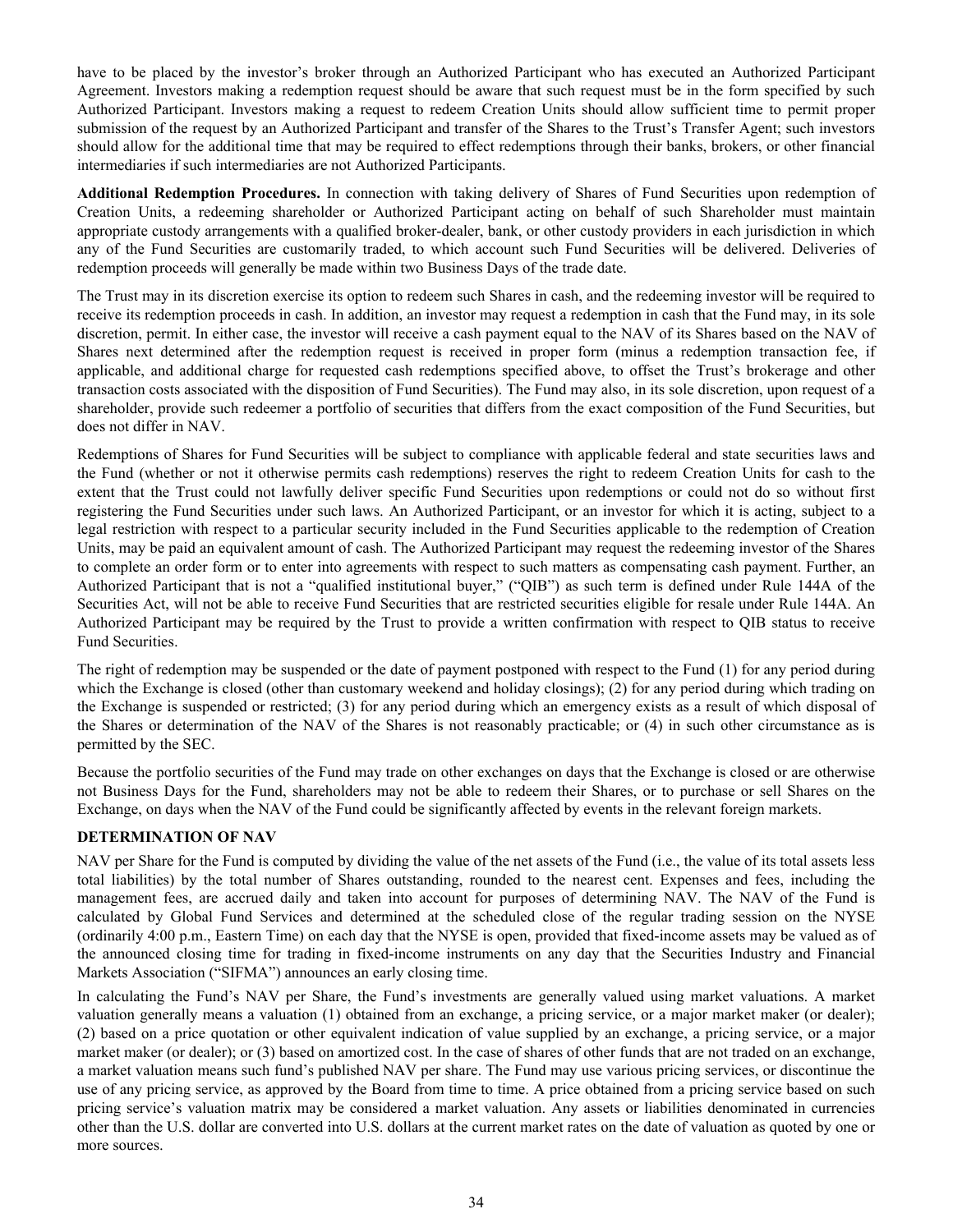### <span id="page-36-0"></span>**DIVIDENDS AND DISTRIBUTIONS**

The following information supplements and should be read in conjunction with the section in the Prospectus entitled "Dividends, Distributions, and Taxes."

**General Policies**. The Fund intends to pay out dividends and interest income, if any, quarterly, and distribute any net realized capital gains to its shareholders at least annually.

The Fund will declare and pay income and capital gain distributions, if any, in cash. The Fund may make distributions on a more frequent basis to comply with the distribution requirements of the Code, in all events in a manner consistent with the provisions of the 1940 Act. Dividends and other distributions on Shares are distributed, as described below, on a pro rata basis to Beneficial Owners of such Shares. Dividend payments are made through DTC Participants and Indirect Participants to Beneficial Owners then of record with proceeds received from the Trust.

The Fund makes additional distributions to the extent necessary (1) to distribute the entire annual taxable income of the Fund, plus any net capital gains and (2) to avoid imposition of the excise tax imposed by Section 4982 of the Code. Management of the Trust reserves the right to declare special dividends if, in its reasonable discretion, such action is necessary or advisable to preserve the Fund's eligibility for treatment as a RIC or to avoid imposition of income or excise taxes on undistributed income at the Fund level.

Dividend Reinvestment Service. The Trust will not make the DTC book-entry dividend reinvestment service available for use by Beneficial Owners for reinvestment of their cash proceeds, but certain individual broker-dealers may make available the DTC book-entry Dividend Reinvestment Service for use by Beneficial Owners of the Fund through DTC Participants for reinvestment of their dividend distributions. Investors should contact their brokers to ascertain the availability and description of these services. Beneficial Owners should be aware that each broker may require investors to adhere to specific procedures and timetables to participate in the dividend reinvestment service and investors should ascertain from their brokers such necessary details. If this service is available and used, dividend distributions of both income and realized gains will be automatically reinvested in additional whole Shares issued by the Trust of the Fund at NAV per Share. Distributions reinvested in additional Shares will nevertheless be taxable to Beneficial Owners acquiring such additional Shares to the same extent as if such distributions had been received in cash.

#### **FEDERAL INCOME TAXES**

The following is only a summary of certain U.S. federal income tax considerations generally affecting the Fund and its shareholders that supplements the discussion in the Prospectus. No attempt is made to present a comprehensive explanation of the federal, state, local, or foreign tax treatment of the Fund or its shareholders, and the discussion here and in the Prospectus is not intended to be a substitute for careful tax planning.

The following general discussion of certain U.S. federal income tax consequences is based on provisions of the Code and the regulations issued thereunder as in effect on the date of this SAI. New legislation, as well as administrative changes or court decisions, may significantly change the conclusions expressed herein, and may have a retroactive effect with respect to the transactions contemplated herein.

The tax legislation commonly referred to as the Tax Cuts and Jobs Act (the "Tax Act") made significant changes to the U.S. federal income tax rules for taxation of individuals and corporations, generally effective for taxable years beginning after December 31, 2017. Many of the changes applicable to individuals are temporary and would apply only to taxable years before January 1, 2026. There were only minor changes with respect to the specific rules applicable to RICs, such as the Fund. The Tax Act, however, also made numerous other changes to the tax rules that may affect shareholders and the Fund. Subsequent legislation has modified certain changes to the U.S. federal income tax rules made by the Tax Act which may, in addition, affect shareholders and the Fund. You are urged to consult with your own tax advisor regarding how this legislation affects your investment in the Fund.

Shareholders are urged to consult their own tax advisers regarding the application of the provisions of tax law described in this SAI in light of the particular tax situations of the shareholders and regarding specific questions as to federal, state, local, or foreign taxes.

**Taxation of the Fund**. The Fund will elect and intends to qualify each year to be treated as a RIC under the Code. As such, the Fund should not be subject to federal income taxes on its net investment income and capital gains, if any, to the extent that it timely distributes such income and capital gains to its shareholders. Generally, to be taxed as a RIC, the Fund must distribute in each taxable year at least 90% of its "investment company taxable income" for the taxable year, which includes, among other items, dividends, interest, net short-term capital gain, and net foreign currency gain, less expenses, as well as 90% of its net taxexempt interest income, if any (the "Distribution Requirement") and also must meet several additional requirements. Among these requirements are the following: (1) at least 90% of the Fund's gross income each taxable year must be derived from dividends, interest, payments with respect to certain securities loans, gains from the sale or other disposition of stock, securities, or foreign currencies, or other income derived with respect to its business of investing in such stock, securities, or foreign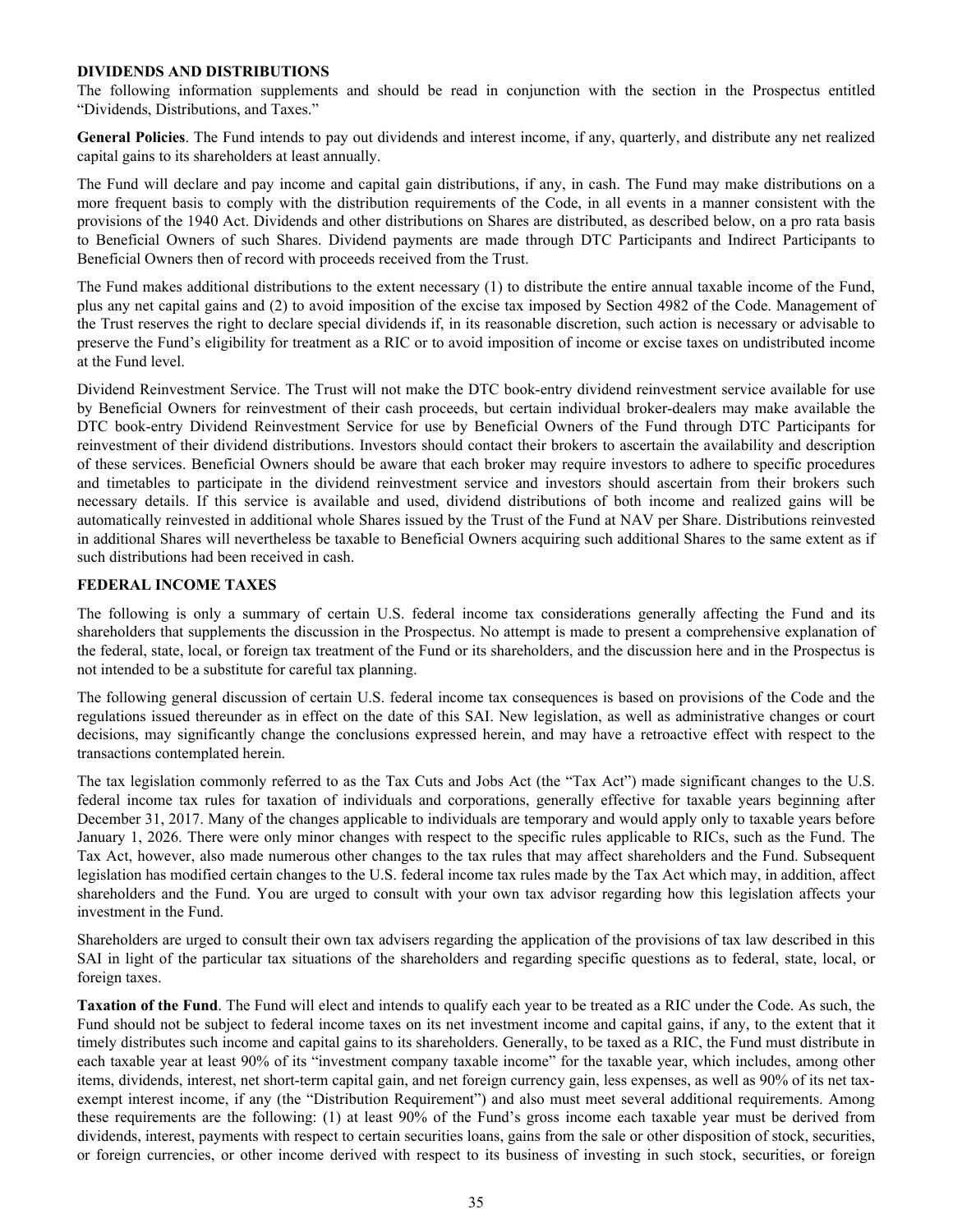currencies, and net income derived from interests in qualified publicly traded partnerships (the "Qualifying Income Requirement"); and (2) at the end of each quarter of the Fund's taxable year, the Fund's assets must be diversified so that (a) at least 50% of the value of the Fund's total assets is represented by cash and cash items, U.S. government securities, securities of other RICs, and other securities, with such other securities limited, in respect to any one issuer, to an amount not greater in value than 5% of the value of the Fund's total assets and to not more than 10% of the outstanding voting securities of such issuer, and (b) not more than 25% of the value of its total assets is invested in the securities (other than U.S. government securities or securities of other RICs) of any one issuer, the securities (other than securities of other RICs) of two or more issuers which the Fund controls and which are engaged in the same, similar, or related trades or businesses, or the securities of one or more qualified publicly traded partnerships (the "Diversification Requirement").

To the extent the Fund makes investments that may generate income that is not qualifying income, including certain derivatives, the Fund will seek to restrict the resulting income from such investments so that the Fund's non-qualifying income does not exceed 10% of its gross income.

Although the Fund intends to distribute substantially all of its net investment income and may distribute its capital gains for any taxable year, the Fund will be subject to federal income taxation to the extent any such income or gains are not distributed. The Fund is treated as a separate corporation for federal income tax purposes. The Fund therefore is considered to be a separate entity in determining its treatment under the rules for RICs described herein. The requirements (other than certain organizational requirements) for qualifying RIC status are determined at the Fund level rather than at the Trust level.

If the Fund fails to satisfy the Qualifying Income Requirement or the Diversification Requirement in any taxable year, the Fund may be eligible for relief provisions if the failures are due to reasonable cause and not willful neglect and if a penalty tax is paid with respect to each failure to satisfy the applicable requirements. Additionally, relief is provided for certain *de minimis* failures of the Diversification Requirement where the Fund corrects the failure within a specified period of time. To be eligible for the relief provisions with respect to a failure to meet the Diversification Requirement, the Fund may be required to dispose of certain assets. If these relief provisions were not available to the Fund and it were to fail to qualify for treatment as a RIC for a taxable year, all of its taxable income would be subject to tax at regular corporate rates without any deduction for distributions to shareholders, and its distributions (including capital gains distributions) generally would be taxable to the shareholders of the Fund as ordinary income dividends, subject to the dividends received deduction for corporate shareholders and the lower tax rates on qualified dividend income received by noncorporate shareholders, subject to certain limitations. To requalify for treatment as a RIC in a subsequent taxable year, the Fund would be required to satisfy the RIC qualification requirements for that year and to distribute any earnings and profits from any year in which the Fund failed to qualify for tax treatment as a RIC. If the Fund failed to qualify as a RIC for a period greater than two taxable years, it would generally be required to pay a fundlevel tax on certain net built-in gains recognized with respect to certain of its assets upon disposition of such assets within five years of qualifying as a RIC in a subsequent year. The Board reserves the right not to maintain the qualification of the Fund for treatment as a RIC if it determines such course of action to be beneficial to shareholders. If the Fund determines that it will not qualify as a RIC, the Fund will establish procedures to reflect the anticipated tax liability in the Fund's NAV.

The Fund may elect to treat part or all of any "qualified late-year loss" as if it had been incurred in the succeeding taxable year in determining the Fund's taxable income, net capital gain, net short-term capital gain, and earnings and profits. The effect of this election is to treat any such "qualified late-year loss" as if it had been incurred in the succeeding taxable year in characterizing Fund distributions for any calendar year. A "qualified late-year loss" generally includes net capital loss, net longterm capital loss, or net short-term capital loss incurred after October 31 of the current taxable year, (commonly referred to as "post-October losses"), and certain other late-year losses.

Capital losses in excess of capital gains ("net capital losses") are not permitted to be deducted against a RIC's net investment income. Instead, for U.S. federal income tax purposes, potentially subject to certain limitations, the Fund may carry a net capital loss from any taxable year forward indefinitely to offset its capital gains, if any, in years following the year of the loss. To the extent subsequent capital gains are offset by such losses, they will not result in U.S. federal income tax liability to the Fund and may not be distributed as capital gains to its shareholders. Generally, the Fund may not carry forward any losses other than net capital losses. The carryover of capital losses may be limited under the general loss limitation rules if the Fund experiences an ownership change as defined in the Code.

The Fund will be subject to a nondeductible 4% federal excise tax on certain undistributed income if it does not distribute to its shareholders in each calendar year an amount at least equal to 98% of its ordinary income for the calendar year plus 98.2% of its capital gain net income for the one-year period generally ending on October 31 of that year, subject to an increase for any shortfall in the prior year's distribution. The Fund intends to declare and distribute dividends and distributions in the amounts and at the times necessary to avoid the application of the excise tax, but can make no assurances that all such tax liability will be eliminated.

The Fund intends to distribute substantially all of its net investment income and net capital gain to shareholders for each taxable year. If the Fund meets the Distribution Requirement but retains some or all of its income or gains, it will be subject to federal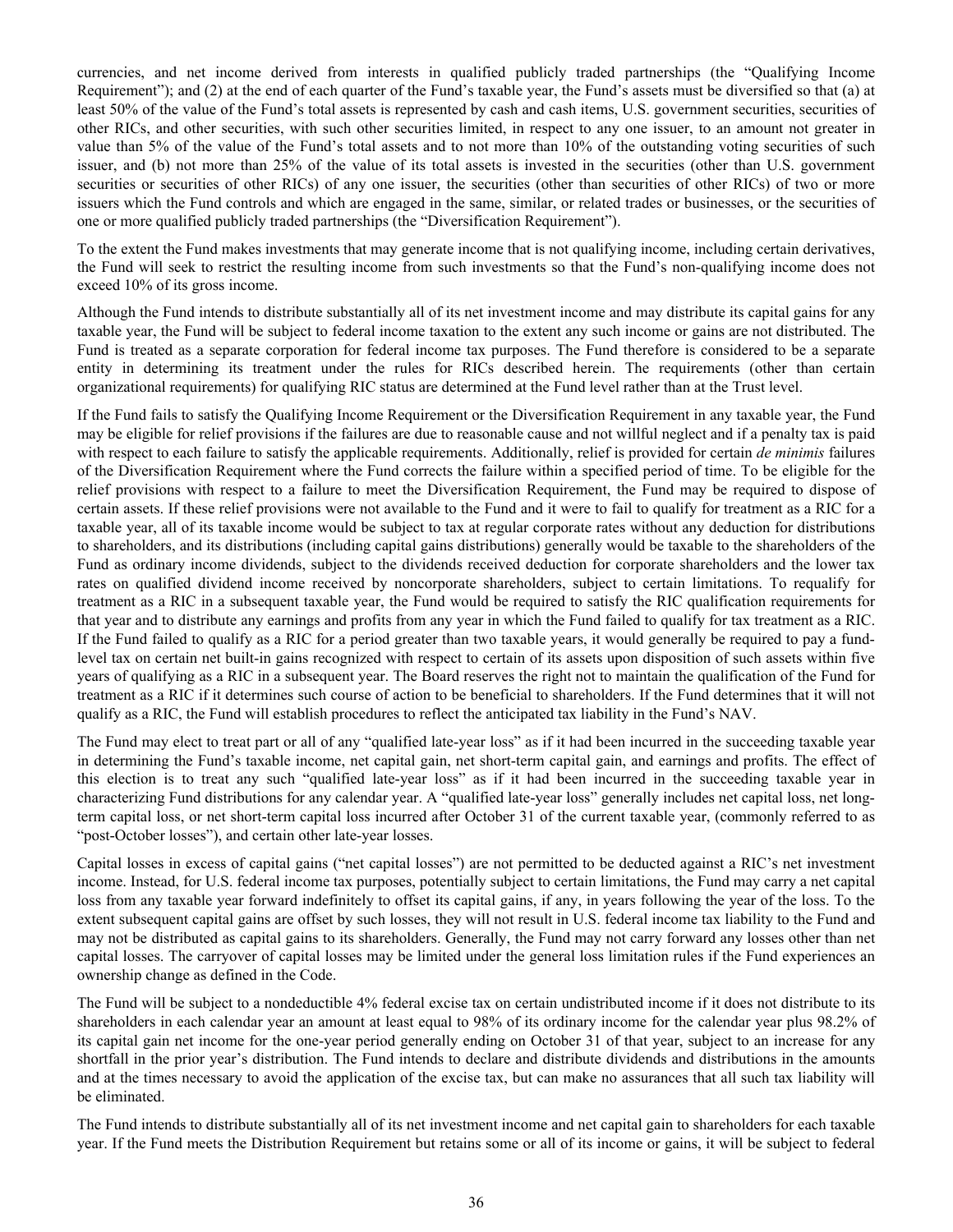income tax at regular corporate rates to the extent any such income or gains are not distributed. The Fund may elect to designate certain amounts retained as undistributed net capital gain as deemed distributions in a notice to its shareholders, who (1) will be required to include in income for U.S. federal income tax purposes, as long-term capital gain, their proportionate shares of the undistributed amount so designated; (2) will be entitled to credit their proportionate shares of the income tax paid by the Fund on that undistributed amount against their federal income tax liabilities and to claim refunds to the extent such credits exceed their tax liabilities; and (3) will be entitled to increase their tax basis, for federal income tax purposes, in their Shares by an amount equal to the excess of the amount of undistributed net capital gain included in their respective income over their respective income tax credits.

**Taxation of Shareholders – Distributions**. The Fund intends to distribute quarterly to its shareholders substantially all of its investment company taxable income (computed without regard to the deduction for dividends paid) and its net tax-exempt income, if any. The Fund intends to distribute annually to its shareholders substantially all of its net capital gain, if any (net recognized long-term capital gains in excess of net recognized short-term capital losses, taking into account any capital loss carryforwards). The distribution of investment company taxable income (as so computed) and net capital gain will be taxable to Fund shareholders regardless of whether the shareholder receives these distributions in cash or reinvests them in additional Shares.

The Fund (or your broker) will report to shareholders annually the amounts of dividends paid from ordinary income, the amount of distributions of net capital gain, the portion of dividends which may qualify for the dividends received deduction for corporate shareholders, and the portion of dividends which may qualify for treatment as qualified dividend income, which is taxable to non-corporate shareholders at long-term capital gain rates.

Distributions from the Fund's net capital gain will be taxable to shareholders at long-term capital gains rates, regardless of how long shareholders have held their Shares. Distributions may be subject to state and local taxes.

Qualified dividend income includes, in general, subject to certain holding period and other requirements, dividend income from taxable domestic corporations and certain "qualified foreign corporations." Subject to certain limitations, "qualified foreign corporations" include those incorporated in territories of the United States, those incorporated in certain countries with comprehensive tax treaties with the United States, and other foreign corporations if the stock with respect to which the dividends are paid is readily tradable on an established securities market in the United States. Dividends received by the Fund from an ETF or an underlying fund taxable as a RIC or a REIT may be treated as qualified dividend income generally only to the extent so reported by such ETF, underlying fund or REIT. If 95% or more of the Fund's gross income (calculated without taking into account net capital gain derived from sales or other dispositions of stock or securities) consists of qualified dividend income, the Fund may report all distributions of such income as qualified dividend income.

Fund dividends will not be treated as qualified dividend income if the Fund does not meet certain holding period and other requirements with respect to dividend paying stocks in its portfolio, or the shareholder does not meet certain holding period and other requirements with respect to the Shares on which the dividends were paid. Distributions by the Fund of its net short-term capital gains will be taxable to shareholders as ordinary income.

In the case of corporate shareholders, certain dividends received by the Fund from U.S. corporations (generally, dividends received by the Fund in respect of any share of stock (1) with a tax holding period of at least 46 days during the 91-day period beginning on the date that is 45 days before the date on which the stock becomes ex-dividend as to that dividend and (2) that is held in an unleveraged position) and distributed and appropriately so reported by the Fund may be eligible for the 50% dividends-received deduction. Certain preferred stock must have a holding period of at least 91 days during the 181-day period beginning on the date that is 90 days before the date on which the stock becomes ex-dividend as to that dividend to be eligible. Capital gain dividends distributed to the Fund from other RICs are not eligible for the dividends-received deduction. To qualify for the deduction, corporate shareholders must meet the minimum holding period requirement stated above with respect to their Shares, taking into account any holding period reductions from certain hedging or other transactions or positions that diminish their risk of loss with respect to their Shares, and, if they borrow to acquire or otherwise incur debt attributable to Shares, they may be denied a portion of the dividends-received deduction with respect to those Shares.

Although dividends generally will be treated as distributed when paid, any dividend declared by the Fund in October, November, or December and payable to shareholders of record in such a month that is paid during the following January will be treated for U.S. federal income tax purposes as received by shareholders on December 31 of the calendar year in which it was declared.

In general, qualified REIT dividends that an investor receives directly from a REIT are automatically eligible for the 20% qualified business income deduction. The Internal Revenue Service ("IRS") has issued final Treasury Regulations that permit a dividend or part of a dividend paid by a RIC and reported as a "section 199A dividend" to be treated by the recipient as a qualified REIT dividend for purposes of the 20% qualified business income deduction, if certain holding period and other requirements have been satisfied by the recipient with respect to their Shares.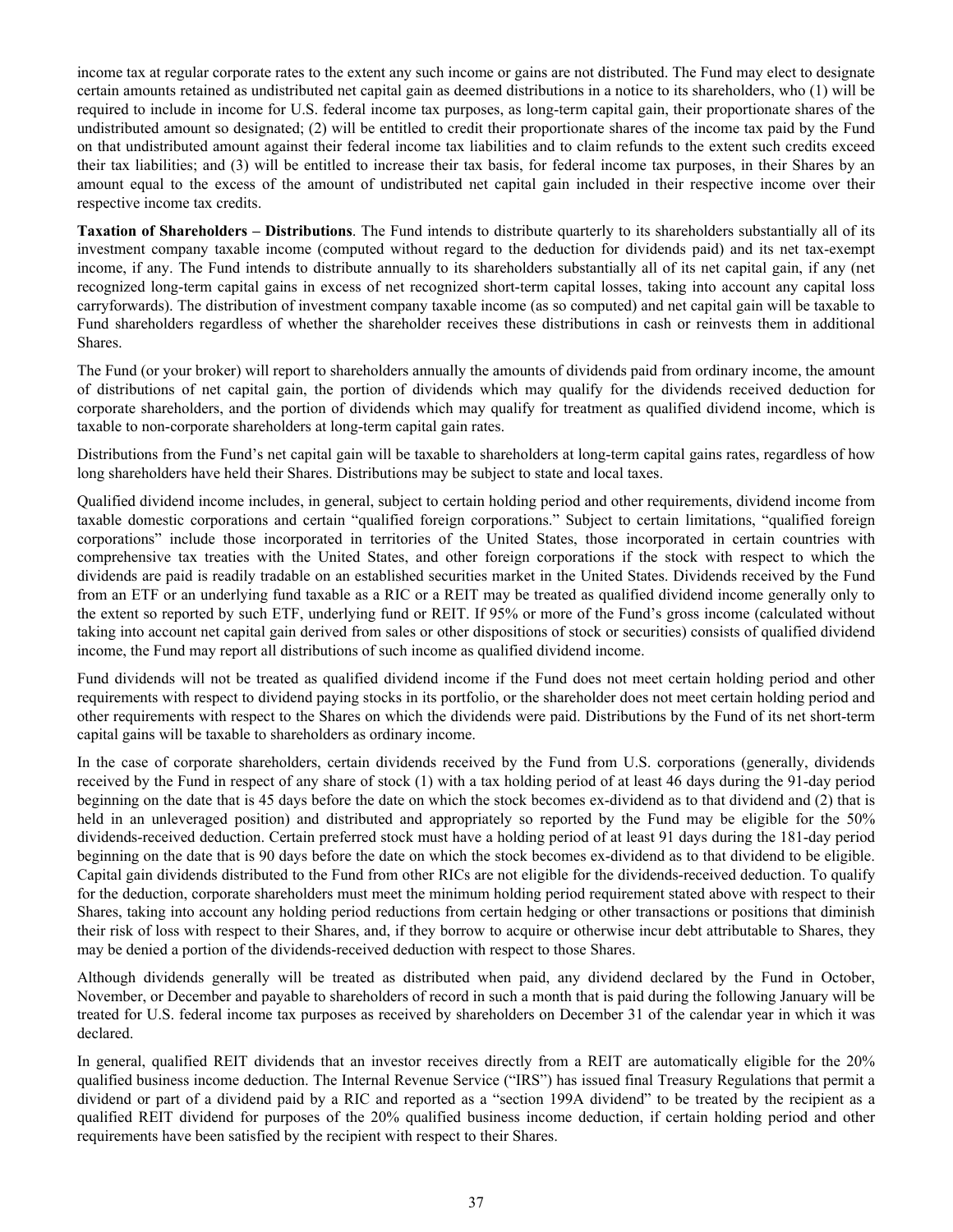In addition to the federal income tax, certain individuals, trusts, and estates may be subject to a Net Investment Income ("NII") tax of 3.8%. The NII tax is imposed on the lesser of (1) a taxpayer's investment income, net of deductions properly allocable to such income; or (2) the amount by which such taxpayer's modified adjusted gross income exceeds certain thresholds (\$250,000 for married individuals filing jointly, \$200,000 for unmarried individuals, and \$125,000 for married individuals filing separately). The Fund's distributions are includable in a shareholder's investment income for purposes of this NII tax. In addition, any capital gain realized by a shareholder upon a sale or redemption of Fund shares is includable in such shareholder's investment income for purposes of this NII tax.

Shareholders who have not held Shares for a full year should be aware that the Fund may report and distribute, as ordinary dividends or capital gain dividends, a percentage of income that is not equal to the percentage of the Fund's ordinary income or net capital gain, respectively, actually earned during the applicable shareholder's period of investment in the Fund. A taxable shareholder may wish to avoid investing in the Fund shortly before a dividend or other distribution, because the distribution will generally be taxable to the shareholder even though it may economically represent a return of a portion of the shareholder's investment.

To the extent that the Fund makes a distribution of income received by the Fund in lieu of dividends (a "substitute payment") with respect to securities on loan pursuant to a securities lending transaction, such income will not constitute qualified dividend income to individual shareholders and will not be eligible for the dividends received deduction for corporate shareholders.

If the Fund's distributions exceed its earnings and profits, all or a portion of the distributions made for a taxable year may be recharacterized as a return of capital to shareholders. A return of capital distribution will generally not be taxable, but will reduce each shareholder's cost basis in the Fund and result in a higher capital gain or lower capital loss when the Shares on which the distribution was received are sold. After a shareholder's basis in the Shares has been reduced to zero, distributions in excess of earnings and profits will be treated as gain from the sale of the shareholder's Shares.

**Taxation of Shareholders – Sale of Shares**. A sale or redemption of Shares may give rise to a gain or loss. In general, any gain or loss realized upon a taxable disposition of Shares will be treated as long-term capital gain or loss if Shares have been held for more than 12 months. Otherwise, the gain or loss on the taxable disposition of Shares will generally be treated as shortterm capital gain or loss. Any loss realized upon a taxable disposition of Shares held for six months or less will be treated as long-term capital loss, rather than short-term capital loss, to the extent of any amounts treated as distributions to the shareholder of long-term capital gain with respect to such Shares (including any amounts credited to the shareholder as undistributed capital gains). All or a portion of any loss realized upon a taxable disposition of Shares may be disallowed if substantially identical Shares are acquired (through the reinvestment of dividends or otherwise) within a 61-day period beginning 30 days before and ending 30 days after the disposition. In such a case, the basis of the newly acquired Shares will be adjusted to reflect the disallowed loss.

The cost basis of Shares acquired by purchase will generally be based on the amount paid for Shares and then may be subsequently adjusted for other applicable transactions as required by the Code. The difference between the selling price and the cost basis of Shares generally determines the amount of the capital gain or loss realized on the sale of Shares. Contact the broker through whom you purchased your Shares to obtain information with respect to the available cost basis reporting methods and elections for your account.

An Authorized Participant who exchanges securities for Creation Units generally will recognize a gain or a loss. The gain or loss will be equal to the difference between the market value of the Creation Units at the time and the sum of the exchanger's aggregate basis in the securities surrendered plus the amount of cash paid for such Creation Units. A person who redeems Creation Units will generally recognize a gain or loss equal to the difference between the exchanger's basis in the Creation Units and the sum of the aggregate market value of any securities received plus the amount of any cash received for such Creation Units. The IRS, however, may assert that a loss realized upon an exchange of securities for Creation Units cannot currently be deducted under the rules governing "wash sales" (for an exchanger who does not mark-to-market its portfolio), or on the basis that there has been no significant change in economic position.

Any capital gain or loss realized upon the creation of Creation Units will generally be treated as long-term capital gain or loss if the securities exchanged for such Creation Units have been held for more than one year. Any capital gain or loss realized upon the redemption of Creation Units will generally be treated as long-term capital gain or loss if the Shares composing the Creation Units have been held for more than one year. Otherwise, such capital gains or losses will generally be treated as short-term capital gains or losses. Any loss upon a redemption of Creation Units held for six months or less may be treated as long-term capital loss to the extent of any amounts treated as distributions to the applicable Authorized Participant of long-term capital gain with respect to the Creation Units (including any amounts credited to the Authorized Participant as undistributed capital gains).

The Trust, on behalf of the Fund, has the right to reject an order for Creation Units if the purchaser (or a group of purchasers) would, upon obtaining the Creation Units so ordered, own 80% or more of the outstanding Shares and if, pursuant to Section 351 of the Code, the Fund would have a basis in the deposit securities different from the market value of such securities on the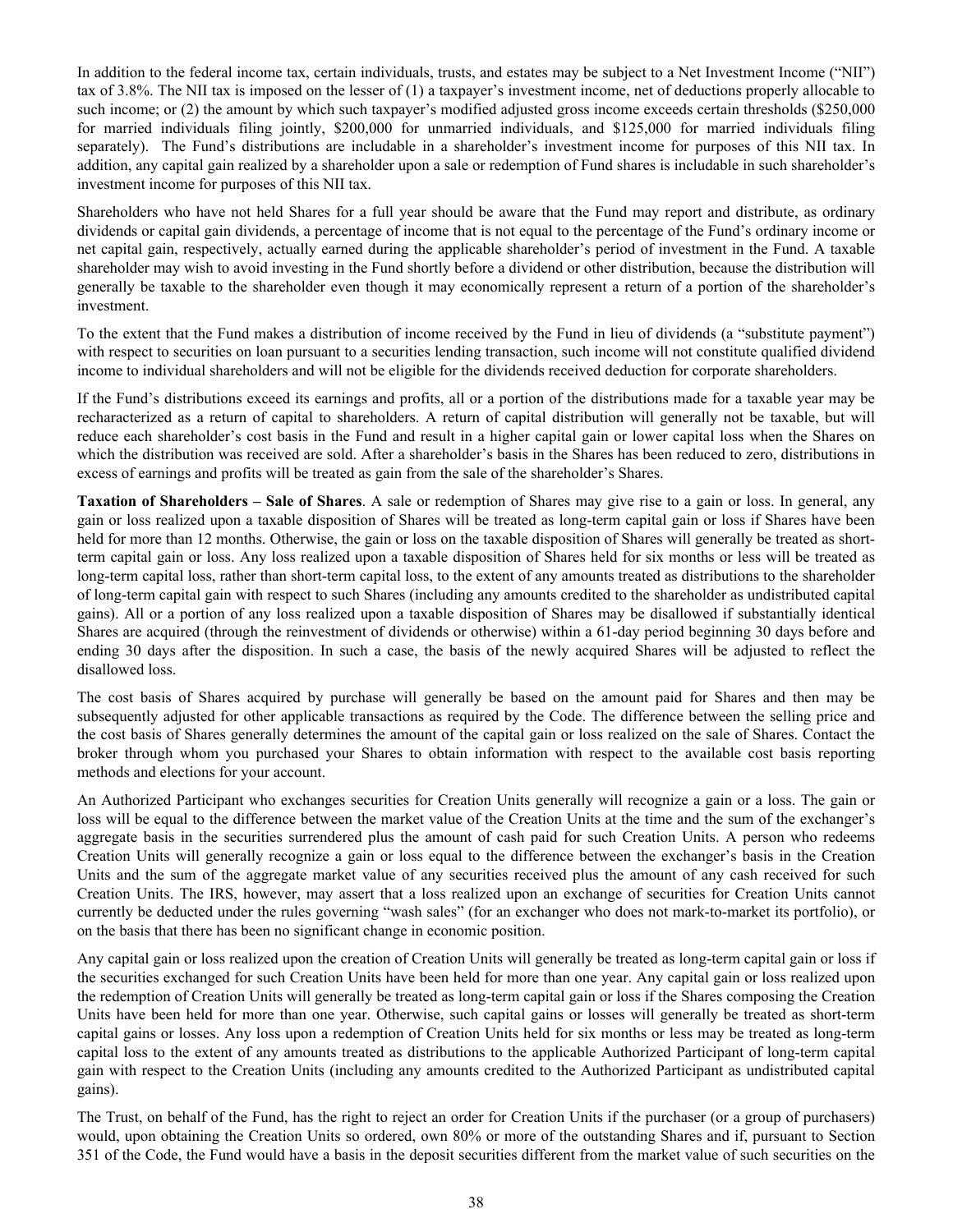date of deposit. The Trust also has the right to require the provision of information necessary to determine beneficial Share ownership for purposes of the 80% determination. If the Fund does issue Creation Units to a purchaser (or a group of purchasers) that would, upon obtaining the Creation Units so ordered, own 80% or more of the outstanding Shares, the purchaser (or a group of purchasers) will not recognize gain or loss upon the exchange of securities for Creation Units.

Persons purchasing or redeeming Creation Units should consult their own tax advisers with respect to the tax treatment of any creation or redemption transaction, and whether the wash sales rule applies, and when a loss may be deductible.

**Taxation of Fund Investments**. Certain of the Fund's investments may be subject to complex provisions of the Code (including provisions relating to hedging transactions, straddles, integrated transactions, foreign currency contracts, forward foreign currency contracts, and notional principal contracts) that, among other things, may affect the Fund's ability to qualify as a RIC, affect the character of gains and losses realized by the Fund (e.g*.*, may affect whether gains or losses are ordinary or capital), accelerate recognition of income to the Fund, and defer losses. These rules could therefore affect the character, amount, and timing of distributions to shareholders. These provisions also may require the Fund to mark-to-market certain types of positions in its portfolio (i.e., treat them as if they were closed out) which may cause the Fund to recognize income without the Fund receiving cash with which to make distributions in amounts sufficient to enable the Fund to satisfy the RIC distribution requirements for avoiding Fund-level income and excise taxes. The Fund intends to monitor its transactions, intends to make appropriate tax elections, and intends to make appropriate entries in its books and records to mitigate the effect of these rules and preserve the Fund's qualification for treatment as a RIC. To the extent the Fund invests in an underlying fund that is taxable as a RIC, the rules applicable to the tax treatment of complex securities will also apply to the underlying funds that also invest in such complex securities and investments.

**Backup Withholding**. The Fund will be required in certain cases to withhold (as "backup withholding") on amounts payable to any shareholder who (1) fails to provide a correct taxpayer identification number certified under penalty of perjury; (2) is subject to backup withholding by the IRS for failure to properly report all payments of interest or dividends; (3) fails to provide a certified statement that they are not subject to "backup withholding;" or (4) fails to provide a certified statement that they are a U.S. person (including a U.S. resident alien). The backup withholding rate is at a rate set under Section 3406 of the Code. Backup withholding is not an additional tax and any amounts withheld may be credited against the shareholder's ultimate U.S. federal income tax liability. Backup withholding will not be applied to payments that have been subject to the 30% withholding tax on shareholders who are neither citizens nor permanent residents of the United States.

**Foreign Shareholders**. Any non-U.S. investors in the Fund may be subject to U.S. withholding and estate tax and are encouraged to consult their tax advisors prior to investing in the Fund. Foreign shareholders (i.e., nonresident alien individuals and foreign corporations, partnerships, trusts, and estates) are generally subject to a U.S. withholding tax at the rate of 30% (or a lower tax treaty rate) on distributions derived from taxable ordinary income. The Fund may, under certain circumstances, report all or a portion of a dividend as an "interest-related dividend" or a "short-term capital gain dividend," which would generally be exempt from this 30% U.S. withholding tax, provided certain other requirements are met. Short-term capital gain dividends received by a nonresident alien individual who is present in the U.S. for a period or periods aggregating 183 days or more during the taxable year are not exempt from this 30% withholding tax. Gains realized by foreign shareholders from the sale or other disposition of Shares generally are not subject to U.S. taxation, unless the recipient is an individual who is physically present in the U.S. for 183 days or more per year (based on a formula that factors in presence in the U.S. during the two preceding years as well). Foreign shareholders who fail to provide an applicable IRS form may be subject to backup withholding on certain payments from the Fund. Backup withholding will not be applied to payments that are subject to the 30% (or lower applicable treaty rate) withholding tax described in this paragraph. Different tax consequences may result if the foreign shareholder is engaged in a trade or business within the United States. In addition, the tax consequences to a foreign shareholder entitled to claim the benefits of a tax treaty may be different than those described above.

Under the Foreign Account Tax Compliance Act ("FATCA"), the Fund may be required to withhold a generally nonrefundable 30% tax on (1) distributions of investment company taxable income and (2) distributions of net capital gain and the gross proceeds of a sale or redemption of Fund shares paid to (a) certain "foreign financial institutions" unless such foreign financial institution agrees to verify, monitor, and report to the IRS the identity of certain of its account holders, among other items (or unless such entity is otherwise deemed compliant under the terms of an intergovernmental agreement between the United States and the foreign financial institution's country of residence), and (b) certain "non-financial foreign entities" unless such entity certifies to the Fund that it does not have any substantial U.S. owners or provides the name, address, and taxpayer identification number of each substantial U.S. owner, among other items. In December 2018, the IRS and Treasury Department released proposed Treasury Regulations that would eliminate FATCA withholding on Fund distributions of net capital gain and the gross proceeds from a sale or redemption of Fund shares. Although taxpayers are entitled to rely on these proposed Treasury Regulations until final Treasury Regulations are issued, these proposed Treasury Regulations have not been finalized, may not be finalized in their proposed form, and are potentially subject to change. This FATCA withholding tax could also affect the Fund's return on its investments in foreign securities or affect a shareholder's return if the shareholder holds its Fund shares through a foreign intermediary. You are urged to consult your tax adviser regarding the application of this FATCA withholding